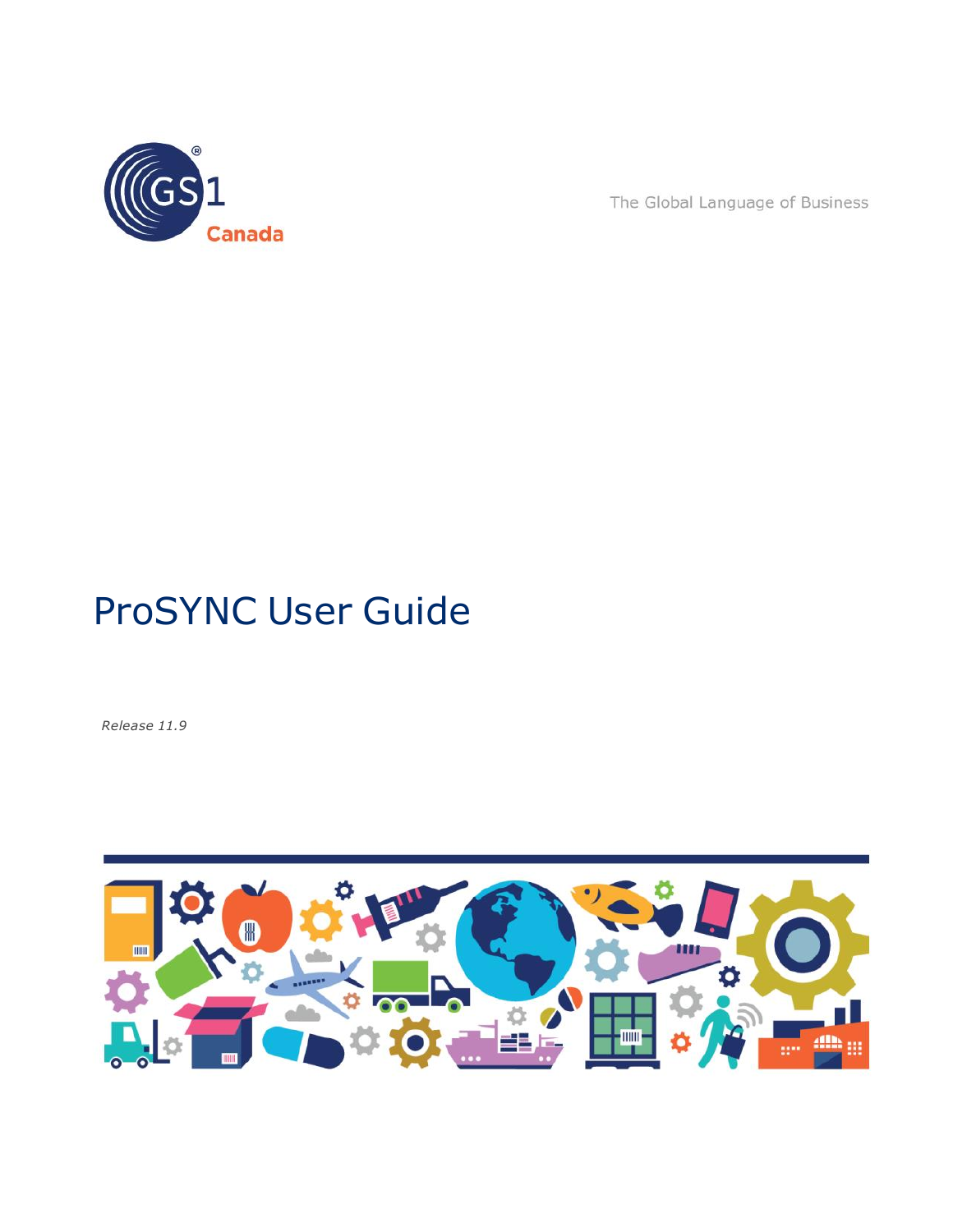#### ProSYNC User Guide

The information contained in this document is privileged and confidential and may otherwise be exempt from disclosure under applicable law. It is intended solely for the entity with whom GS1 Canada has contracted for the purposes set forth in such contract. Use of the information in this document is for the designated recipient only and any dissemination, distribution or copying of this material by any entity other than the designated recipient is strictly prohibited without the express written consent of GS1 Canada.

If you obtain access to GS1 Canada information that is not intended for you, please notify GS1 Canada immediately.

Information in this document is subject to change without notice.

Product names mentioned herein may be trademarks and/or registered trademarks of their respective companies.

Published in Canada 2020-10

Copyright © 2020 GS1 Canada. All rights reserved.

GS1 Canada 1500 Don Mills Road, Suite 800 Toronto, Ontario, M3B 3K4 P 416.510.8039 P 1.800.567.7084 F 416.510.1916 E ECCnetsupport@gs1ca.org www.gs1ca.org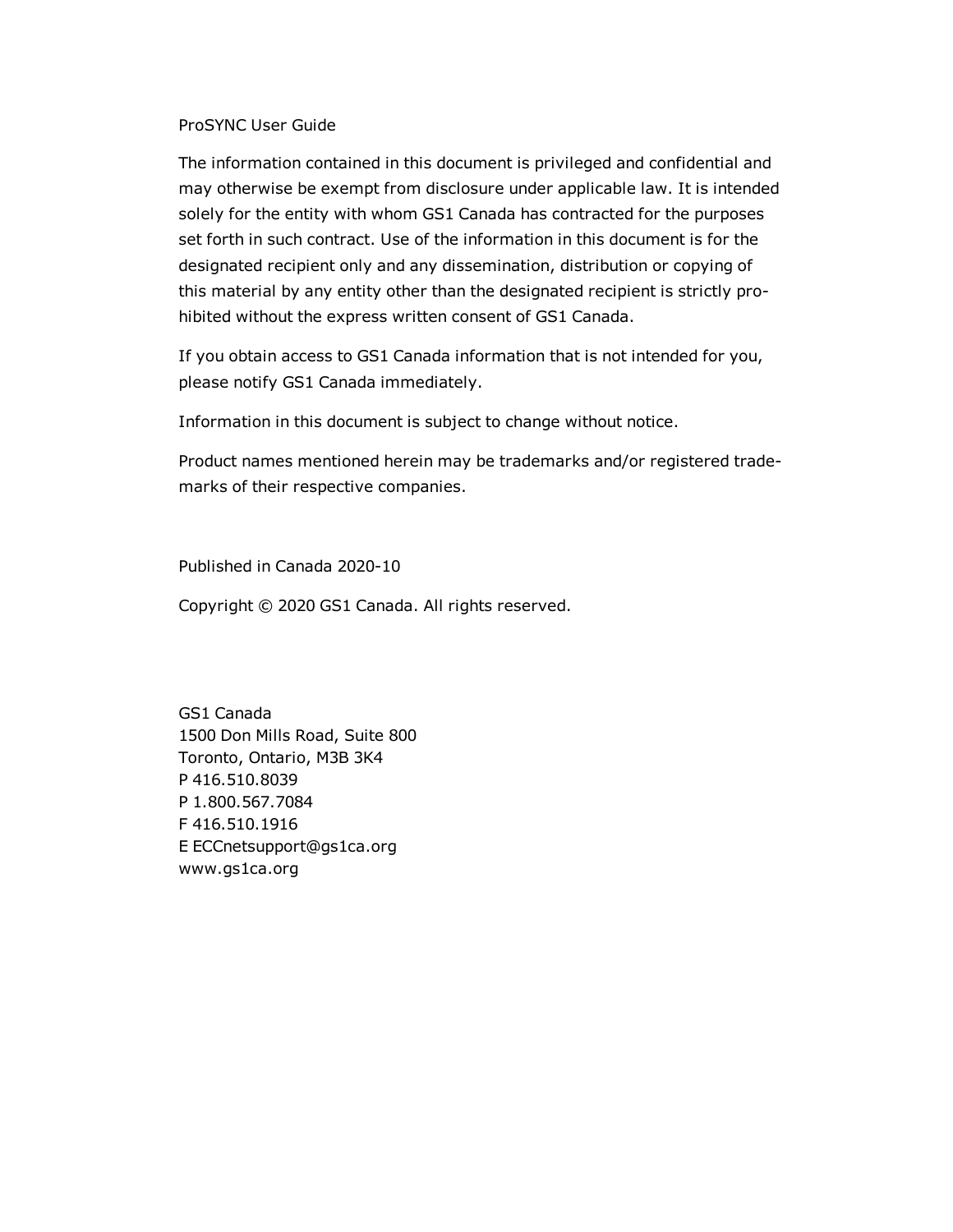## **Contents**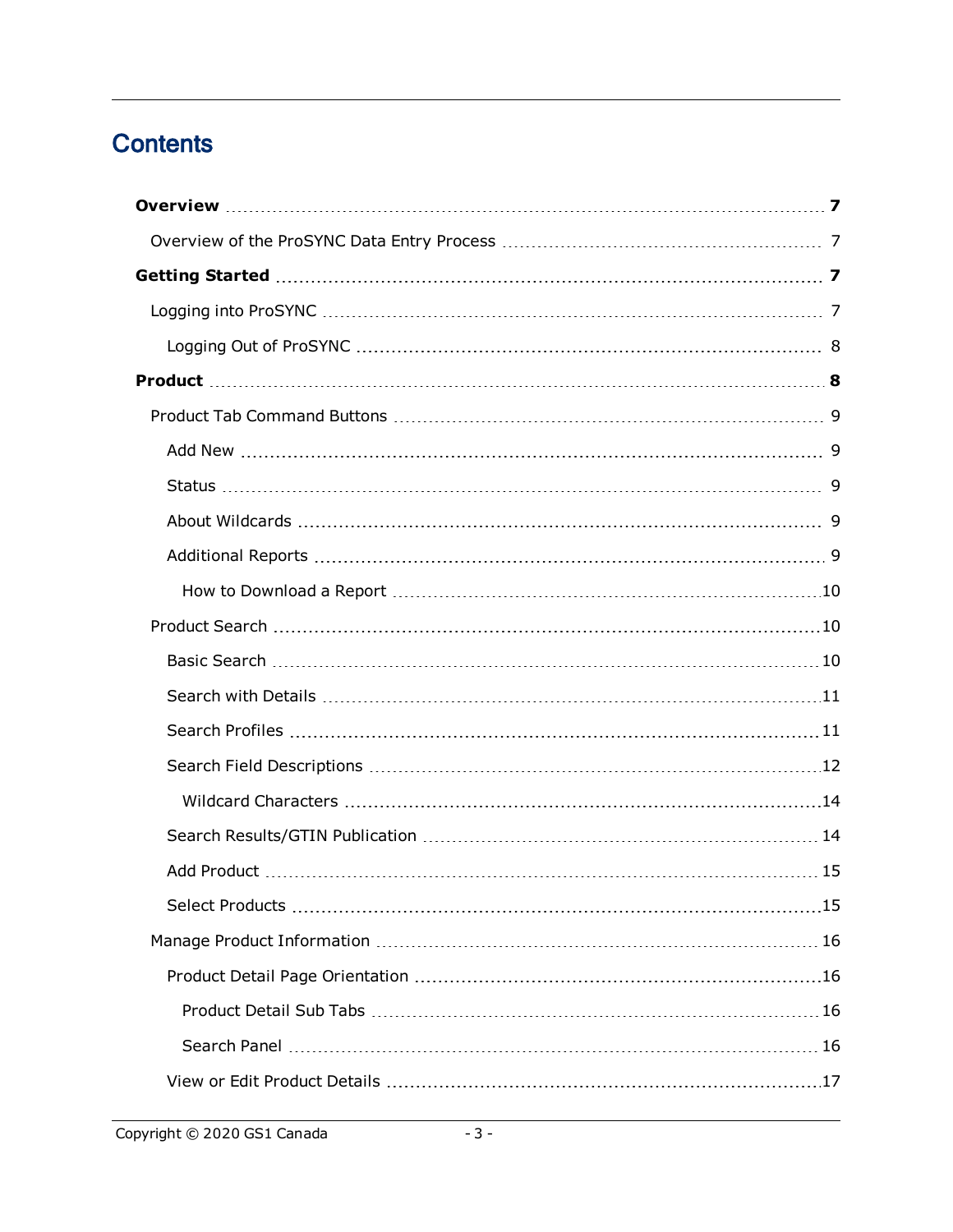| A: Trading Partner Publication or Withdrawal from Search Results/GTIN Publication |  |
|-----------------------------------------------------------------------------------|--|
| B: Trading Partner Publication or Withdrawal from the Product Details Page 29     |  |
|                                                                                   |  |
| A: Market Group Publication or Withdrawal from Search Results/GTIN Publication    |  |
| B: Market Group Publication or Withdrawal from the Product Details Page 31        |  |
| Viewing Product Published to a Specific Trading Partner 32                        |  |
|                                                                                   |  |
|                                                                                   |  |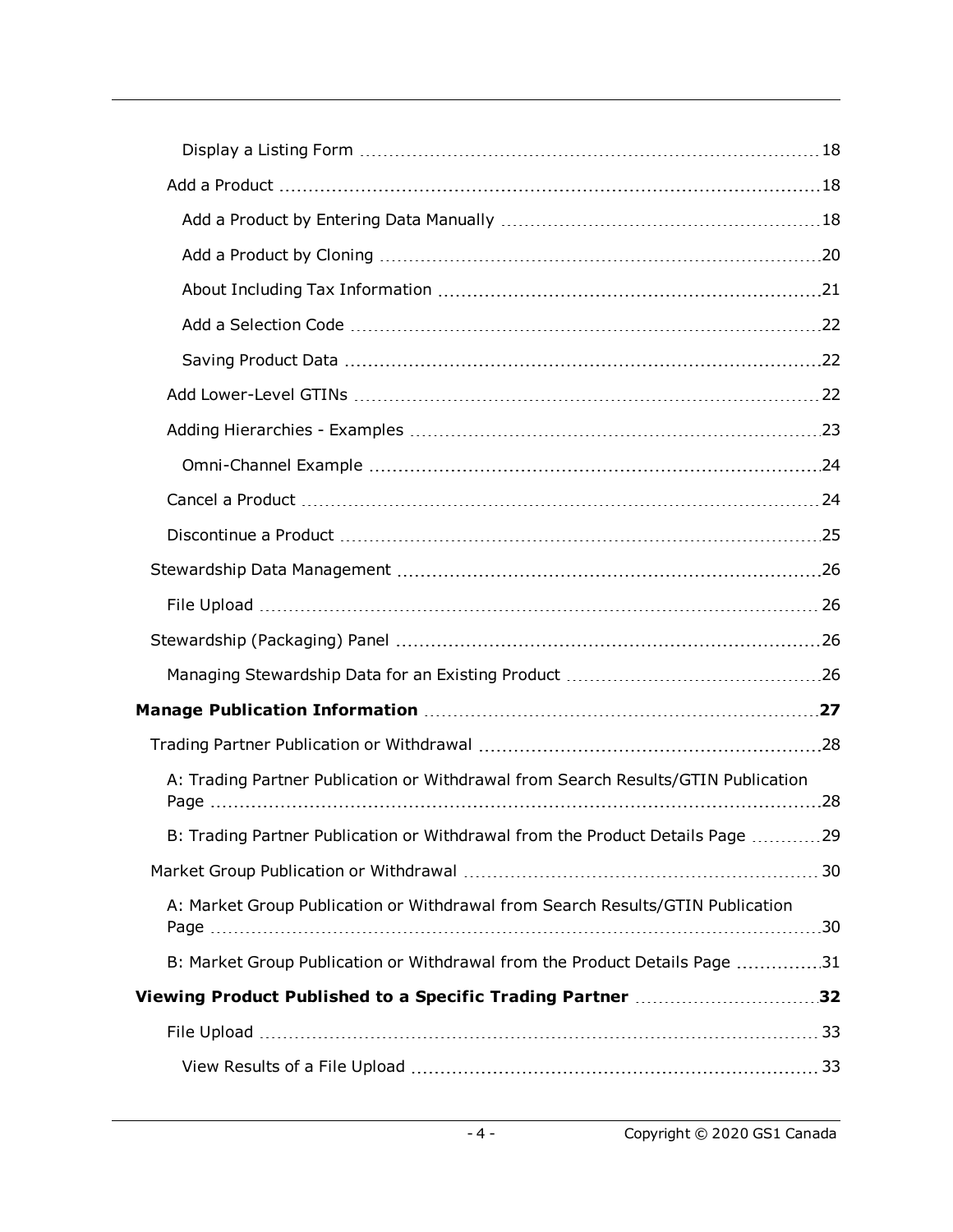| Synchronizing Data with the Global Data Synchronization Network  41 |  |
|---------------------------------------------------------------------|--|
|                                                                     |  |
|                                                                     |  |
|                                                                     |  |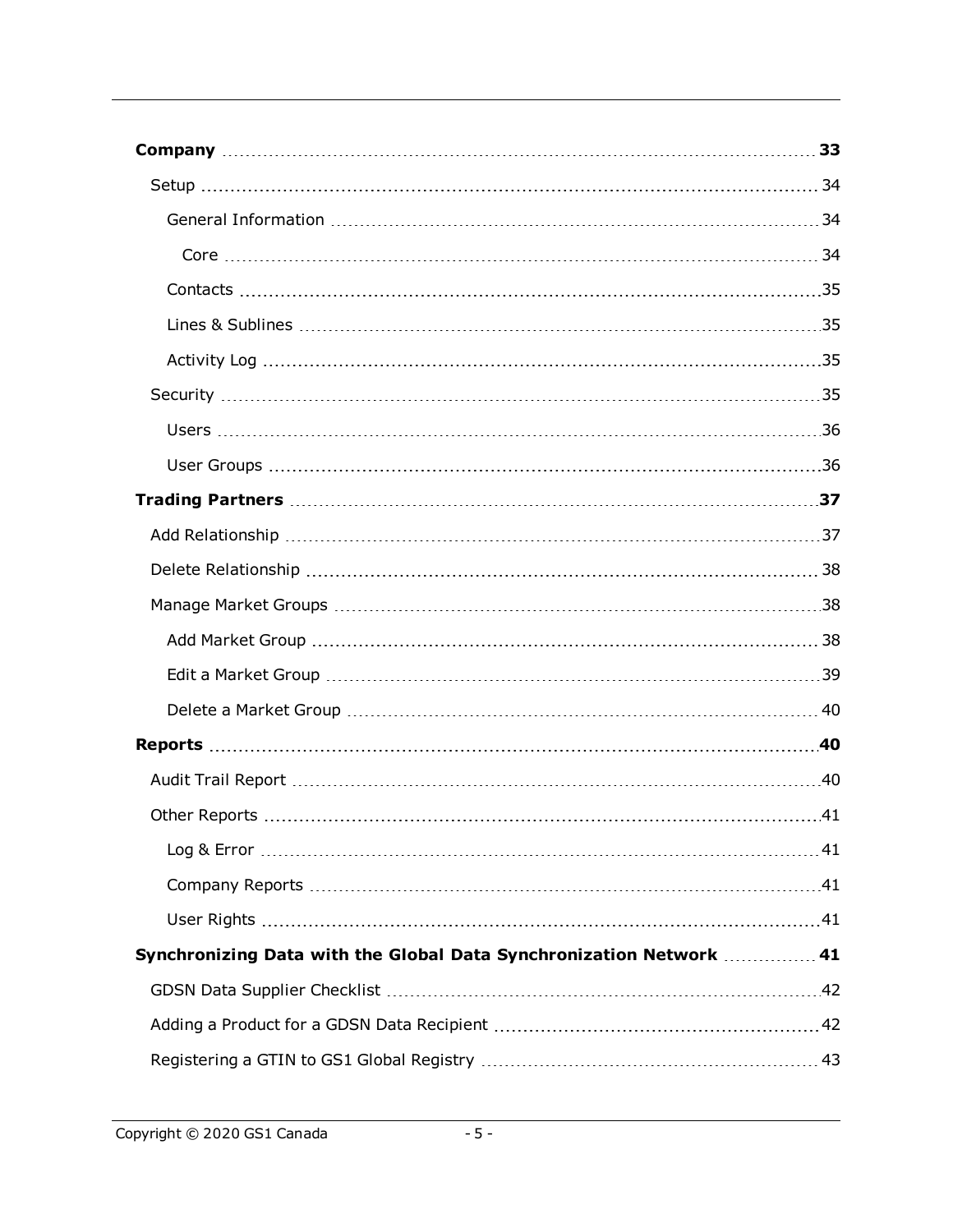| Publishing a GTIN to a GDSN Data Recipient or to a Broker-Distributor Data Recipient 44 |  |
|-----------------------------------------------------------------------------------------|--|
|                                                                                         |  |
|                                                                                         |  |
|                                                                                         |  |
|                                                                                         |  |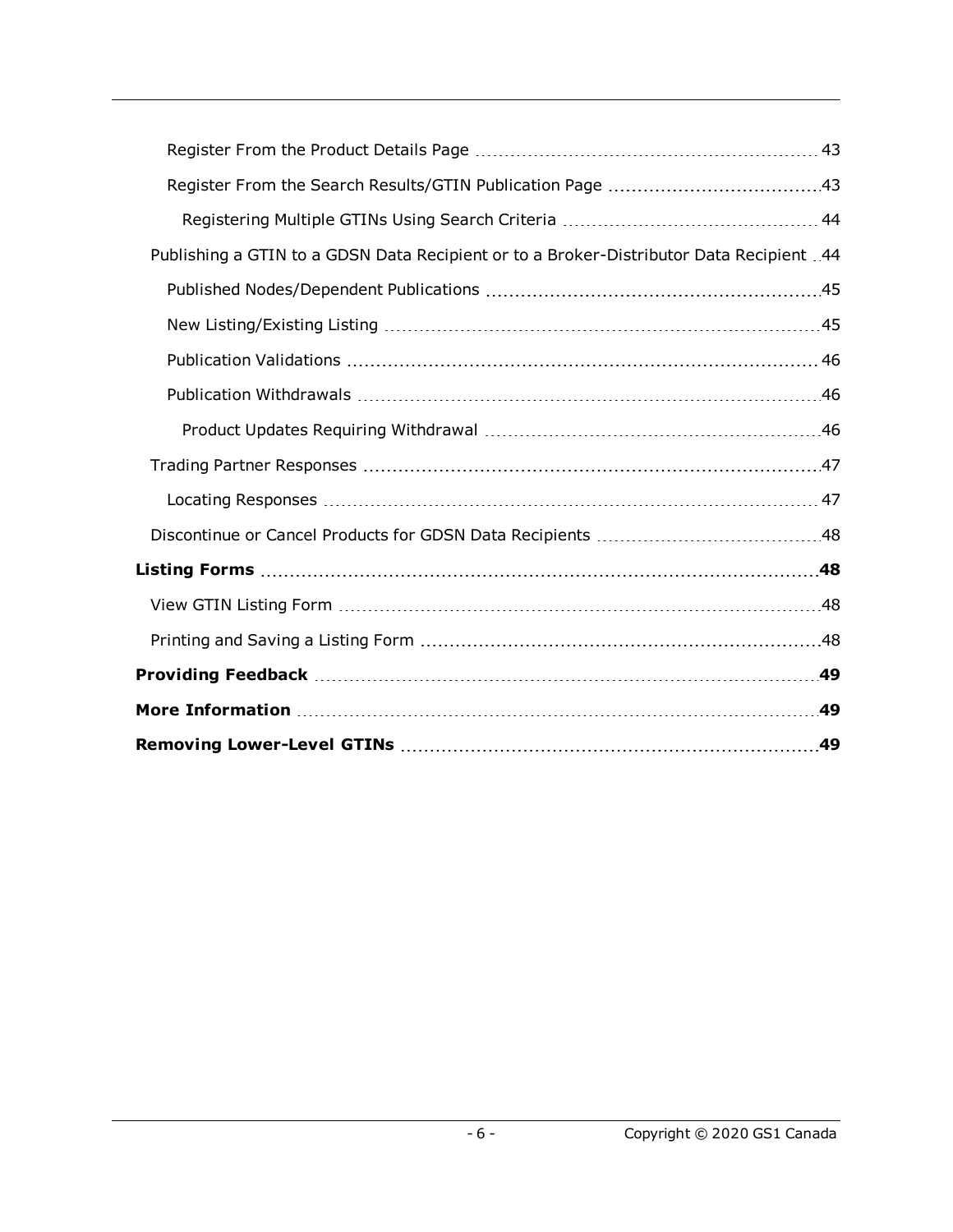

## <span id="page-6-0"></span>**Overview**

This document describes how to use ProSYNC $^{\circledR}$  to load product data into ECCnet Registry, Canada's national product registry.

ProSYNC is a Web-based system that helps you gather and prepare electronic product data and manage data submission to ECCnet Registry.

The service is comprised of two service offerings:

- **A** basic service, with limited functionality, designed for smaller organizations.
- n An advanced service, with full functionality, including automated unattended operation.

<span id="page-6-4"></span>In both cases, you maintain your product data in a staging area and then control the submission of electronic product data to ECCnet Registry.

### <span id="page-6-1"></span>**Overview of the ProSYNC Data Entry Process**

You can view and enter product information directly via the ProSYNC web pages. You are asked a few simple questions and then provided with a data entry page that is customized based on your answers.

Product information is entered into ProSYNC and then verified for submission to ECCnet Registry.

Common functions for which you would use ProSYNC include:

- Adding a new product or Global Trade Item Number (GTIN).
- Cloning an existing GTIN.
- Discontinuing a GTIN (for example when a product is seasonal or replaced by a newer version).
- **DED Looking up product information.**
- Viewing and/or printing a product listing form.
- Managing your product data.
- Publishing product data to applicable trading partners or Market Groups.
- **N** Viewing reports: Trading Partner Access Report or Catalogue Structure Report.

## <span id="page-6-2"></span>**Getting Started**

<span id="page-6-3"></span>This chapter describes steps that any user can perform.

## **Logging into ProSYNC**

Access ProSYNC with the current version of a common web browser.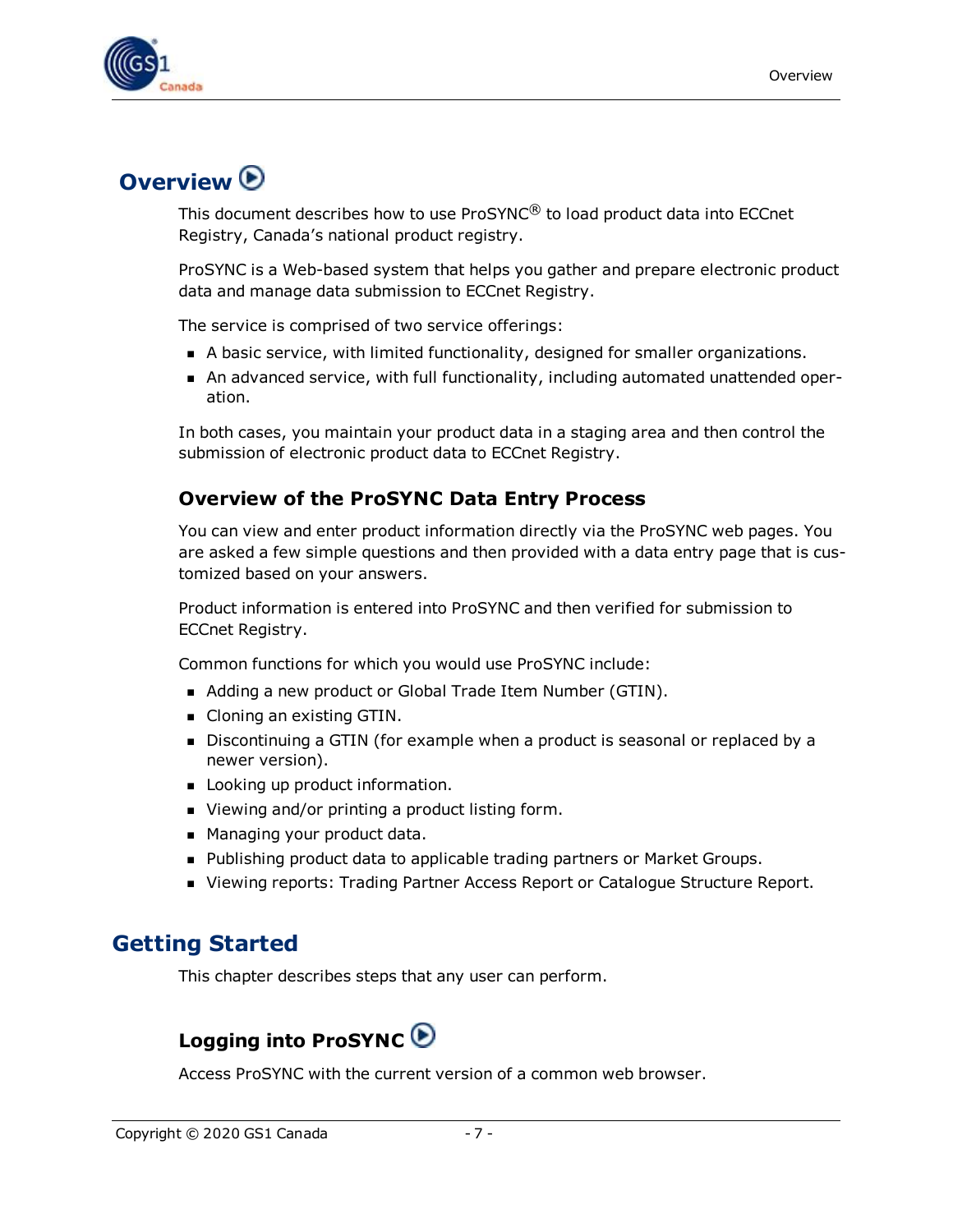

Listing Forms function is compatible with Microsoft Excel 2003 and higher.

File Upload function is compatible with Microsoft Excel 2007 and higher.

To log into ProSYNC, you require a user name and password. GS1 Canada will provide this information once you complete the subscription process and register for ProSYNC. You will find these credentials in your initial confirmation email after your payment is received.

Steps:

- 1. To open the login page, go to <https://www.gs1ca.org/login.asp?>.
- 2. Enter your email address and password.
- 3. Click Log in.

After you log into myGS1, your landing page appears.

If you have access to multiple companies or company divisions, you must select a company from the drop-down list.

After you have selected a company or company division, or if you have access to only one company, the myGS1 Home page appears.

The My Tools panel displays a link to each GS1 Canada tool or service to which your company is subscribed.

To open the ProSYNC application, click the link.

The ProSYNC workspace appears, showing a number of tabs across the page. The Product tab is selected, showing the Advanced Search tool.

### <span id="page-7-0"></span>**Logging Out of ProSYNC**

To log out of ProSYNC, click Log Out at the top-right corner of any page.

## <span id="page-7-1"></span>**Product**

This chapter describes actions that you can take around products and product information.

The Product tab is selected by default when you log in to ProSYNC.

In the Product tab, you can perform the following tasks:

- Product Tab Command Buttons
- **Product Search**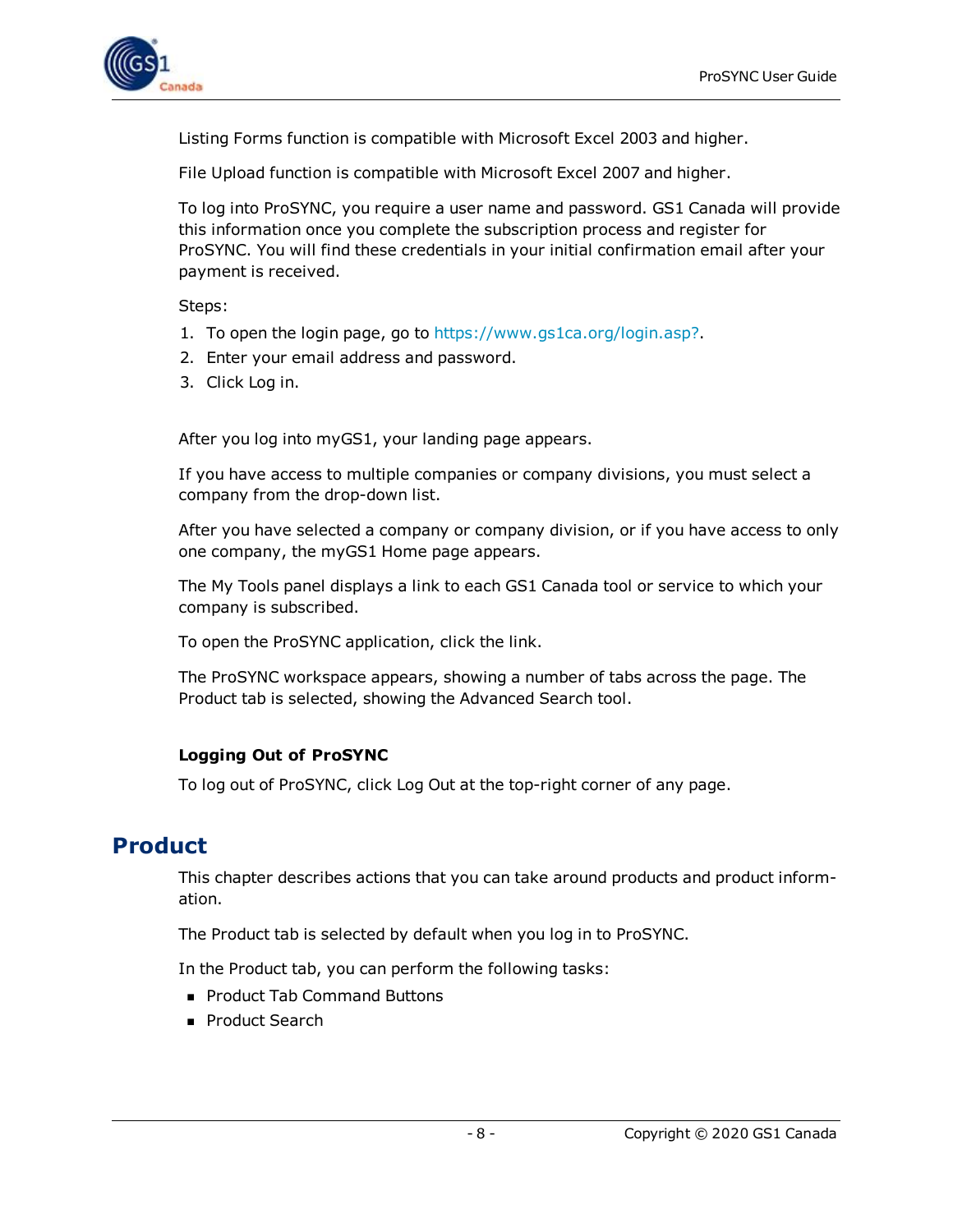

- Manage Product Information
- **n** Manage Publication Information

### <span id="page-8-0"></span>**Product Tab Command Buttons**

The Product tab has the following command buttons in the top right corner:

- Add New
- **n** Status
- **About Wildcards**
- Additional Reports

### <span id="page-8-1"></span>**Add New**

Details around adding a product are described in "Add a Product" [\(page](#page-17-1) 18).

### <span id="page-8-2"></span>**Status**

Show the display of GTINs and their status with respect to compliance, approval, publishing, pending export and open GTIN Discrepancy Report (GDR) tickets. From this display, you can quickly jump to a list of GTINs with a common status. To link to GDR tickets, you must have Catalogue Captain or administrator permissions as well as access to the GDR system. When you click on a GDR item, the GDR system appears, giving you access to ticket details.

To hide this display, click the "X" in the upper right corner.

### <span id="page-8-3"></span>**About Wildcards**

Show a pop-up description of wildcard search characters.

### <span id="page-8-4"></span>**Additional Reports**

You can view or download reports.

To open the ECCnet Report window, in the Product tab click Additional Reports.

The following reports are available:

- Catalogue Structure Report A list of all the Selection Codes and GTINs that have been loaded to your ECCnet Registry catalogue.
- $\blacksquare$  Trading Partner Access Report A list of all trading partners to whom you have published data.
- Pharmacy & Chain Drug Scorecard Scorecard report showing Pharmacy GTINs that you have loaded.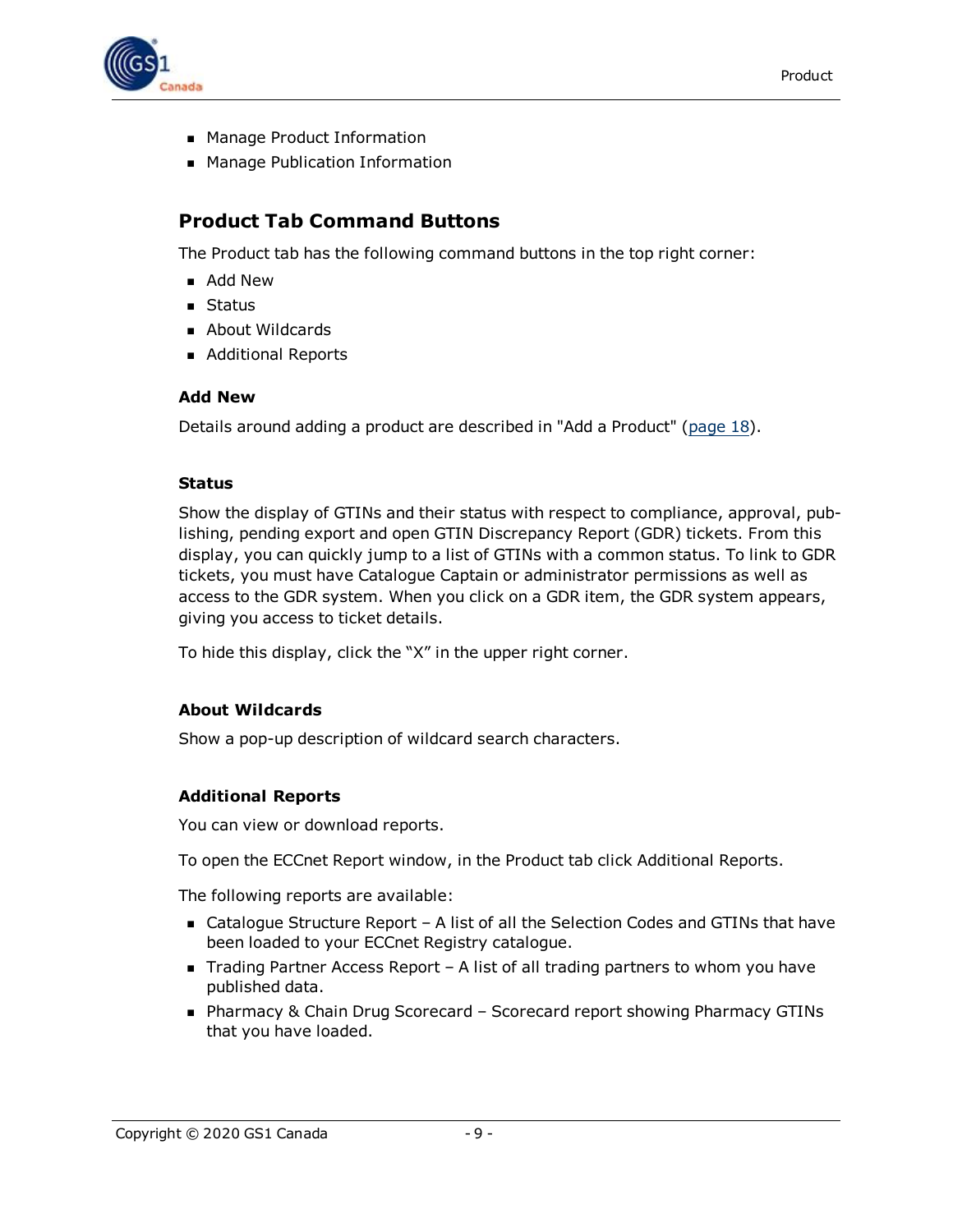

### <span id="page-9-0"></span>*How to Download a Report*

You must have Microsoft Excel installed on your local computer.

Steps:

- 1. To the right of the report name, click Download and save the file.
- 2. Open the file using Microsoft Excel.

<span id="page-9-1"></span>The report is downloaded.

## **Product Search**

Use the Product Search tool to find products. After you find the single product or multiple products, use this process to publish product data to either a trading partner or a market group.

To open the search page, select the Product tab.

To view a list of products, define your search criteria and click Search.

### <span id="page-9-2"></span>**Basic Search**

The quickest way to look up a particular product is to specify its GTIN and click Search.

Steps:

- 1. To search for products associated with the company that you identified in your login, in the Advanced Search drop-down select Company and select your company name.
- 2. To search for products that have been published to a trading partner, do the following:
	- a. In the Advanced Search drop-down, select Partner. A search text box appears.
	- b. To display a list of trading partner names, in the search text box enter an alphanumeric pattern and click Go.
		- The list displays all trading partner names that match that pattern.
	- c. To search in all trading partners, select ALL PARTNERS.
	- d. To search in a specific trading partner, select the partner name.

For help with managing trading partners, see "Trading Partners" [\(page](#page-36-0) 37).

- 3. In the Advanced Search fields, specify one, multiple or all of the following:
	- $\circ$  Description You can specify part of the description and use wildcard characters.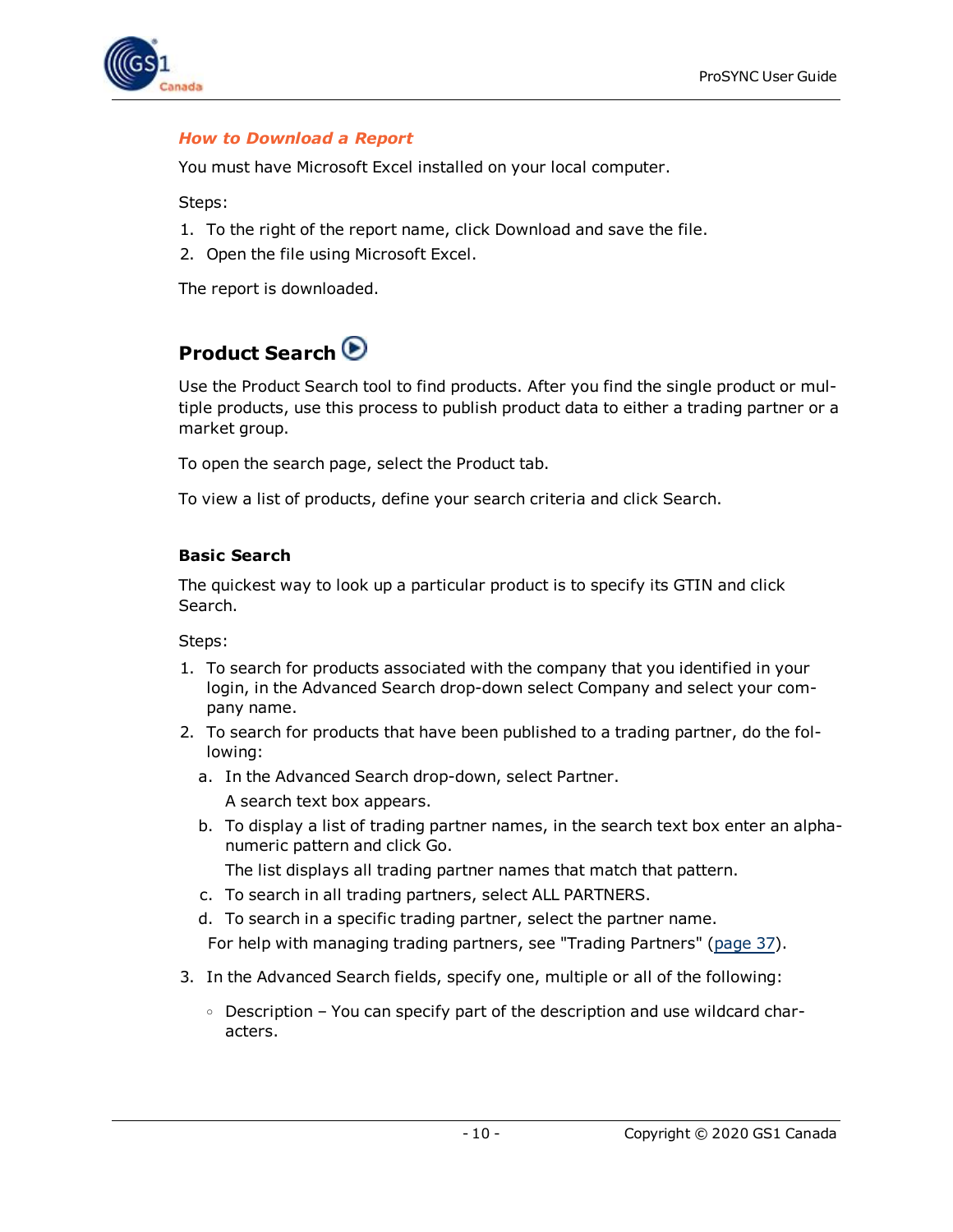

- $\circ$  GTIN/Type You can specify part of the GTIN and use wildcard characters. In Type, indicate if this is a SCC-14 (Shipping Container Code), UPC (Universal Product Code) or EAN (European Article Number).
- $\circ$  Product Type Choose from a list of product types.
- <sup>o</sup> Status Choose from a list of status values.
- $\circ$  Selection Code Three-digit number that your company assigns to categorize your GTINs.
- 4. In Sort By, you can choose to sort the results by various criteria.
- 5. To clear all search criteria and start again, click Clear.
- 6. To execute the search, click Search.

Search results shows a list of products that match the search criteria within the selected companies or trading partners.

#### <span id="page-10-0"></span>**Search with Details**

To help you find a specific GTIN or series of GTINs, the Details panel contains more search criteria.

To toggle the Details panel between show and hide, click the Details bar. After you show the Details panel, the Search and Clear buttons move to the bottom of the Details panel.

To clear search criteria and start a new search, click Clear.

After you have specified search details, click Search.

#### <span id="page-10-1"></span>**Search Profiles**

If you are required to perform a complicated search on a repetitive basis, after you have specified search details, you can save the details as a search profile.

To toggle the Profiles panel between show and hide, click the Profiles bar.

To save a search profile:

- 1. Specify all search criteria.
- 2. In Search Profiles, next to the Save button type a descriptive name for this profile.
- 3. Click Save.

The search profile is saved.

To load an existing search profile: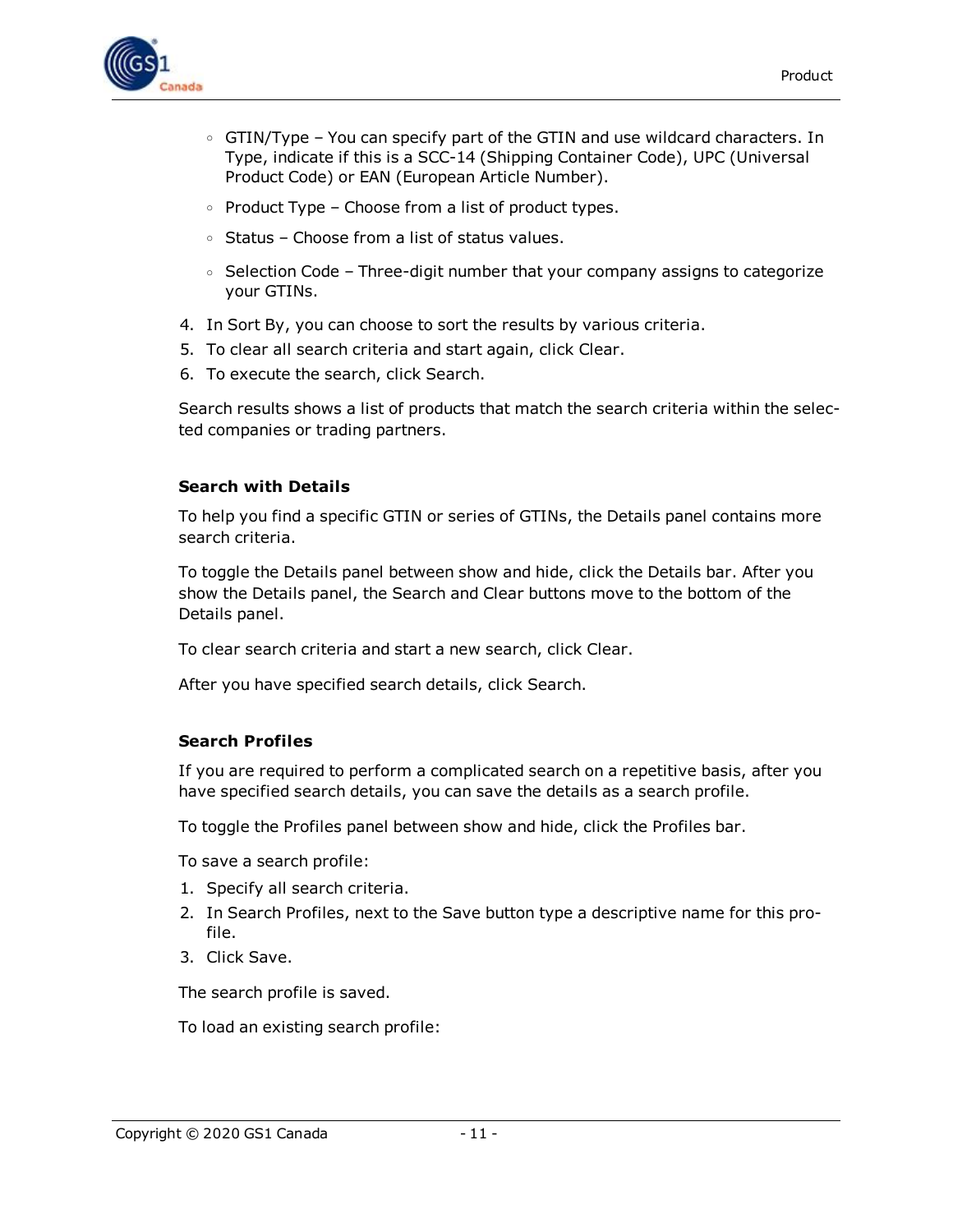

- 1. In Search Profiles, next to the Load button, select a search profile.
- 2. Click Load. Attribute values appear in appropriate fields.
- 3. To run the search profile, click Search.

To delete an existing search profile: Note: You cannot undo this action.

- 1. In Search Profiles, next to the Load button, select a search profile.
- 2. Click Delete.

<span id="page-11-1"></span>A confirming message appears.

3. Click Yes.

The search profile is deleted.

### <span id="page-11-0"></span>**Search Field Descriptions**

The table below describes search criteria fields in the upper search section.

| <b>Field Name</b> | <b>Description</b>                                                                                                                                                                                                                                                                                                                                                                                                                                                                                                                               |
|-------------------|--------------------------------------------------------------------------------------------------------------------------------------------------------------------------------------------------------------------------------------------------------------------------------------------------------------------------------------------------------------------------------------------------------------------------------------------------------------------------------------------------------------------------------------------------|
| GTIN/Type         | The Global Trade Item Number (GTIN), which may be a<br>U.P.C., SSCC-14 or EAN identifier for a product. The Type<br>field can be used to specify whether the GTIN entered is a<br>U.P.C., SSCC-14 or EAN.                                                                                                                                                                                                                                                                                                                                        |
| Product Type      | Consumer or Base, Case, Inner, Pallet, Display Shipper,<br>Mixed Pallet, Setpack, Application Unit.                                                                                                                                                                                                                                                                                                                                                                                                                                              |
| Description       | Text to match with a product's short and extended descrip-<br>tions. Use an asterisk $(*)$ as a wildcard for any number of<br>characters. For example: white* selects products with a<br>description starting with "white" *white selects products with<br>"white" at the end of the description To search for products<br>with a pattern anywhere in the description, specify the pat-<br>tern without using wildcard search characters.                                                                                                        |
| <b>Status</b>     | Compliant - All - Product data has passed validation checks.<br>Results show products that are both approved and not<br>approved for export.<br>Compliant - Approved - Product data has passed validation<br>checks and is approved for export.<br>Compliant - Not Approved - Product data has passed val-<br>idation checks but has not been approved for export. Click<br>the Save & Approve button to approve the GTIN.<br>Incomplete - Missing pertinent information, which must be<br>completed before data becomes compliant and ready for |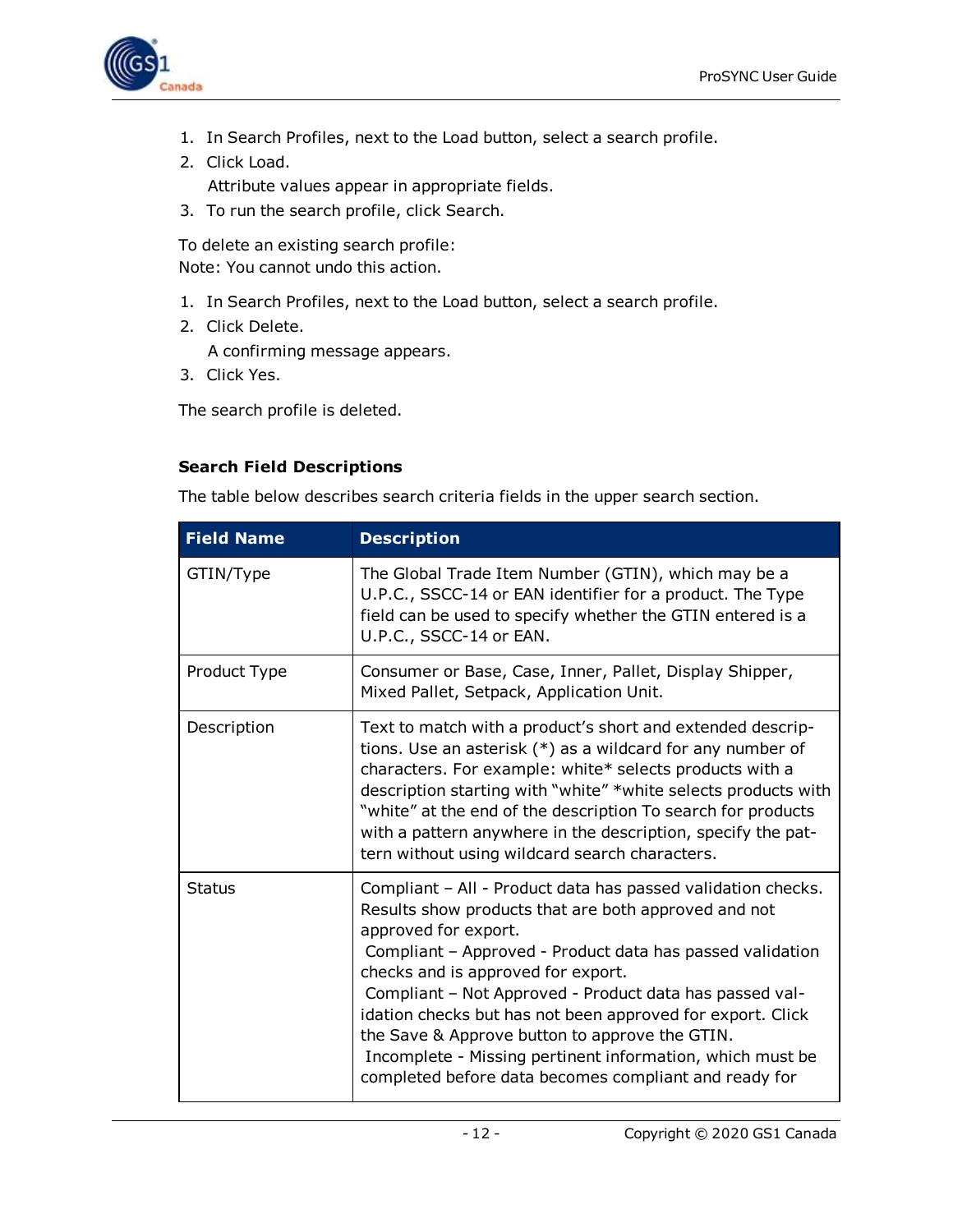

| <b>Field Name</b>                         | <b>Description</b>                                                                                                                                                                                                                                                                                                                                      |  |
|-------------------------------------------|---------------------------------------------------------------------------------------------------------------------------------------------------------------------------------------------------------------------------------------------------------------------------------------------------------------------------------------------------------|--|
|                                           | exporting.<br>Pending Export - Data is compliant and has been approved<br>for export. Export will occur on your next scheduled export<br>date.                                                                                                                                                                                                          |  |
| <b>Selection Code</b>                     | Three-digit number that your company assigns to categorize<br>your GTINs.                                                                                                                                                                                                                                                                               |  |
| <b>In Details Panel</b>                   |                                                                                                                                                                                                                                                                                                                                                         |  |
| <b>Brand</b>                              | The brand or trade name of the product.                                                                                                                                                                                                                                                                                                                 |  |
| Date Created                              | The date after/before/on which the product was added to<br>ProSYNC.                                                                                                                                                                                                                                                                                     |  |
| <b>ECCnet Class Code</b>                  | GS1 Canada ECCnet Classification Code, selected by your<br>company from a designated list of codes, to categorize your<br>products to transmit product-specific attributes to your trad-<br>ing partners. The ECCnet Classification Code advises<br>ProSYNC about which fields are required to correctly enter<br>your product data.                    |  |
| <b>Global Product Clas-</b><br>sification | System that gives both sides of trading partner relationship a<br>common language for grouping products in the same way. It<br>ensures that products are classified correctly and uniformly,<br>everywhere in the world. GPC is the mandatory classification<br>system for ECCnet Registry and the GS1 Global Data Syn-<br>chronization Network (GDSN). |  |
| Publication                               | Not Published, Published, Withdrawn.                                                                                                                                                                                                                                                                                                                    |  |
| Date Discontinued                         | The date(s) (from/to) when the product is marked Dis-<br>continued in ProSYNC.<br>The ranges within the search criteria include:<br>• Discontinued From date and Discontinued To date;<br>• Discontinued To date only; and<br>• Discontinued From date only                                                                                             |  |
| Date Cancelled                            | The date(s) (from /to) when the product is marked Cancelled<br>in ProSYNC.<br>The ranges within the search criteria include:<br>• Cancel From date and Cancel To date;<br>• Cancel To date only; and<br>• Cancel From date only                                                                                                                         |  |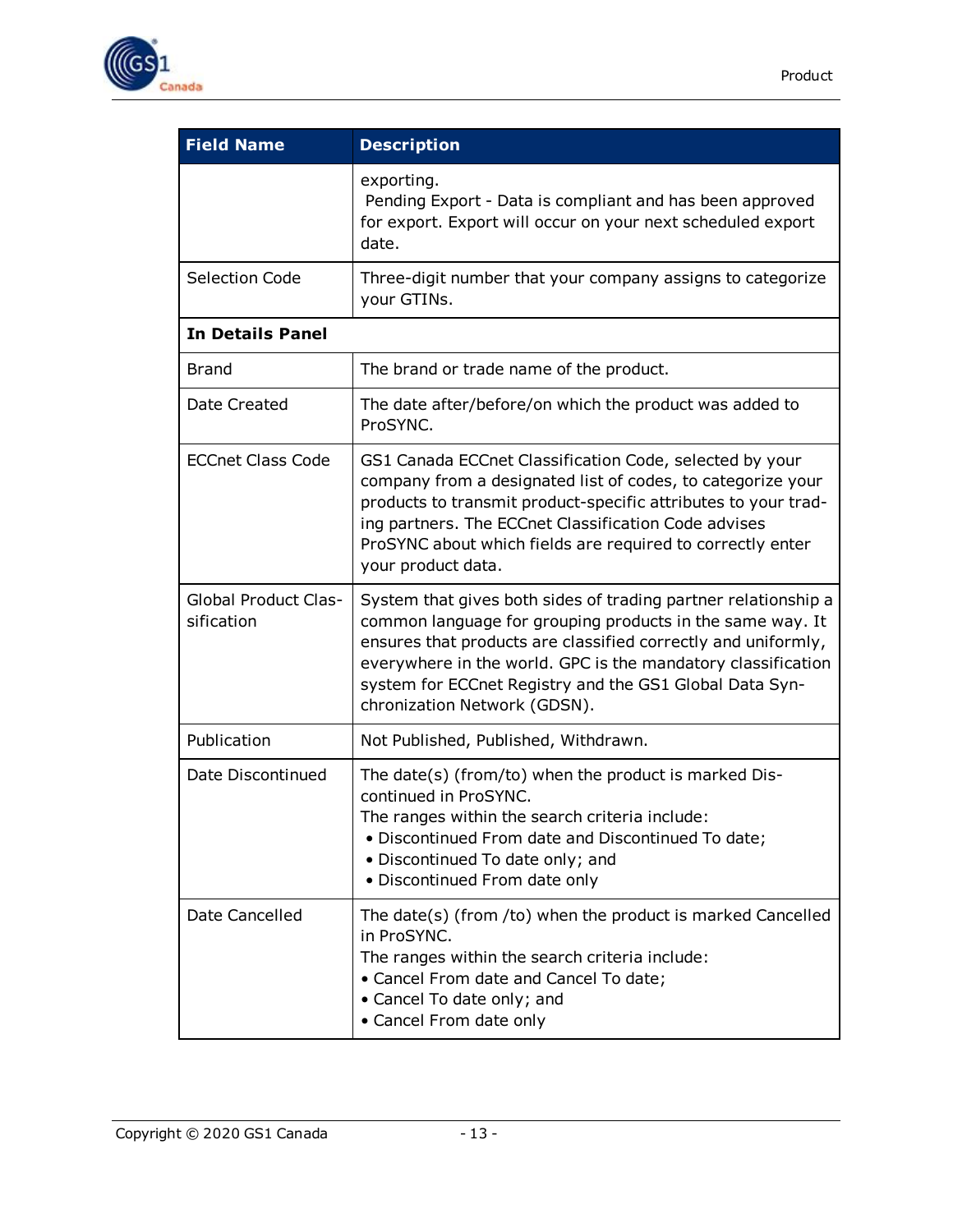

### <span id="page-13-0"></span>*Wildcard Characters*

To search for words that have spelling variations or that contain a specific pattern of characters, you can use wildcard characters to represent the variations.

| <b>Wildcard</b>                        | <b>Match</b>                                                                                                                                                                                                                                                                                                     |
|----------------------------------------|------------------------------------------------------------------------------------------------------------------------------------------------------------------------------------------------------------------------------------------------------------------------------------------------------------------|
| Question mark (?)<br>Underscore $(\_)$ | Matches any single character.<br>For example: b?ll matches ball, bell and bill<br>For example: B_b matches Bib, Bob and Bub.                                                                                                                                                                                     |
| Percent (%)<br>Asterisk (*)            | Matches any string of zero or more characters.<br>For example: J%son matches Jackson, Johnson, Jason and<br>Json.<br>For example: *white matches paperwhite, pearl white and<br>white.<br>For example: red% matches red door, red and redused price.<br>For example: *read* matches bread, ready and threadbare. |

### <span id="page-13-1"></span>**Search Results/GTIN Publication**

After you conduct a search, results are displayed on the Search Results/GTIN Publication page. Products that appear here match the search criteria.

Each product in this list is displayed in a box that shows the product GTIN, product description and other aspects of the product to help you identify it. As well, a bar at the bottom of each product box shows a summary of other information, for example:

- **n** Compliance status
- **Publication status**
- **n** GDSN Registration status
- Date stamp for most recent update
- Date stamp for product approval

Data in ECCnet Registry is continually revised. To refresh data on the Search Results/GTIN Publication page, click Refresh. The most current data appears.

To help quickly find a specific product, you can change the sort order of the list of results. To change the sort order, in Sort By, select an attribute. After you make the selection, the results list is displayed with the new sort order.

The list that is displayed might be one of many pages of products.

To view the number of pages and to navigate to a different page, scroll to the bottom of the list. Here the current page number appears in a box. To display a different page, do one of the following: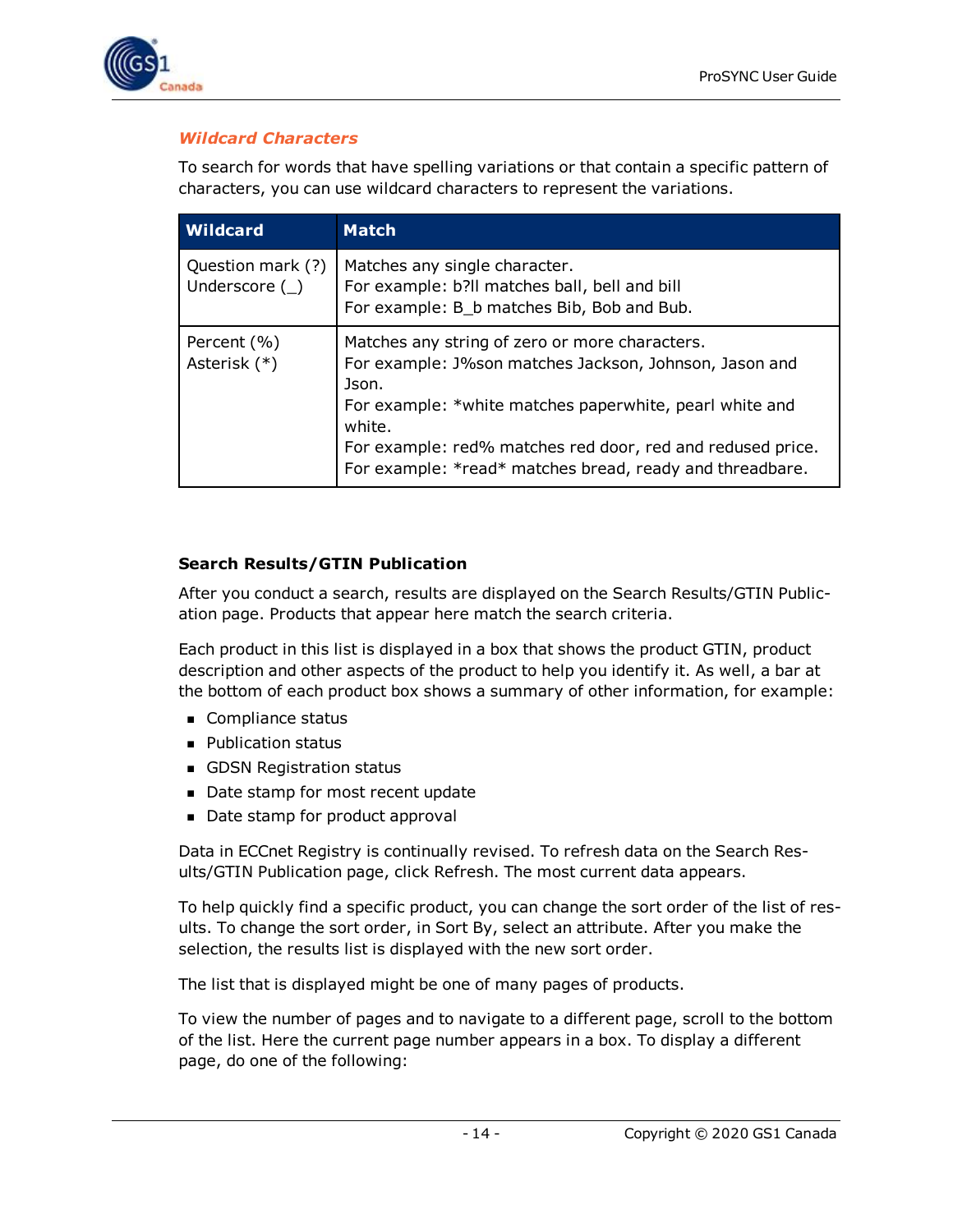

- $\blacksquare$  To view the next page in sequence, click the right arrow.
- $\blacksquare$  To view the previous page in sequence, click the left arrow.
- <sup>n</sup> To jump to a specific page, in the page box type the page number and click Go To Page.

You can perform the following tasks:

- $\blacksquare$  Add a Product
- **Product Search**
- **n** Manage Publication Information
- View or Edit Product Details

### <span id="page-14-0"></span>**Add Product**

Details around adding a product are described in "Add a Product" [\(page](#page-17-1) 18).

### <span id="page-14-1"></span>**Select Products**

You can select a product or multiple products to manage either product information or publication information. Each search results page shows a list of up to 10 results.

For help with managing product information, see "Manage Product Information" [\(page](#page-15-0) 16).

To select a product, select the check box next to the product GTIN.

To view another page of search results, at the bottom of the page do any of the following:

- **DET Use the Next or Previous buttons**
- In the page box, enter a page number
- Click Go To Page and specify a page number

**To change how the search results list is sorted**, use Sort By.

Steps:

- 1. In Sort By, choose an attribute by which you want to sort the search results list. The search results list is re-ordered, based on your sort criteria.
- 2. To change how the sort list is sorted again, repeat step 1.

**To perform a quick search**, use the small search panel at the top of the page. You can quickly search for a value pattern in the following attributes:

- Catalogue Number
- $\blacksquare$  GTIN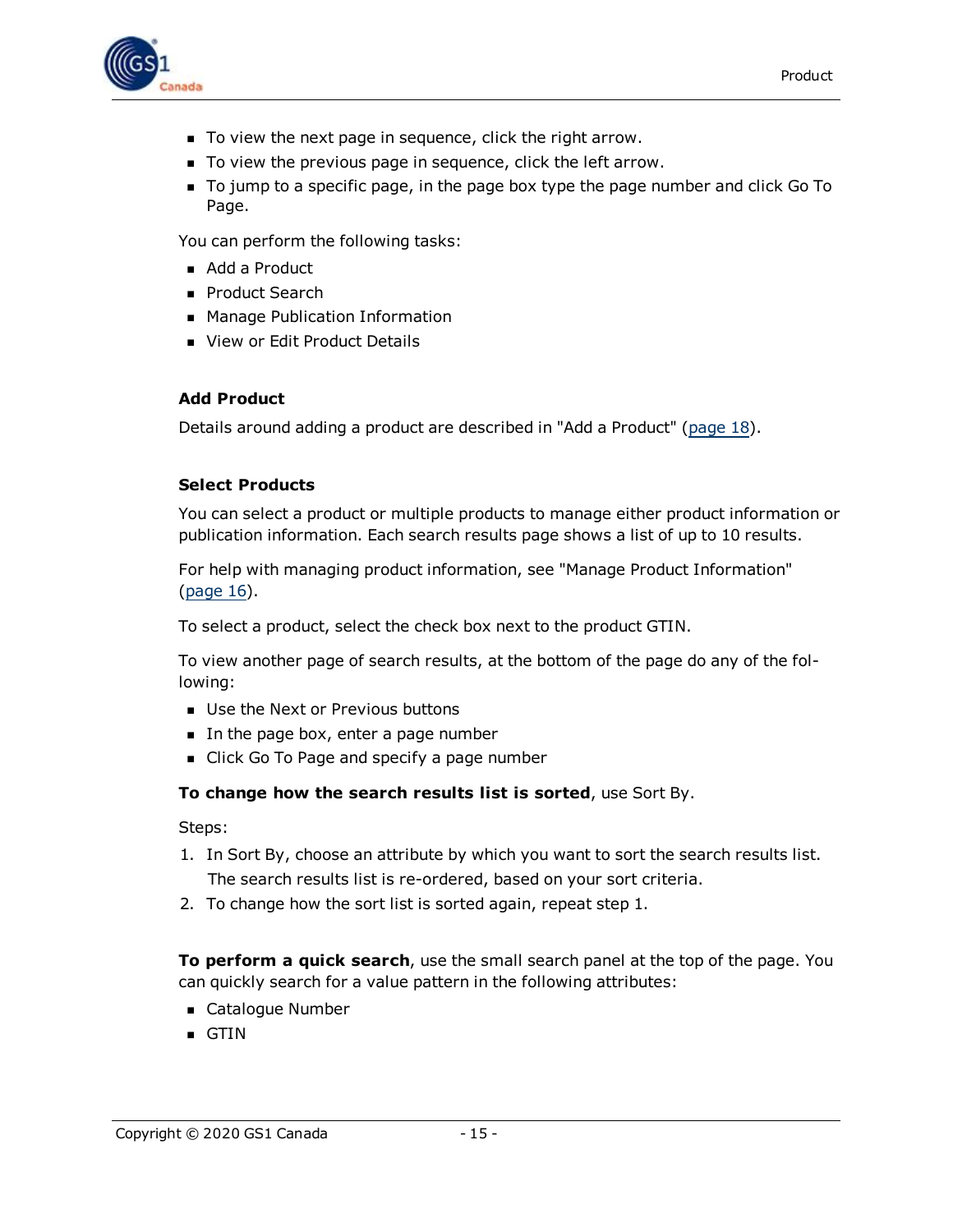

- **Description**
- $\blacksquare$  Common Item #

To perform the quick search, select the attribute and then specify a matching pattern that you want to find.

To view product details, click the GTIN for a product. The Product details page appears.

### <span id="page-15-0"></span>**Manage Product Information**

This section describes actions that you can perform around products.

### <span id="page-15-1"></span>**Product Detail Page Orientation**

To open the product details page for a product, select it in the Search Results/GTIN Publication page.

To open the Search Results/GTIN Publication page, in Search, specify the type of product that you want to display.

The product GTIN and product description appear at the top of the page.

### <span id="page-15-2"></span>*Product Detail Sub Tabs*

The product details page displays various sub tabs, depending on the type of product selected.

<sup>n</sup> ECCnet

When you open the product details page, the ECCnet sub tab is selected by default. To view details of the selected product, scroll down.

For more information, see "View or Edit Product Details" ([page](#page-16-0) 17).

<sup>n</sup> GDSN

View details of the selected product to be published to your GDSN data recipients.

**n** Publication

Publish products to trading partners and withdraw products from trading partners. For information on the Publication sub tab, see "Manage Publication Information" [\(page](#page-26-0) 27).

### <span id="page-15-3"></span>*Search Panel*

The product details page has a command bar at the top of the page. You can perform the following tasks:

- Search Perform a quick search using specific attributes. For more information, see "Product Search" [\(page](#page-9-1) 10).
- Add New This process is described below. See "Add a Product" ([page](#page-17-1)  $18$ ).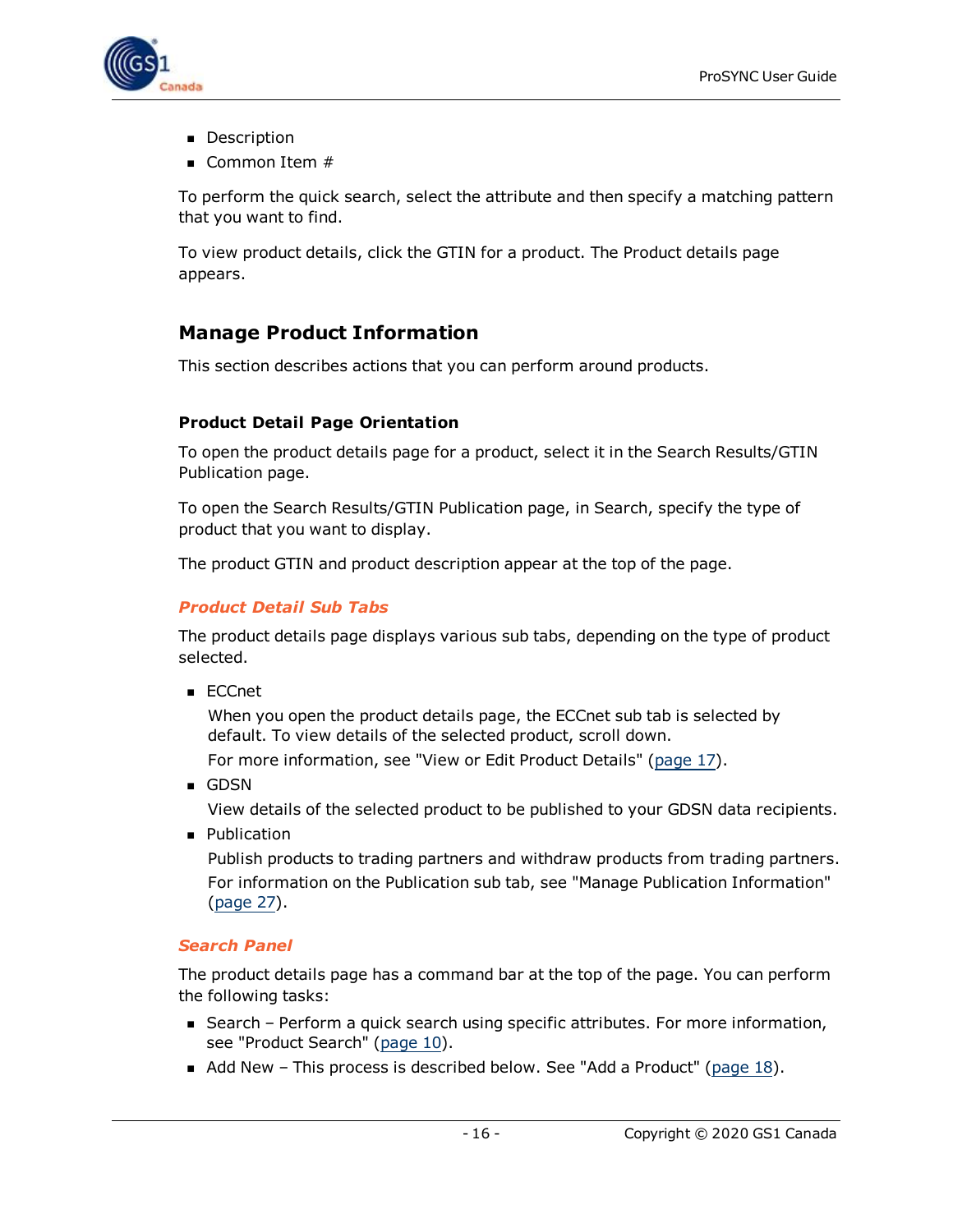

■ Search Results – Click Search Results to return to the Search Results/GTIN Publication page. To quickly open the next product in the search results list, click the right arrow. To open the previous product in the search results list, click the left arrow.

### <span id="page-16-0"></span>**View or Edit Product Details**

To open the product details page for a product, select it in the Search Results/GTIN Publication page.

To open the Search Results/GTIN Publication page, in Search, specify the type of product that you want to display.

When you open the product details page, the ECCnet tab is selected by default. To view details of the selected product, scroll down.

You can revise values in these attribute fields.

The Hierarchy panel performs two functions:

- <sup>n</sup> It describes the relationship between the product and its packaging. For example, if the product is delivered on a pallet, the pallet appears as the top GTIN in the hierarchy; when cases appear on the pallet, the case GTIN appears as a child of the pallet.
- It describes how the remainder of the product information is displayed on the page. For example, if there are three levels in the hierarchy, there are three sets of panels on the page.

The following panels together make one set:

- $\blacksquare$  Core Product Information Product identification.
- Product Information Product classification attributes, compliant status, dimensions, order information, pricing, additional descriptions, origin, markings, handling instructions and more.
- Pharmacy Information Identification numbers, formulary system classification codes and active ingredients numbers. Include names and strength of active ingredients. In Other Information, describe medical device class, route of administration, storage conditions, anatomical therapeutic chemical classification, biomedical hazard information, divisible option, package markings, shape, colour and flavour of the product.
- $\blacksquare$  Contents GTIN code for the level of product and GTINs for all other packaging contained within this level of the product; if this level does not contain another GTIN, the Contents panel does not appear.
- Marketing Information Benefits, average serving sizes, portions, serving suggestions, consumer support contact information, package markings and so on.
- $\blacksquare$  Nutrition Information Contents of the product from a nutritional point of view, for example percentage of milk fat, alcohol content, vitamin and mineral content and daily requirements, calories and so on.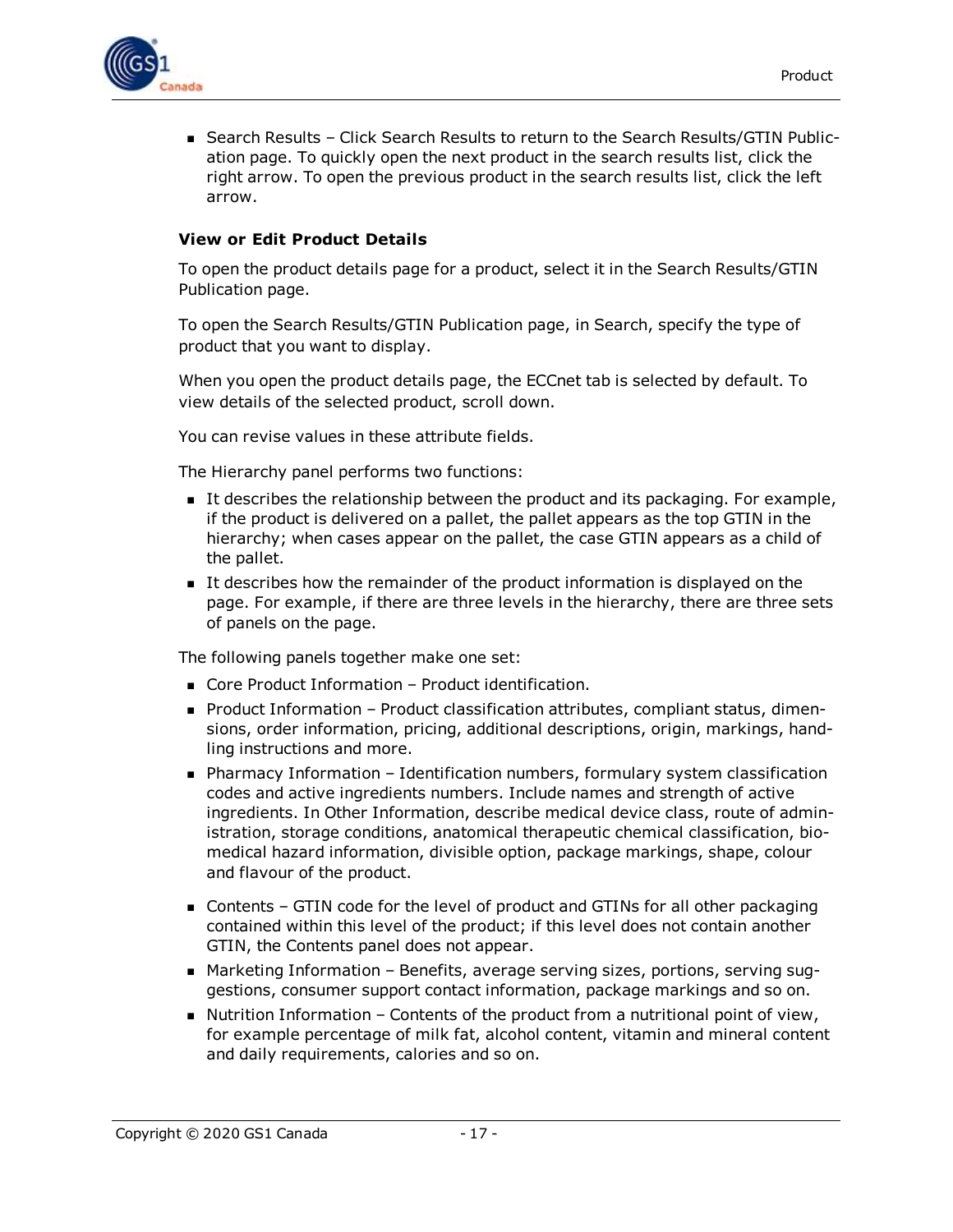

- **Stewardship (Packaging) Visible only to suppliers who have loaded private label** products for data recipients who participate in a packaging stewardship program.
- Other Information Many attributes appear here, for example: Allergen Disclaimer, Genetically Modified Status, Ingredients, Precautions, and so on.

Each panel has a panel bar at the top. The panel bar displays a title and a label that describes what hierarchy level product data appears within. To toggle a panel between hide and show, click the panel bar.

If the product shows a hierarchy with more than one level, buttons appear at the bottom right of the page. To view the Core Product Information panel for one of the hierarchy levels, click the corresponding button at the bottom right.

## <span id="page-17-0"></span>*Display a Listing Form*

In the ECCnet tab, to preview the product listing form, click Display Listing Form and select a listing sheet from the list. A Microsoft Excel file is populated and saved in your default Downloads folder.

### <span id="page-17-1"></span>**Add a Product**

The Add New button appears on both the Product Search page and on the Search Results/GTIN Publication page.

To successfully publish product data to a trading partner, product data must meet ECCnet Registry mandatory requirements for your channel of distribution. For help with mandatory requirements, see the *ECCnet Registry Attribute Guide* on the [ECCnet](http://www.gs1ca.org/apps/eccnet/documents.asp) Registry Technical [Documents](http://www.gs1ca.org/apps/eccnet/documents.asp) page.

You can add a product two ways:

- Add a Product by Entering Data Manually
- Add a Product by Cloning

For more information on loading product GTINs, contact GS1 Canada Customer Support at [ECCnetSupport@gs1ca.org.](mailto:ECCnetSupport@gs1ca.org?subject=Loading Product GTINs)

## <span id="page-17-2"></span>*Add a Product by Entering Data Manually*

Before adding a product, you must know the GTIN number and various other details about the product. If the product that you are adding consists of multiple packaging levels (for example a case), you must know the GTINs associated with each level.

Steps:

1. Click Add New.

The Add a Product page appears. This process is presented in a wizard format.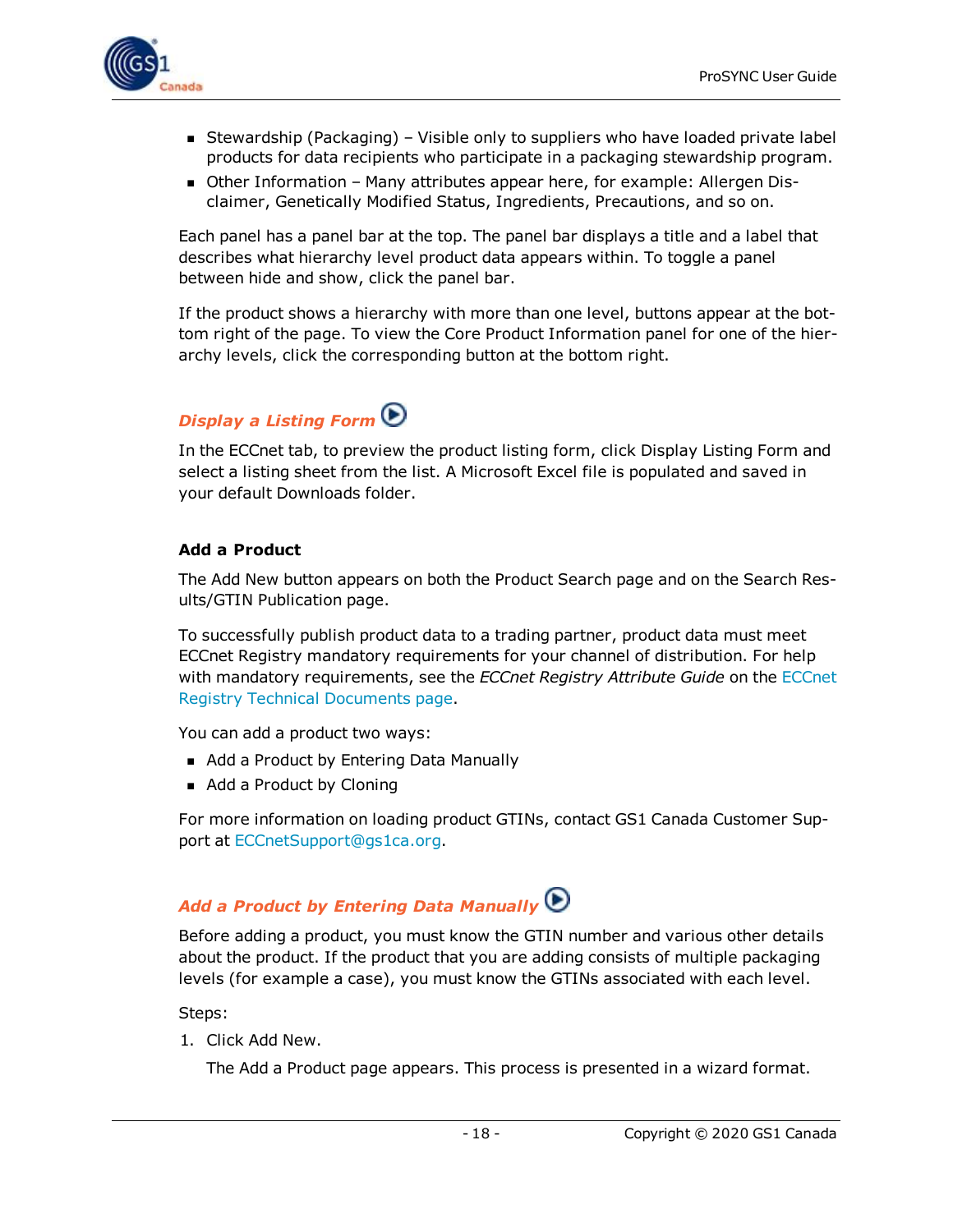

- 2. Select I want to enter a new product.
- 3. Click Continue.

The Add a New Product page appears.

4. Answer questions about the product's ECCnet classification, Global Product classification, product packaging levels, channels of distribution and Omni-Channel application.

For help with product packaging levels , see "Adding Hierarchies - Examples" [\(page](#page-22-0) 23).

5. Click Continue.

The Core Product Information page appears.

If you are creating a product that contains another GTIN (for example, a case) the page shows an area for the container GTIN.

6. In Selection Code, specify the code.

To add a Selection Code, click the drop-down arrow and select Add a new Selection Code.

For more information, see "Add a Selection Code" [\(page](#page-21-0) 22).

7. In GTIN Code specify the code and the code type.

Unless you are adding unmarked inners, each GTIN entered into ProSYNC must have a unique bar code assigned to it.

8. Complete values in the remaining required fields (indicated by a red asterisk  $(*)$ ) and yellow colour).

For a description of any field, click the field label. A description appears in a pop-up window.

9. Click Continue.

Product details are verified and, if there are errors, error messages appear. If there are no errors, the GTIN is saved to the system and the remaining product detail panels appear.

- 10. Complete values in the remaining fields as required.
- 11. Click Save.

At the top of the page, a saved status message appears.

12. Click Save and Approve.

After a compliance check, at the top of the page a save status message appears. Product is added.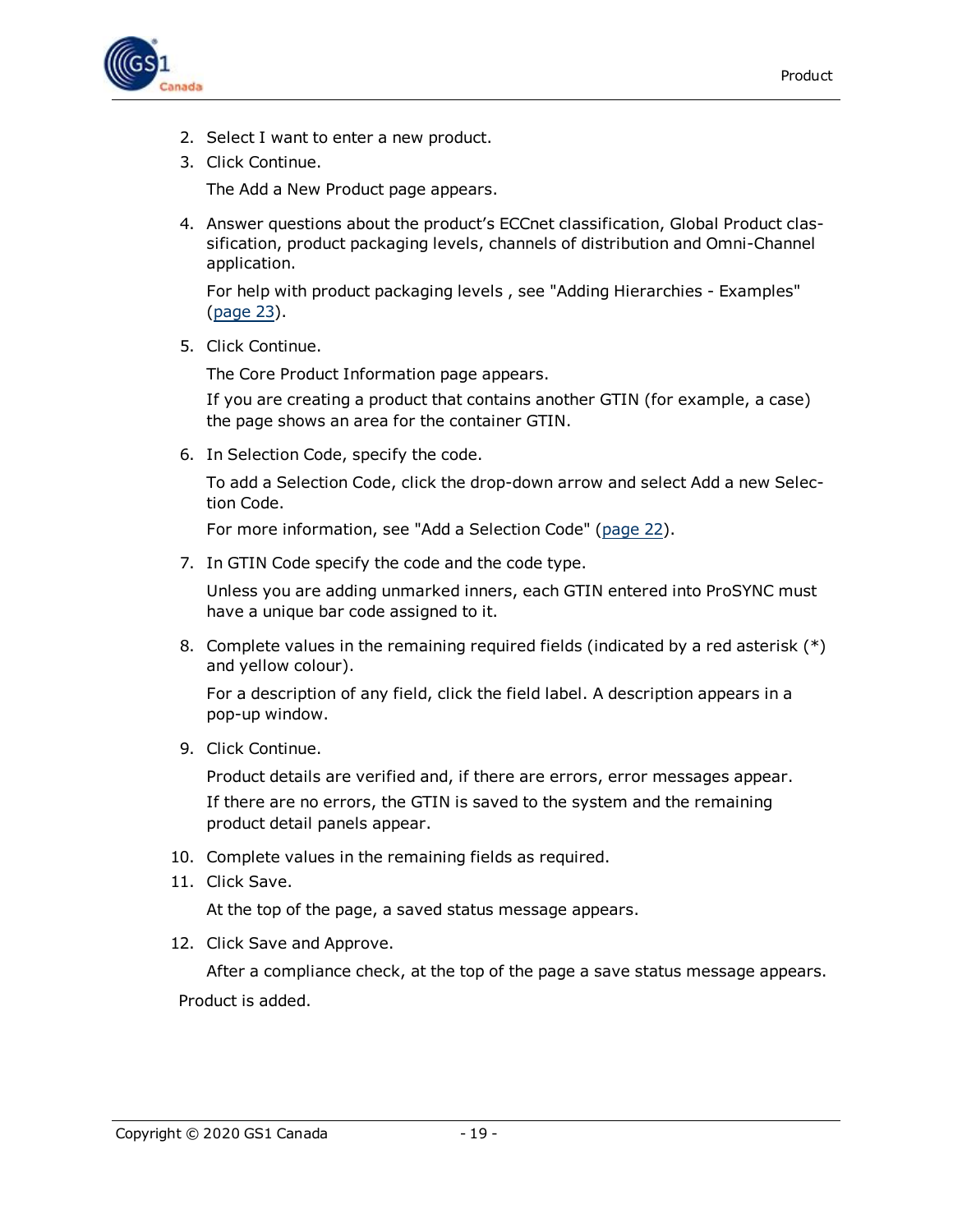

## <span id="page-19-0"></span>*Add a Product by Cloning*

To reduce the time required to add a product manually, if a product has similar attributes to an existing product, you can clone the existing product and edit the clone.

For example, if you want to add a product hierarchy of Pallet - Display Shipper - Consumer or Base, start with an existing hierarchy that contains a Pallet - Case - Consumer or Base and change the Product Type of the Case to Display Shipper.

Note: When you clone a GTIN that contains lower level GTINs, the resulting GTIN will contain the entire product hierarchy.

To open the Search Results/GTIN Publication page, in Search, specify the type of product that you want to display.

Steps:

- 1. In the Search Results/GTIN Publication list, click a source product GTIN. The product detail page appears.
- 2. Click Clone.

A confirming message appears.

3. Click OK.

A success message appears showing product information for the source product.

4. Specify the GTIN for this product.

If appropriate, specify the GTIN for the consumer level as well.

5. Click Continue.

A Save complete message appears, showing that the cloned product has been added as a unique product.

- 6. To copy marketing and nutrition information, do the following:
	- a. Click Copy Marketing and Nutritional Information.

The Copy Marketing and Nutritional Information dialog box appears.

- b. In the left field, specify the GTIN for the source product.
- c. In To GTIN, specify the GTIN for the target product.
- d. Click Copy.

An instruction appears.

e. Click OK.

A success message appears.

- f. View information in both the Marketing Information and Nutritional Information panels and make revisions as required.
- g. Click Save.
- 7. View the product information and revise it for the new product.

For more information about viewing product details, see "View or Edit Product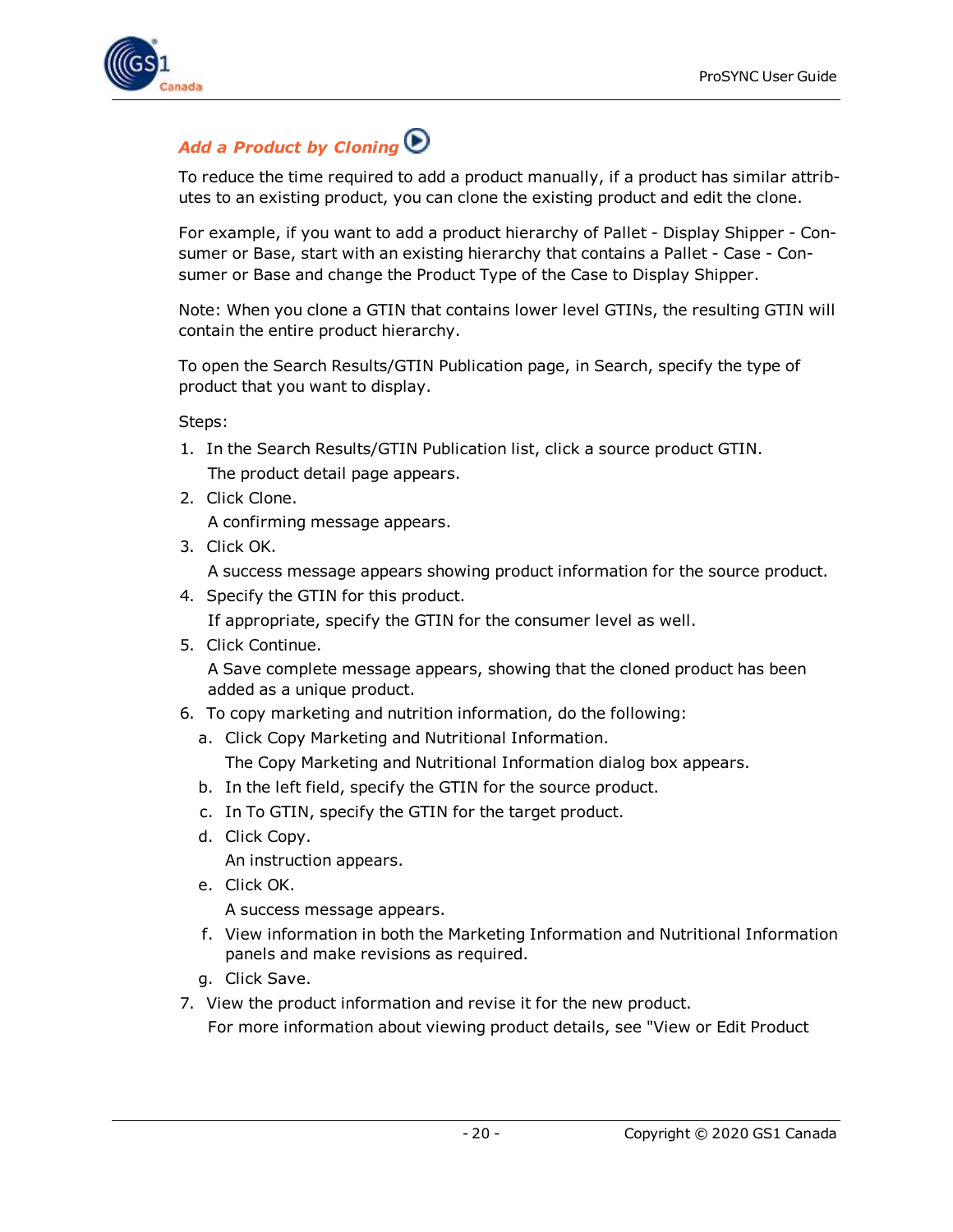

Details" [\(page](#page-16-0) 17).

8. After you complete product detail revisions, click Save.

The product is added.

### <span id="page-20-0"></span>*About Including Tax Information*

While loading product data, you must include point-of sale product information. This information includes the following taxes:

- **Provincial Sales Tax (PST)**
- Federal Goods and Services Tax (GST)
- Quebec Sales Tax (QST)
- Harmonized Sales Tax (HST)

Point-of-sale tax information must be listed by product and by applicable jurisdiction.

Product listing is a standard term and condition of trade for an increasing number of vendors, retailers and distributors in the Canadian Grocery, Foodservice, and Pharmacy sectors.

### **Basis of Inclusion**

Note: In the following paragraphs, the terms "retailers" and "vendors" refer to organizations that participate as trading partners in ECCnet Registry.

Retailers and vendors recognize that:

- <sup>n</sup> The applicability of point-of-sale taxes can be determined only by the applicable taxing authority and not by individual vendors and/or retailers.
- Each taxing authority reserves the right to change legislation, regulations, guidelines and the interpretation of existing law, without necessarily communicating such change to all taxpayers and collectors.
- <sup>n</sup> Such tax information is currently held in various vendor and retailer databases, depending on whether the retailers and/or vendors in question are responsible for the collection and remittance of the tax.
- It is crucial to work cooperatively with GS1 Canada to store and exchange pointof-sale tax information using ECCnet Registry.

It is understood that while vendors have the responsibility to load their product data into ECCnet Registry, retailers are responsible for:

- **•** Determining whether the products they sell to end-users or consumers are subject to point-of-sale taxes.
- **n** Collecting the necessary point-of-sale taxes from consumers or end users.
- **Remitting point-of-sale tax proceeds to taxation authorities.**

If you have any questions regarding the taxes that apply to your product, please consult your taxation lawyer or your retailer trading partners.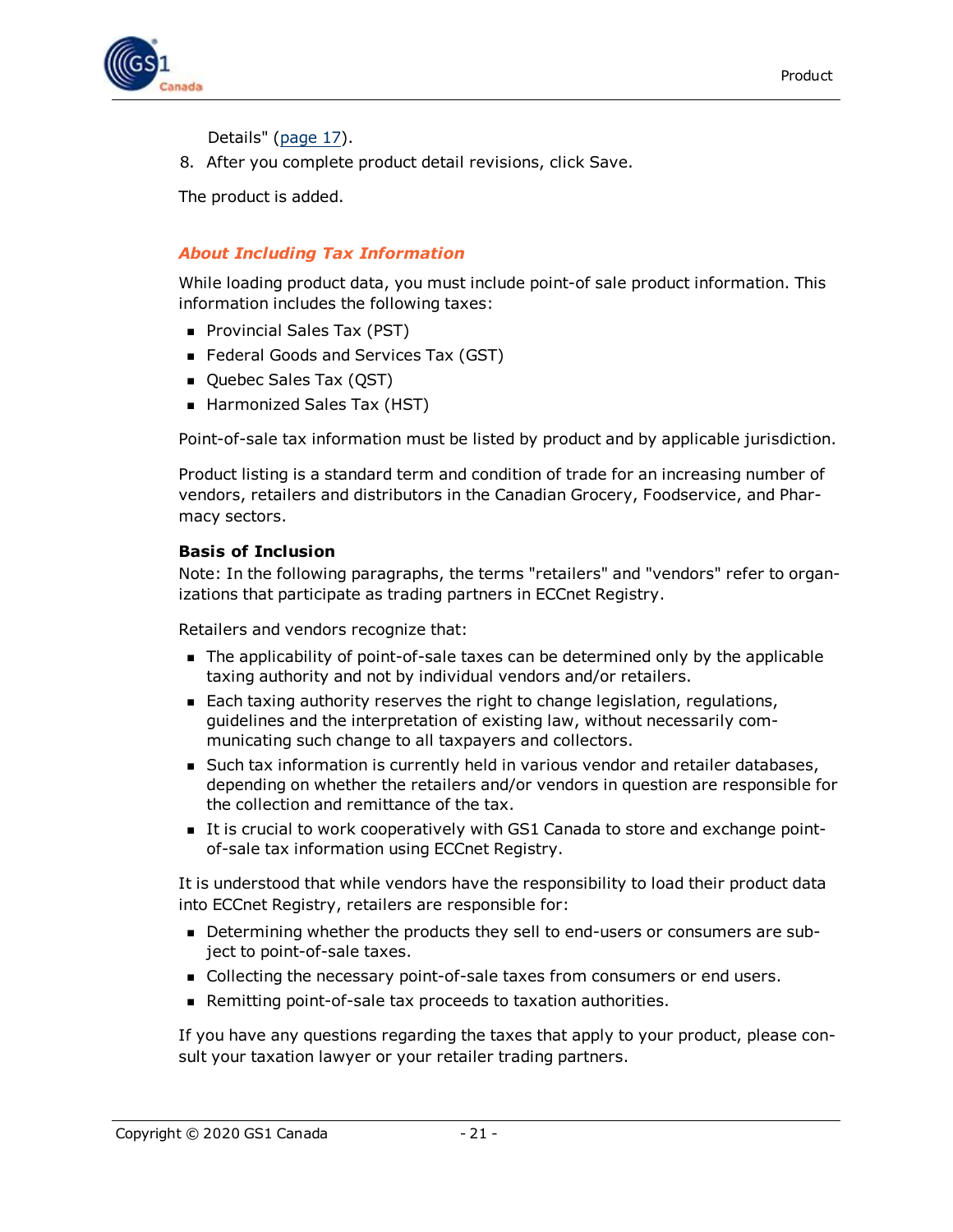

If you need additional information regarding loading your product's taxation information, contact GS1 Canada at 1.800.567.7084 or [ECCnetSupport@gs1ca.org.](mailto:ECCnetSupport@gs1ca.org)

### <span id="page-21-0"></span>*Add a Selection Code*

When adding or editing a product, in the Core Product Information panel, the value in the Selection Code field represents one way to help organize products within your ProSYNC catalogue. For example, you may organize the products within your catalogue by brand or by product line.

Each selection code is an integer and must be three digits in length (using any combination from 000 – 999).

To add a selection code:

- 1. In Selection Code, open the drop-down and select Add a new selection code. The Selection Code Update dialog box appears.
- 2. In Selection Code, specify the three-digit code.
- 3. In Selection Code Description, describe what this code represents.
- 4. Click ADD.

The code is added.

- 5. To add another code, repeat steps 2 to 4.
- 6. Click Close.

The selection code is added.

### <span id="page-21-1"></span>*Saving Product Data*

After you have entered product data, there are two levels of saving the GTIN:

- $\blacksquare$  Save You can close this GTIN and not publish it or export it to trading partners. You can return to the GTIN at a later date to fix errors or include additional product information.
- Save and Approve The approval part makes a compliant GTIN available to be published to your trading partners.

### <span id="page-21-2"></span>**Add Lower-Level GTINs**

When adding or editing a product, use the Contents panel to link a product to existing lower-level packaging or product GTINs.

Before you start this process, you should know the GTIN or multiple GTINs for the contained item or items.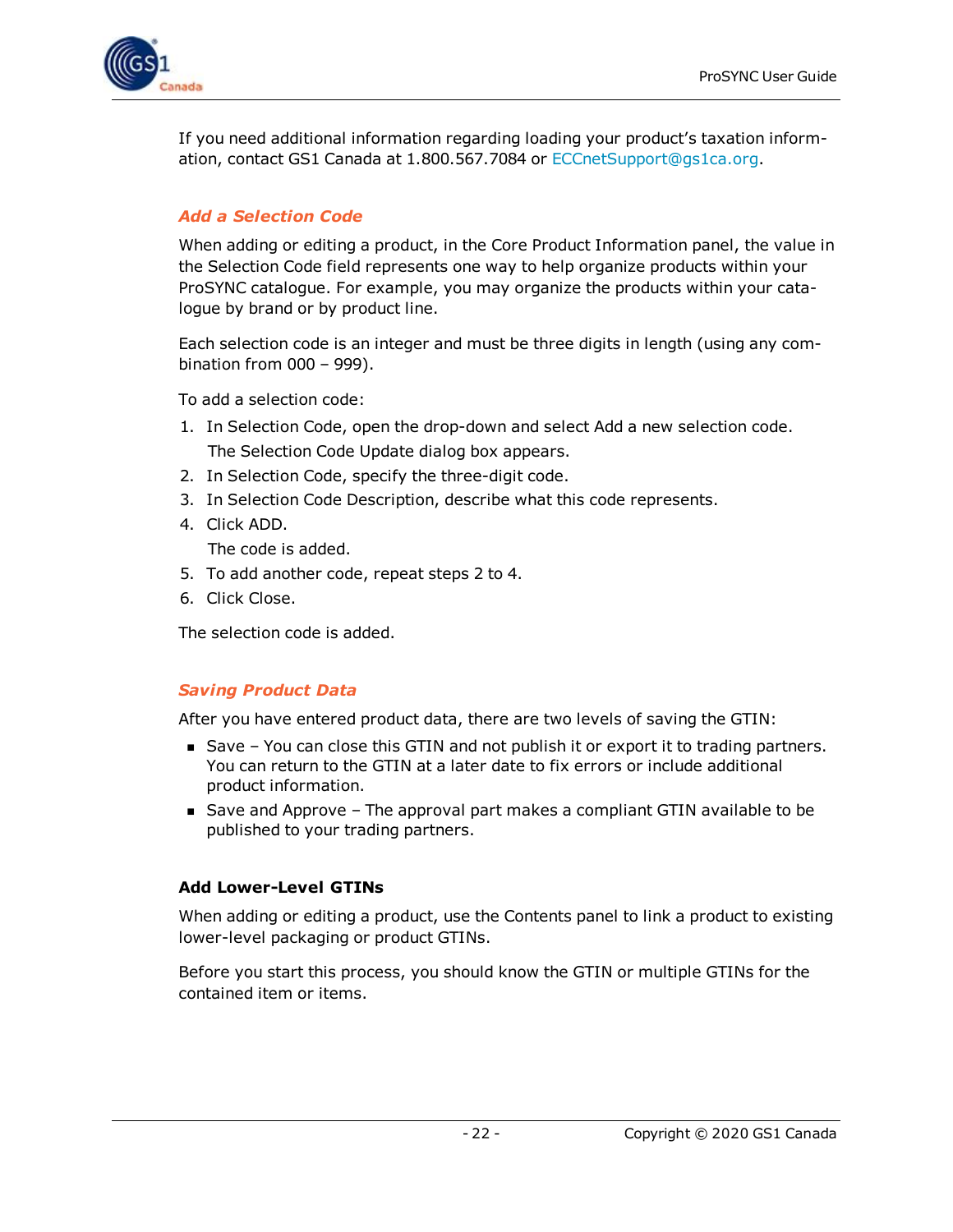

Steps:

1. In the Search Results/GTIN Publication list, click a product GTIN for the higher level item.

The GTIN should be one that can contain items, for example a pallet or a case. The product detail page appears.

- 2. Scroll down to the Contents panel.
- 3. In GTIN Code specify the GTIN for the contained item, along with the code type. Although you can Save and Approve a GTIN after you contain it, you should use a GTIN that is already Save-and-Approved (compliant).
- 4. In Quantity specify the number of items contained.
- 5. To add another GTIN, repeat steps 3 and 4. You can add up to three GTINs.
- 6. Click Save.

At the top of the page, a changed data message appears. In the Contents panel, if you have specified three GTINs, more spaces appear. For GTINs that you have specified, a description appears.

- 7. To add more GTINs, repeat steps 3 to 6.
- 8. Click Save and Approve.

After a compliance check, at the top of the page a save status message appears.

9. To publish this GTIN to your trading partners, you must revise product data where errors are indicated.

The lower-level GTINs are added.

### <span id="page-22-0"></span>**Adding Hierarchies - Examples**

This section provides some specific examples to assist you with completing product packaging configurations (hierarchies) when adding a product. There are many more examples, however we have selected these three.

### Example 1 – Basic Hierarchy

To create a basic hierarchy that consists of a Pallet, Case, Inner, and a Consumer Item, select each of those packaging levels. When you select a packaging level, to indicate that the packaging level has a GTIN, select the corresponding Bar Code Assigned check box.

### Example 2 – Mixed Case Hierarchy

To create a mixed case hierarchy (one case that contains multiple different consumer items), you should start by loading all consumer items into ProSYNC first. Then load the case. In the product details page of the case, scroll down to the Contents panel and add all the consumer item GTIN codes that are contained in the case.

For more information, see "Add Lower-Level GTINs" [\(page](#page-21-2) 22).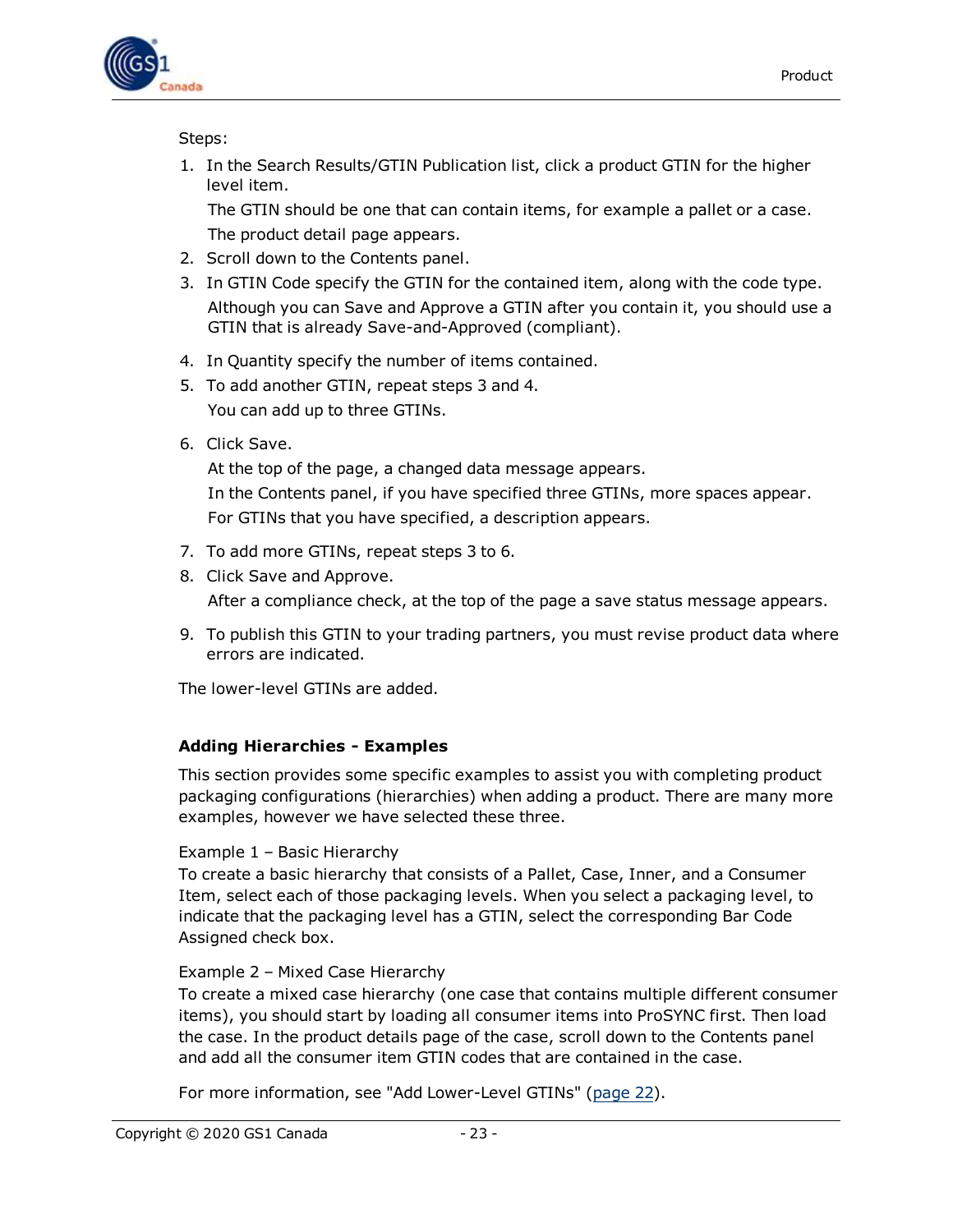

### Example 3 - Complex Hierarchies

Complex hierarchies are packaging levels or product types that include display shippers, mixed pallets, and setpacks. To add one of these levels to your hierarchy, create the packaging level individually using the Add New button.

After you create the packaging level, you can add it to the hierarchy by linking the GTINs using the Contents section of the applicable higher level.

For more information, see "Add Lower-Level GTINs" [\(page](#page-21-2) 22).

### <span id="page-23-0"></span>*Omni-Channel Example*

This example describes a situation when you want to indicate consumer level items that are sold through Omni-Channel, and have more than one packaging level, and each level of the packaging hierarchy has a GTIN.

### **Starting with the Consumer Item**

When adding a packaging hierarchy for Omni-Channel, you can follow the example for Mixed Case Hierarchy. In other words, start by loading all consumer items into ProSYNC and select the Omni-Channel check box for each. When you load the case assuming that the case will not be sold online - leave the Omni-Channel check box cleared and add all the consumer item GTIN codes in the Contents panel for the case. Similar to other attributes, the value of the Omni-Channel attribute is the property of the GTIN.

#### **Starting with the Case**

If you want to create a packaging hierarchy starting, for example, with the case and indicating multiple product packaging levels, you can do that also. In this example, in the Add a New Product page, select all appropriate packaging levels, select appropriate channels of distribution and select the Omni-Channel check box. This indicates that all selected packaging levels are appropriate for Omni-Channel.

After you click Continue from the Core Product Information page, in the Product Details page go to the Product Information panel. In the Key Attributes area, there is a list of channels of distribution. You will find that the Omni-Channel Retailing check box is selected. To indicate that this level of packaging will not be sold as a consumer item through Omni-Channel, clear the Omni-Channel Retailing check box. You can do this for each packaging level.

### <span id="page-23-1"></span>**Cancel a Product**

Note: If you cancel a GTIN that shows higher-level GTINs, you must cancel each packaging level of the product hierarchy.

Cancel a product before it becomes available for distribution.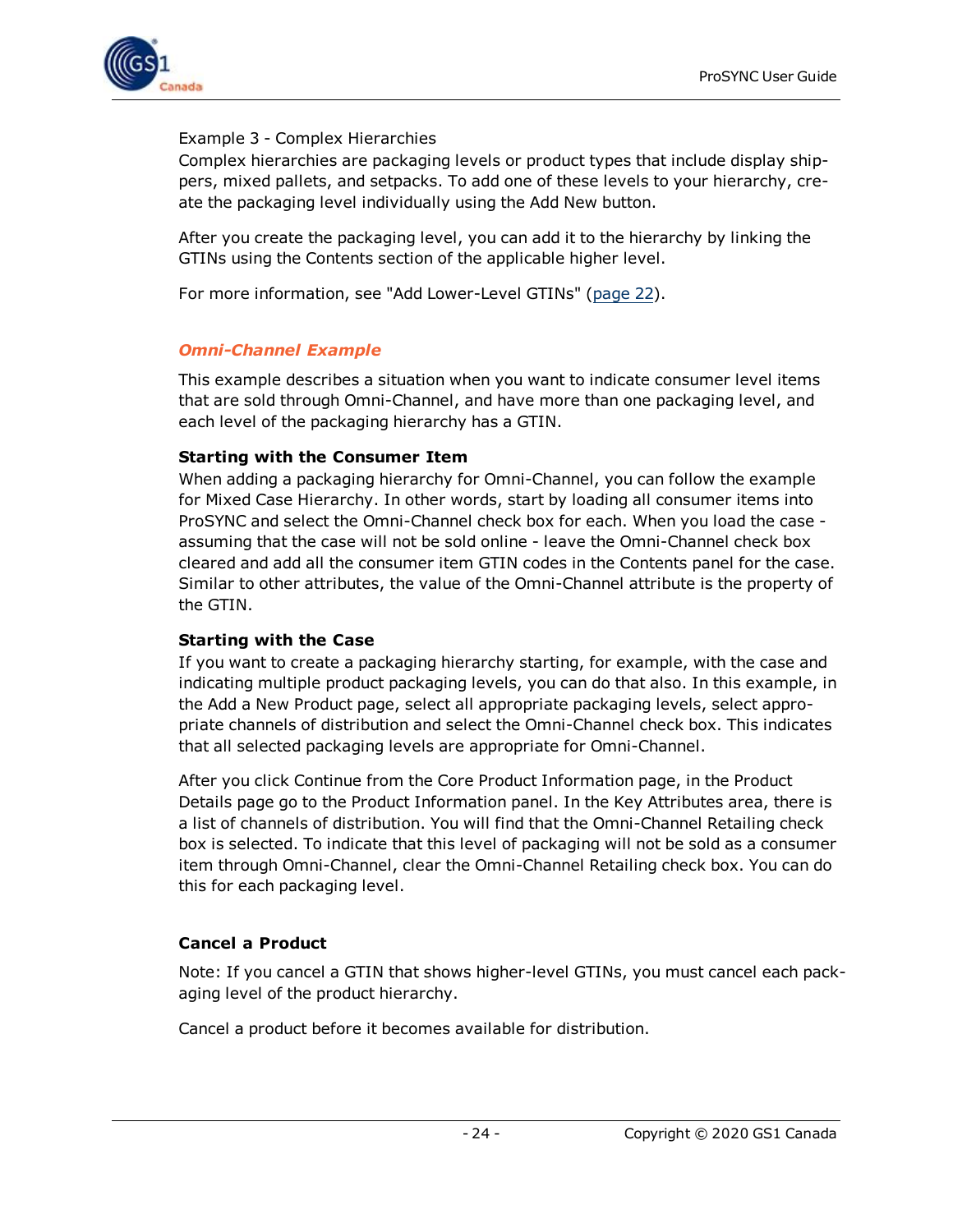

To open the Search Results/GTIN Publication page, in Search, specify the type of product that you want to display.

For help with searching for products, see "Product Search" ([page](#page-9-1) 10).

Steps:

- 1. In the Search Results/GTIN Publication list, click a product GTIN. The product detail page appears.
- 2. Scroll down to the Product Information panel.
- 3. In the Status section, in Cancel Date, specify a date.
- 4. Click Save.

A success message appears at the top of the product details page. If there are any data errors, fix them now.

5. Click Save and Approve.

A success message appears.

On the date specified, the product status will be changed to Cancelled.

#### <span id="page-24-0"></span>**Discontinue a Product**

Note: If you discontinue a GTIN that shows higher-level GTINs, you must discontinue each packaging level of the product hierarchy.

Discontinue a product that is already available for distribution.

To open the Search Results/GTIN Publication page, in Search, specify the type of product that you want to display.

For help with searching for products, see "Product Search" ([page](#page-9-1) 10).

Steps:

- 1. In the Search Results/GTIN Publication list, click a product GTIN. The product detail page appears.
- 2. Scroll down to the Product Information panel.
- 3. In the Status section, in Discontinued Date, specify a date.
- 4. Click Save.

A success message appears at the top of the product details page.

If there are any data errors, you can fix them now.

Alternatively, to discontinue the product even though it contains errors, continue with step 5. In this case, only the Discontinued Date value will be forwarded to your trading partners.

5. Click Save and Approve.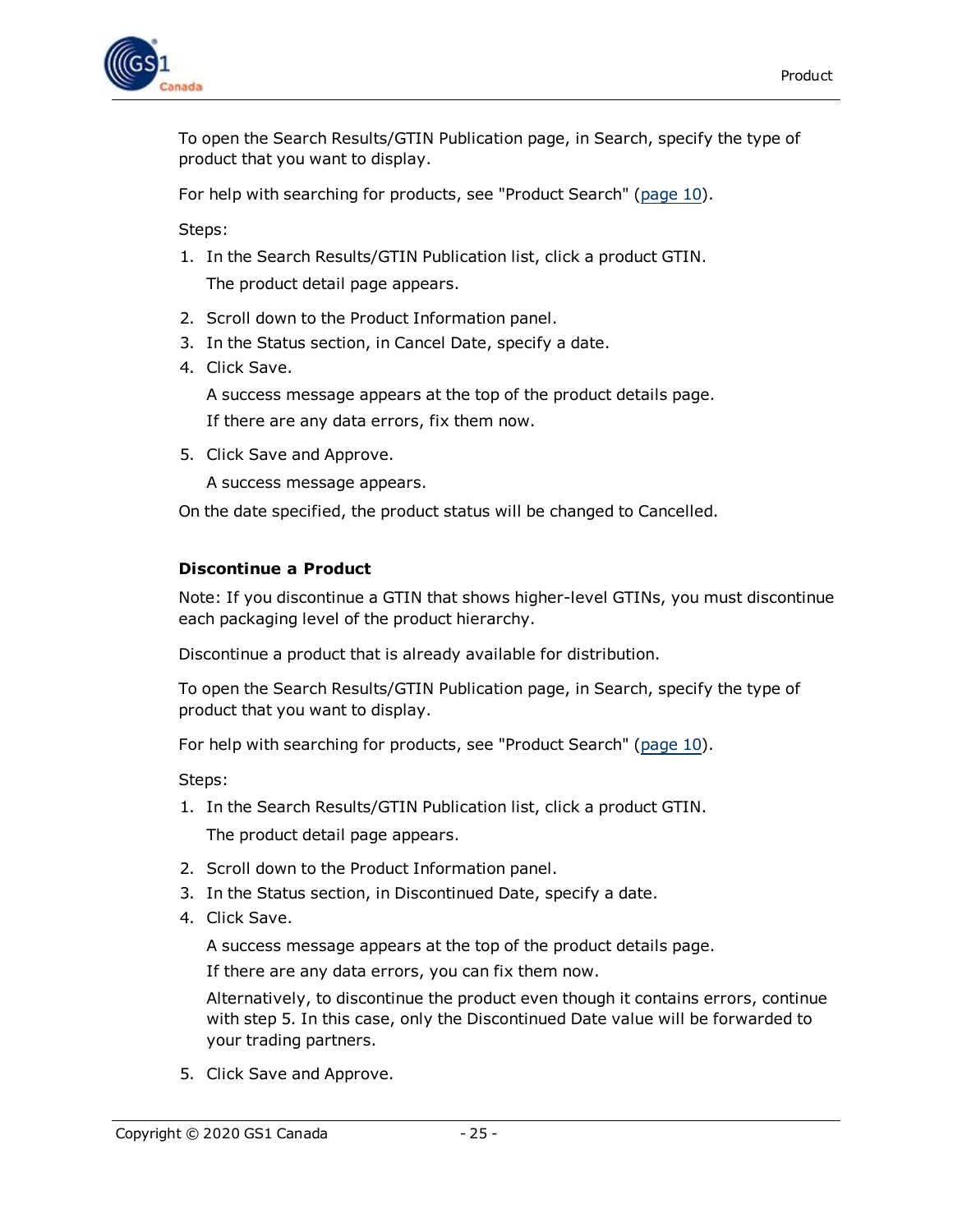

A success message appears.

The product status will be changed to Discontinued on the date specified.

### <span id="page-25-0"></span>**Stewardship Data Management**

This chapter describes how to use ProSYNC to include packaging information for private label products for stewardship purposes.

There are two ways that you can manage packaging data:

- **n** File Upload: Manage data for multiple GTINs in a Microsoft<sup>®</sup> Excel<sup>®</sup> spreadsheet and upload into the system.
- **n** Stewardship (Packaging) Panel: Manage data for an individual GTIN in the Product Information page.

### <span id="page-25-1"></span>**File Upload**

The File Upload tab for Stewardship functions is available only for data providers who have loaded private label GTINs for participating data recipients.

For information on File Upload, see "File Upload" [\(page](#page-32-0) 33).

## <span id="page-25-2"></span>**Stewardship (Packaging) Panel**

The Stewardship (Packaging) panel is available only for data providers who have loaded private label GTINs for participating data recipients. The Stewardship (Packaging) panel appears on the product details page.

The benefit of this method – compared to the Mass Upload method – is that it is easy to find individual products using Search. As well, you can focus on managing packaging attributes one product at a time.

### <span id="page-25-3"></span>**Managing Stewardship Data for an Existing Product**

- 1. Log in to ProSYNC ([www.eccnet.profilesys.ca](http://www.eccnet.profilesys.ca/)). The Product tab is selected.
- 2. Search for a private label GTIN.

The quickest way to look up a product is to specify the product GTIN and click Search.

The Search Results/GTIN Publication page appears, showing a list of GTINs that match the search criteria.

- 3. In the list, click the GTIN for a product. The product details page appears.
- 4. Scroll down to the Stewardship (Packaging) panel.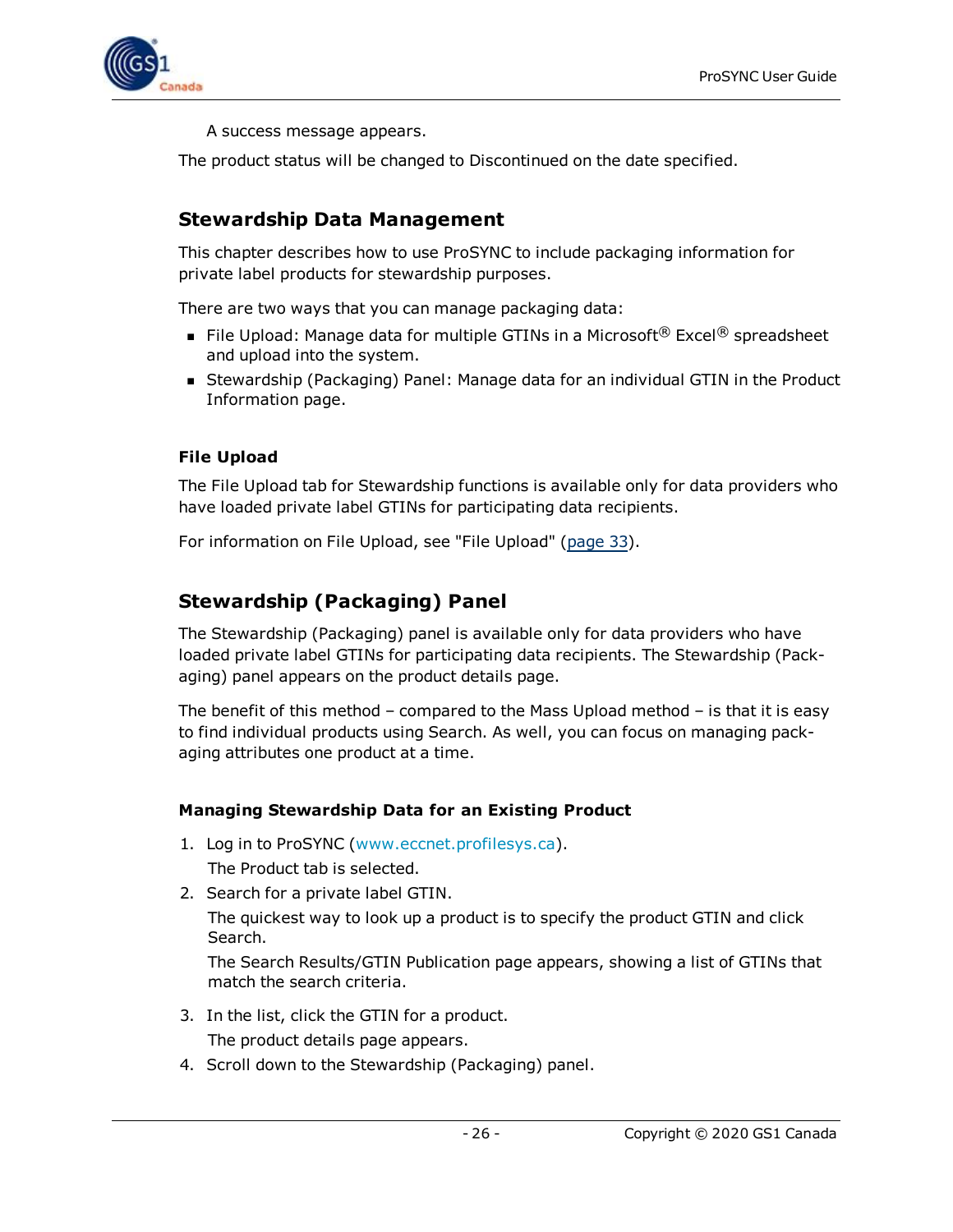

This panel shows a list of packaging material effective dates with the most recent date at the top of the list.

5. You can perform the following tasks:

View or Edit Packaging Materials Details for an Effective Date

- a. Click Expand next to an effective date. The list of packaging components appears, showing details for each component.
- b. Make revisions to field values as required.
- c. To collapse the details, at the top of the list, click Hide.
- d. If you made changes, click Save. Changes are saved.

Add a Packaging Material Effective Date

- a. At the bottom of the list of effective dates, enter a date in the next blank field.
- b. Click Expand. Space appears to add details for up to five packaging components.
- c. For each packaging component, complete the appropriate field values. See the list of required fields below.
- d. Click Save. Effective date is added.

Delete a Packaging Component

- a. Click Expand next to an effective date. The list of packaging components appears, showing details for each component.
- b. Clear all field values in a component.
- c. To delete a packaging material effective date entry altogether, clear all field values in all components and then, in Packaging Material Effective Date clear the date value.
- d. Click Save.

Components are deleted.

For help with field descriptions, see the [Stewardship](http://www.gs1ca.org/stewardship/StewardshipAttributeList_en.pdf) Attributes List document.

6. If this GTIN is ready to be released to your trading partners, click Save and Approve.

For help with publishing or with adding a product, see "Manage Publication Information".

## <span id="page-26-0"></span>**Manage Publication Information**

You can publish products to trading partners or withdraw products from trading partners in two ways:

■ Trading Partner Publication or Withdrawal – Select one or multiple products to be published to – or withdrawn from – a single trading partner or multiple trading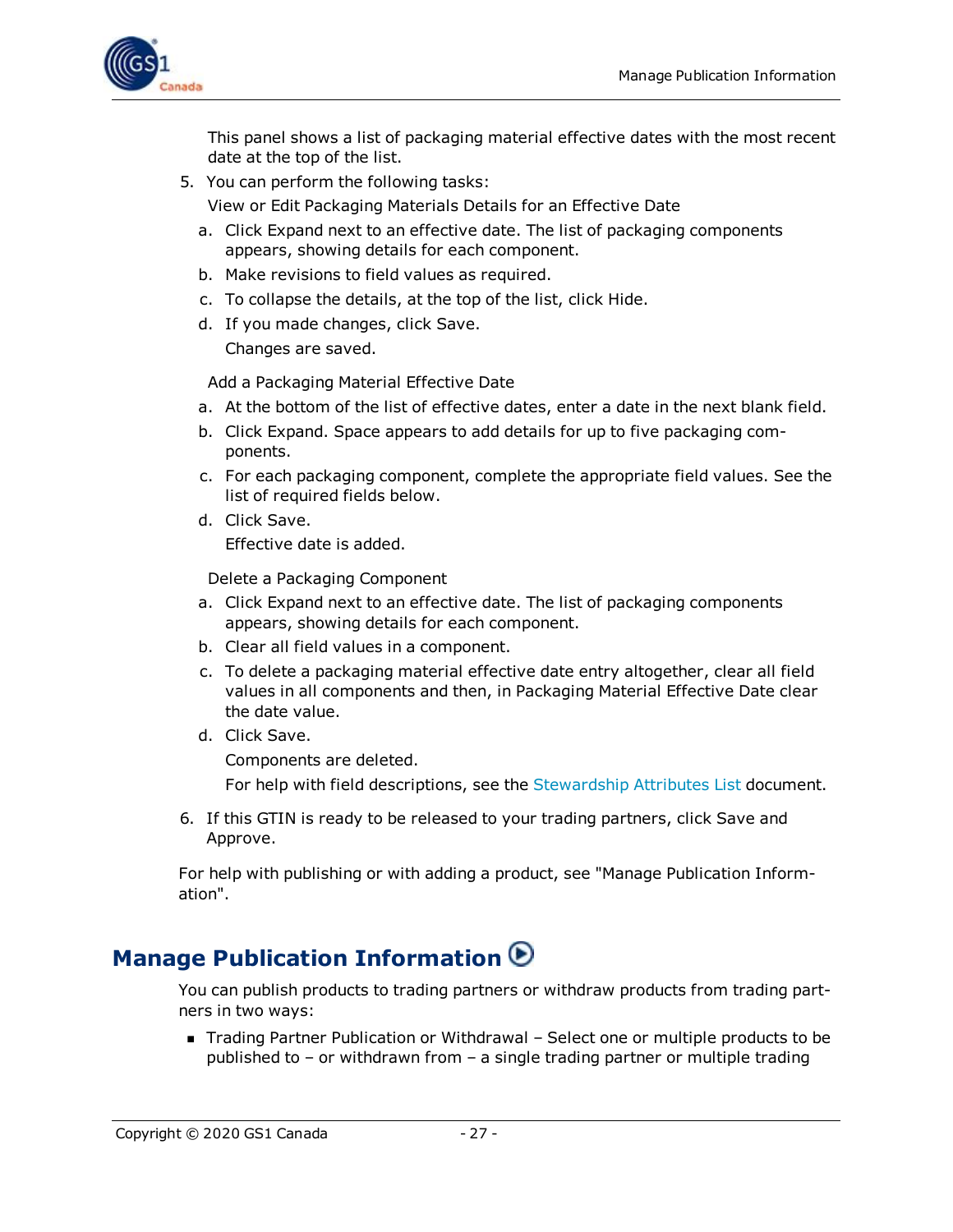

partners.

■ Market Group Publication or Withdrawal – Select one or multiple products to be published to – or withdrawn from – a single market group or multiple market groups.

## <span id="page-27-0"></span>**Trading Partner Publication or Withdrawal**

You can publish product data to an existing trading partner. After you publish, your selected trading partners have access to your product catalogue data. Withdrawing publication means that selected trading partners still have access to the product data, however they will no longer receive product data updates.

To ensure that your trading partner receives your data on time, you should plan to publish at least two business days prior to a trading partner deadline. If you are publishing data that has been loaded manually, you should add extra time to resolve any validation errors, if they occur.

This section describes two methods:

- A: Trading Partner Publication or Withdrawal from Search Results/GTIN Publication Page
- B: Trading Partner Publication or Withdrawal from the Product Details Page

### <span id="page-27-1"></span>**A: Trading Partner Publication or Withdrawal from Search Results/GTIN Publication Page**

To open the Search Results/GTIN Publication page, in Product Search, specify the type of product that you want to display.

Steps:

- 1. In the Search Results/GTIN Publication page, select the check box next to one or multiple compliant GTINs.
- 2. Click Trading Partner Publication.

The Select Trading Partner page appears showing a list of trading partners.

- 3. To return to the Search Results/GTIN Publication page, click Search Results.
- 4. To do a quick search for another product, in Search for, specify a pattern.
- 5. To help you find a specific trading partner, you can use a filter to reduce the size of the list:
	- <sup>o</sup> In Partner Name, specify a trading partner name and click Go. You can use wildcard characters (for example asterisk (\*)) to specify a pattern.
	- <sup>o</sup> Optionally, in Unique ID, specify a trading partner unique ID number and click Go.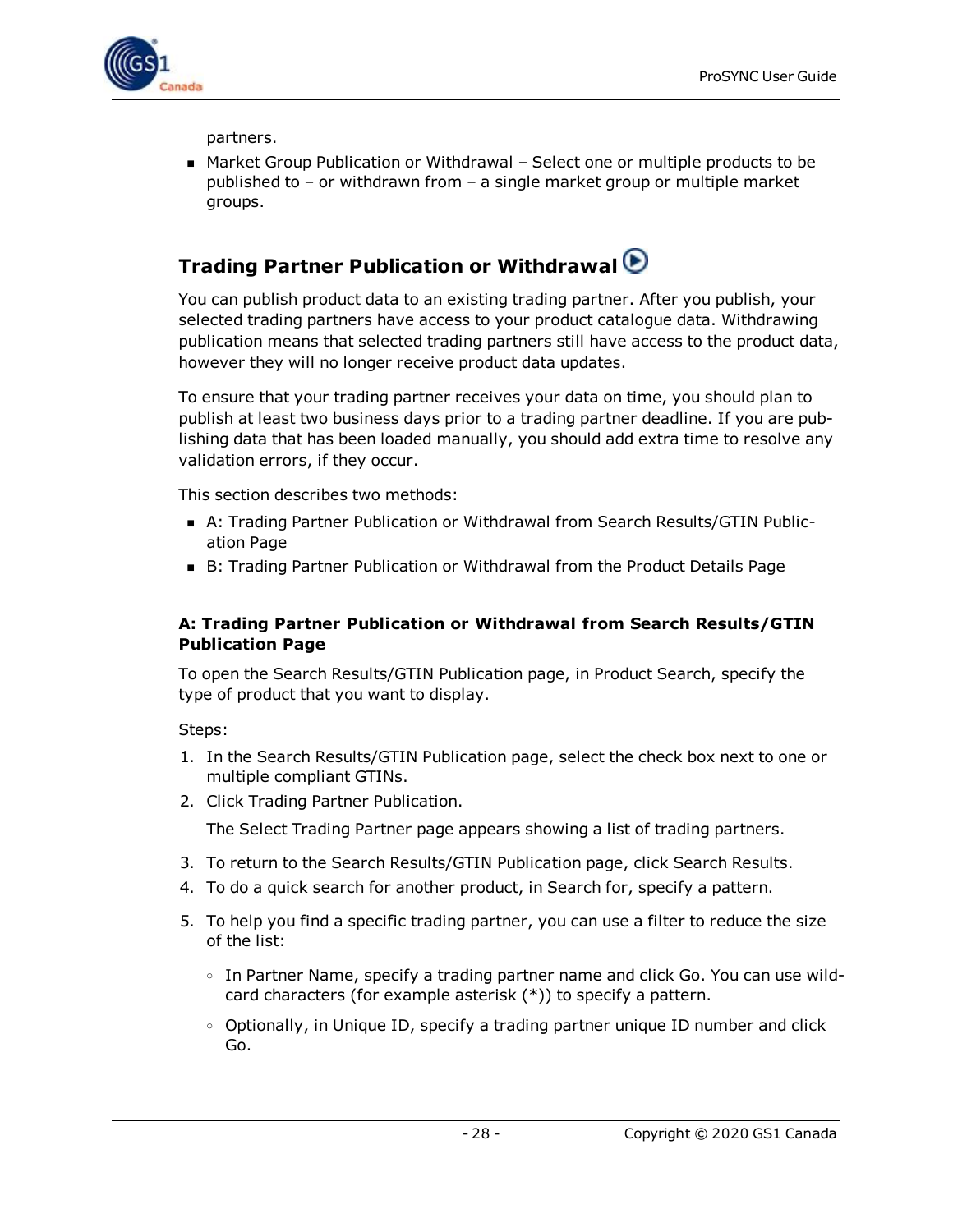

After you click Go, the list shows all trading partners that match the specified name or ID number.

6. Click a trading partner in the list to select it.

You can select multiple trading partners using SHIFT or CTRL keys.

- 7. To publish the entire hierarchy of the selected GTINs, select the Include Lower Level Packaging check box.
- 8. To publish the selected GTINs, do the following:
	- a. Click Publish Items. A confirming message appears.
	- b. Verify the number of GTINs that you are publishing and the trading partners you have selected.
	- c. Click Confirm.

A success message appears.

- 9. To publish selected GTINs to another trading partner, repeat steps 6 to 8.
- 10. To withdraw selected GTINs, do the following:
	- a. Click Withdraw Items.

A confirming message appears.

b. Click Confirm.

A success message appears.

11. To withdraw selected GTINs from another trading partner, repeat steps 6 and 10.

The process is complete.

To return to the Search Results/GTIN Publication page, click Search Results.

It is normal for the confirming message to indicate that the selected GTINs have updates pending export to ECCnet Registry and that the publication updates will not be issued until your next export. The export part of this process is automated and happens at a specific time in the day.

### <span id="page-28-0"></span>**B: Trading Partner Publication or Withdrawal from the Product Details Page**

To open the product details page, in Product Search, specify the type of product that you want to display and click a certified GTIN in the list.

To publish to or withdraw from a non-GDSN trading partner, you must select and publish or withdraw each GTIN within the product packaging hierarchy separately. To publish to or withdraw from a GDSN trading partner, select only the highest level GTIN in the hierarchy.

Steps:

1. In the product details page, select the Publication sub tab.

Publication details appear showing a list of trading partners.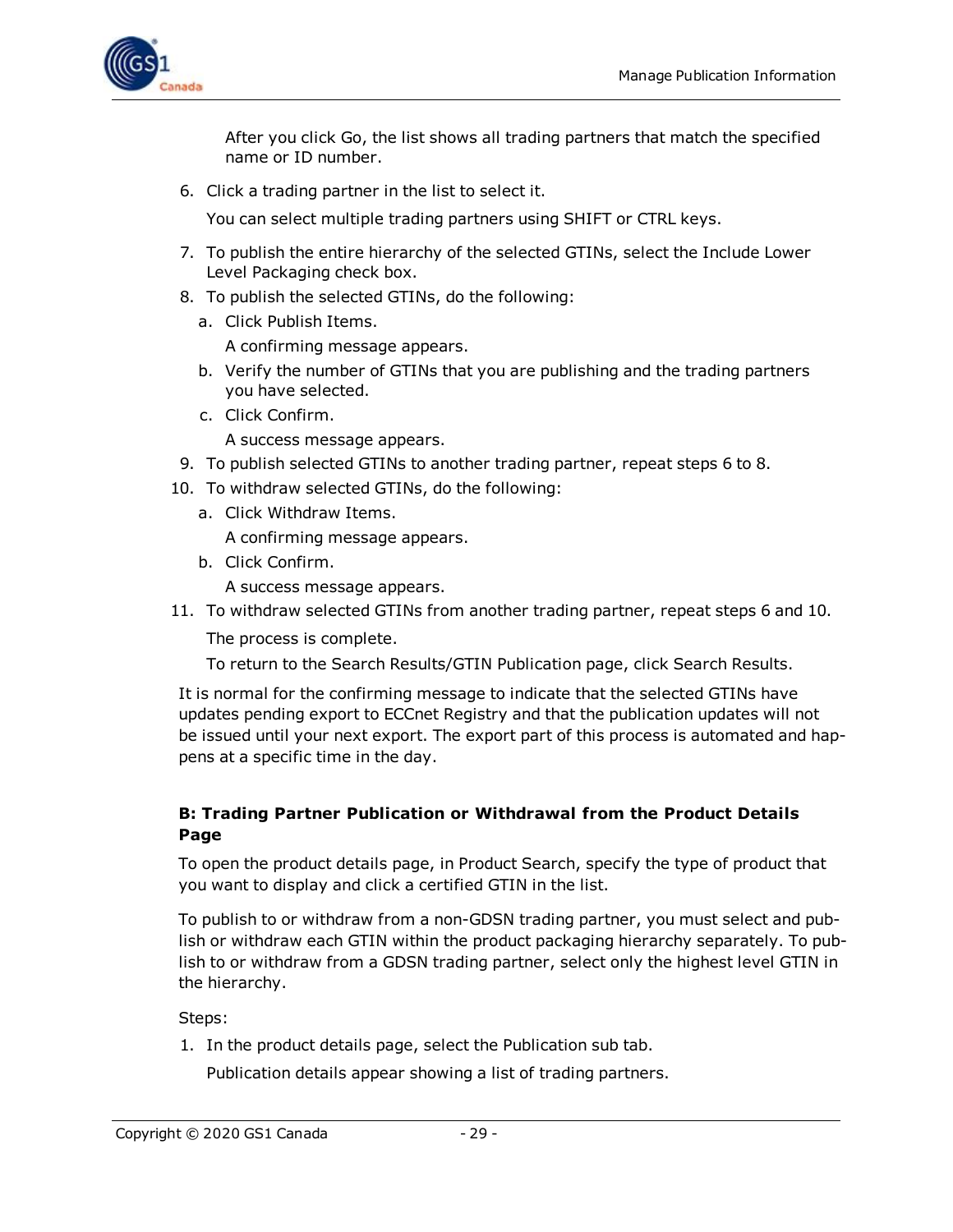

2. Select the check box under the company name and next to the Global Location Number (GLN).

You can select multiple trading partners.

- 3. To publish this GTIN, click Publish. A confirming message appears. The Status value for the selected GLN appears as "Published".
- 4. To withdraw this GTIN, click Withdraw.

A confirming message appears.

The Status value for the selected GLN appears as "Withdrawn".

The process is complete.

To return to the Search Results/GTIN Publication page, click Search Results.

It is normal for the confirming message to indicate that the selected GTINs have updates pending export to ECCnet Registry and that the publication updates will not be issued until your next export. The export part of this process is automated and happens at a specific time in the day.

### <span id="page-29-0"></span>**Market Group Publication or Withdrawal**

You can publish multiple GTINs to multiple trading partners at once. After you publish, the trading partners in the market group have access to your product catalog data. Withdrawing publication means that selected trading partners still have access to the product data; however they will no longer receive product data updates.

By default, a single market group is included with this application. "Market Group for all Trading Partners" contains all trading partners in the system and is dynamically updated. When you publish to this market group you publish to all of your trading partners, excluding Global Data Synchronization Network (GDSN) and Third Party Data Recipients.

For more information about market groups, see "Manage Market Groups" [\(page](#page-37-1) 38).

This section describes two methods:

- A: Market Group Publication or Withdrawal from Search Results/GTIN Publication Page
- B: Market Group Publication or Withdrawal from the Product Details Page

### <span id="page-29-1"></span>**A: Market Group Publication or Withdrawal from Search Results/GTIN Publication Page**

To open the Search Results/GTIN Publication page, in Product Search, specify the type of product that you want to display.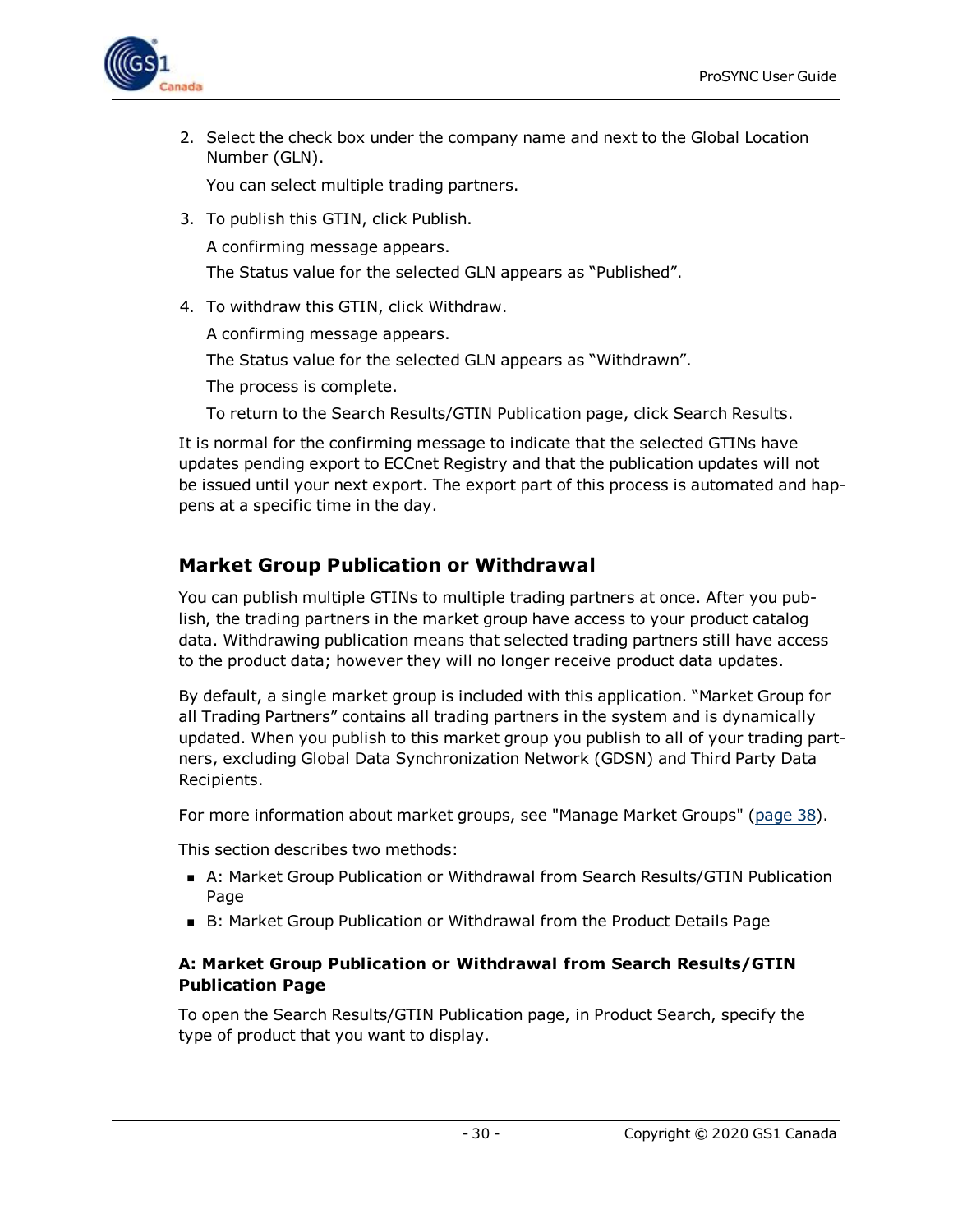

Steps:

- 1. In the Search Results/GTIN Publication page, select the check box next to multiple compliant GTINs.
- 2. Click Market Group Publication.

The Market Group publishing page appears, showing a list of market groups.

- 3. Select the check box next to a single market group or multiple market groups. To view a list of trading partners in a market group, click the plus sign (+) next to the market group name.
- 4. To publish to selected market groups, do the following:
	- a. Click Publish.

A confirming message appears.

b. Click Confirm.

A success message appears.

- 5. To withdraw from selected market groups, do the following:
	- a. Click Withdraw Items.

A confirming message appears.

b. Click Confirm.

A success message appears.

The process is complete.

To return to the Search Results/GTIN Publication page, click Search Results.

If some of the GTINs are not exported during this process, the confirming message indicates that the selected GTINs have updates pending export to ECCnet Registry and that the publication updates will not be issued until your next export.

### <span id="page-30-0"></span>**B: Market Group Publication or Withdrawal from the Product Details Page**

To open the product details page, in Product Search, specify the type of product that you want to display and click a certified GTIN in the list.

To publish to or withdraw from a non-GDSN trading partner, you must select and publish or withdraw each GTIN within the product packaging hierarchy separately. To publish to or withdraw from a GDSN trading partner, select only the highest level GTIN in the hierarchy.

1. In the product details page, select the Publication sub tab.

Publication details appear showing a list of trading partners.

2. Click Switch to Market Group.

The market group publishing page appears showing the GTIN hierarchy and a list of market groups.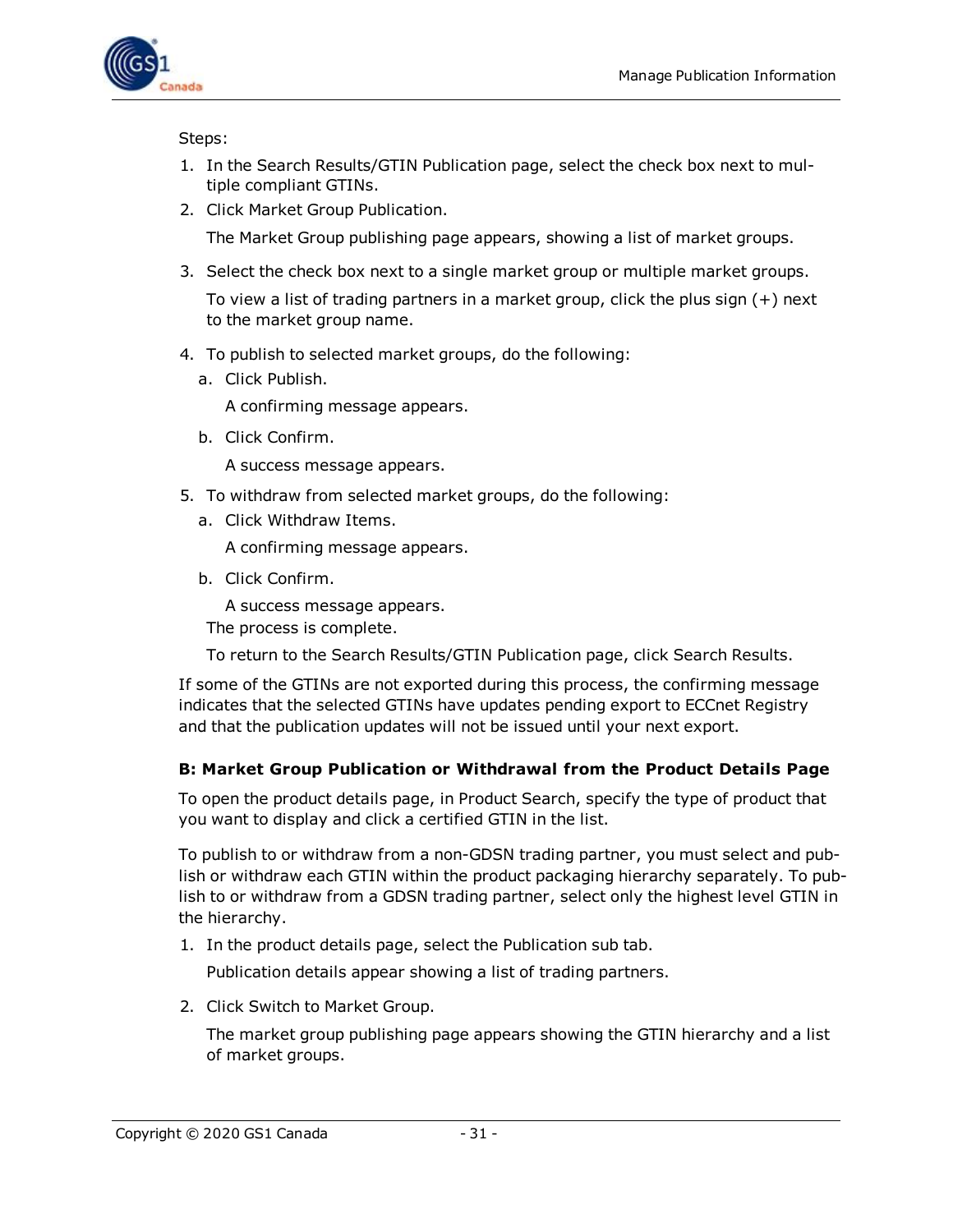

- 3. Select the check box next to a single market group or multiple market groups. To view a list of trading partners in a market group, click the plus sign (+) next to the market group name.
- 4. To publish to selected market groups, do the following:
	- a. Click Publish.

A confirming message appears.

b. Click Confirm.

A success message appears.

- 5. To withdraw from selected market groups, do the following:
	- a. Click Withdraw Items.

A confirming message appears.

b. Click Confirm.

A success message appears.

The process is complete.

To return to the Search Results/GTIN Publication page, click Search Results.

It is normal for the confirming message to indicate that the selected GTINs have updates pending export to ECCnet Registry and that the publication updates will not be issued until your next export. The export part of this process is automated and happens at a specific time in the day.

## <span id="page-31-0"></span>**Viewing Product Published to a Specific Trading Partner**

Steps:

- 1. In ProSYNC, select the Product tab.
- 2. In the Company drop-down box select "Partner".

A text box and a button appear.

3. In the text box, enter the name of the trading partner.

If you know only a portion of the name, type the pattern that you know and use the asterisk (\*) wildcard search character.

To show all trading partners, type one asterisk (\*) in the text box.

4. Click Go.

Trading partners matching the search criteria appear.

- 5. Select a trading partner name.
- 6. Click Details.

The search details panel expands.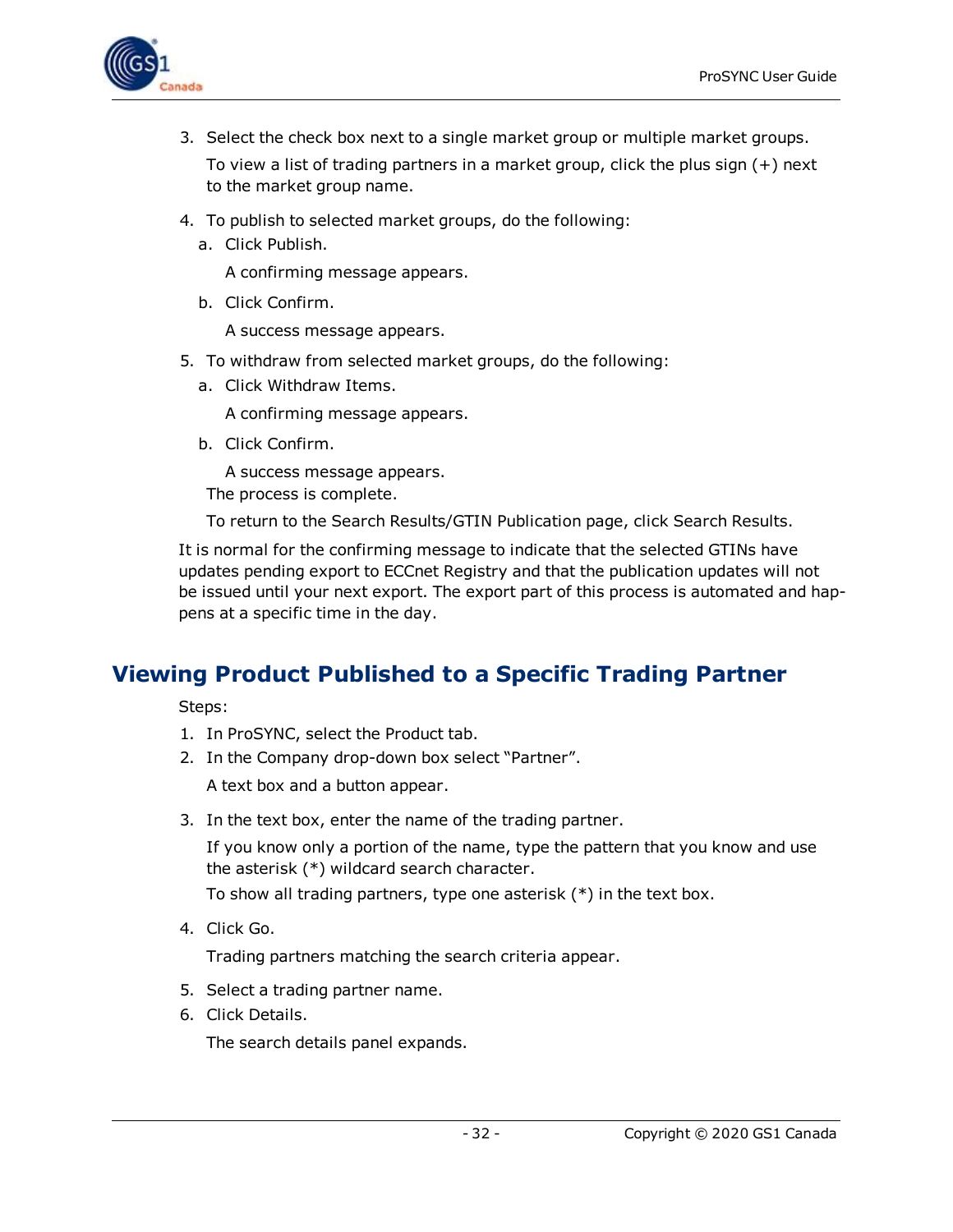

- 7. In Publication, select the appropriate publication status.
- 8. If appropriate, specify other search criteria.
- 9. Click Search.

The Search Results/GTIN Publication page appears, showing a list of products that match the search criteria.

### <span id="page-32-0"></span>**File Upload**

This topic describes how to upload product data to ProSYNC.

File Upload simplifies the data loading process for suppliers.

After you download and specify product attribute values to the file of your choice, there are two methods to upload data:

- **ProSYNC File Upload**
- Machine to Machine (M2M) File Upload

File upload supports the following file formats:

- **Excel Spreadsheet File**
- Zip-compressed Text Files

To use the Excel File Upload function, you must have Microsoft Excel version 2007 or higher installed on your local computer.

For more detailed instructions on how to use File Upload with ProSYNC, see the ProSYNC File Upload Guide for ProSYNC. You can open this PDF guide from [ECCnet](http://www.gs1ca.org/apps/eccnet/documents.asp) Registry Technical [Documents](http://www.gs1ca.org/apps/eccnet/documents.asp).

#### <span id="page-32-1"></span>*View Results of a File Upload*

To view results of the upload, including any validation errors, do the following:

- 1. Select the Reports tab.
- 2. Click the company name. The Audit Trail page appears.
- 3. In Report Type, specify "File Upload Report".
- 4. Click Go.

The report appears in the lower part of the page.

## <span id="page-32-2"></span>**Company**

This chapter describes how to view and edit information about your company. You must log in as an administrator to perform the edit functions.

When you select the Company tab, the company name appears.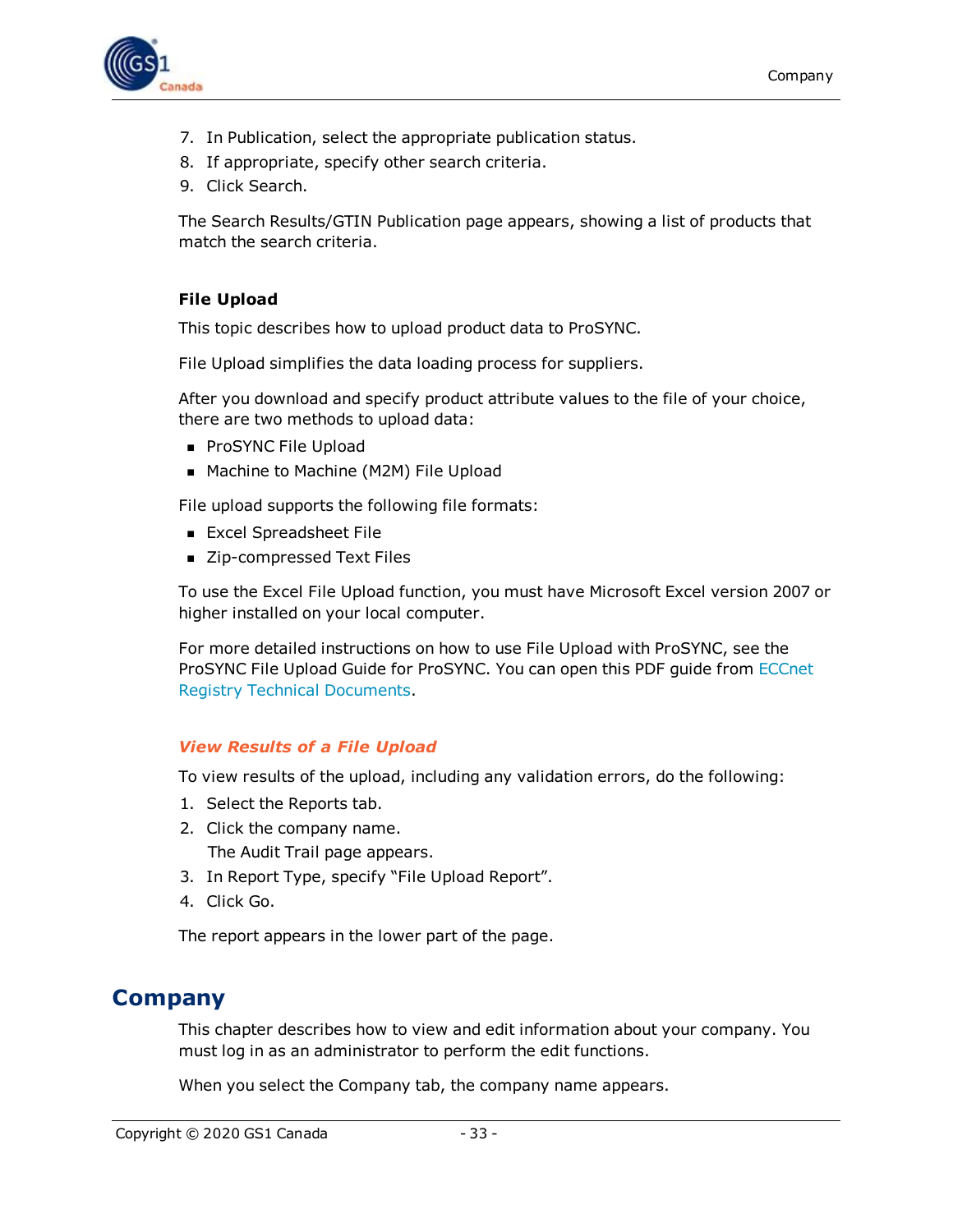

To view or edit company details, click the company name.

Administrative functions are listed in two menus on the right side of the page:

- $\blacksquare$  Set Up
- **B** Security

### <span id="page-33-0"></span>**Setup**

You can view or edit company details in the following areas:

- General Information
- **n** Contacts
- **Ines & Sublines**
- $\blacksquare$  Activity Log

### <span id="page-33-1"></span>**General Information**

This page appears after you click the company name in the Company tab.

To view other company details, in the top right corner, hover the mouse pointer over Set Up or Security and choose an option from the context menu.

The General Information area shows two sub tabs:

- Core
- **Extended**

### <span id="page-33-2"></span>*Core*

The Core sub tab shows basic company information such as the company role, street address, currency and product market subset.

In the Additional Identifiers section, the selected location identifier appears.

To add another location identifier, click Add a new Location Identifier and complete the form that appears in a separate window.

To edit company details, you must have Administrator permissions. Do the following:

1. Click Edit Company Details.

The myGS1 Company Profile page appears in a separate window.

2. Revise values as appropriate.

Updates that you make here will be used in multiple GS1 Canada tools and services.

3. Click Save.

To return to ProSYNC, you must close the myGS1 Company Profile page.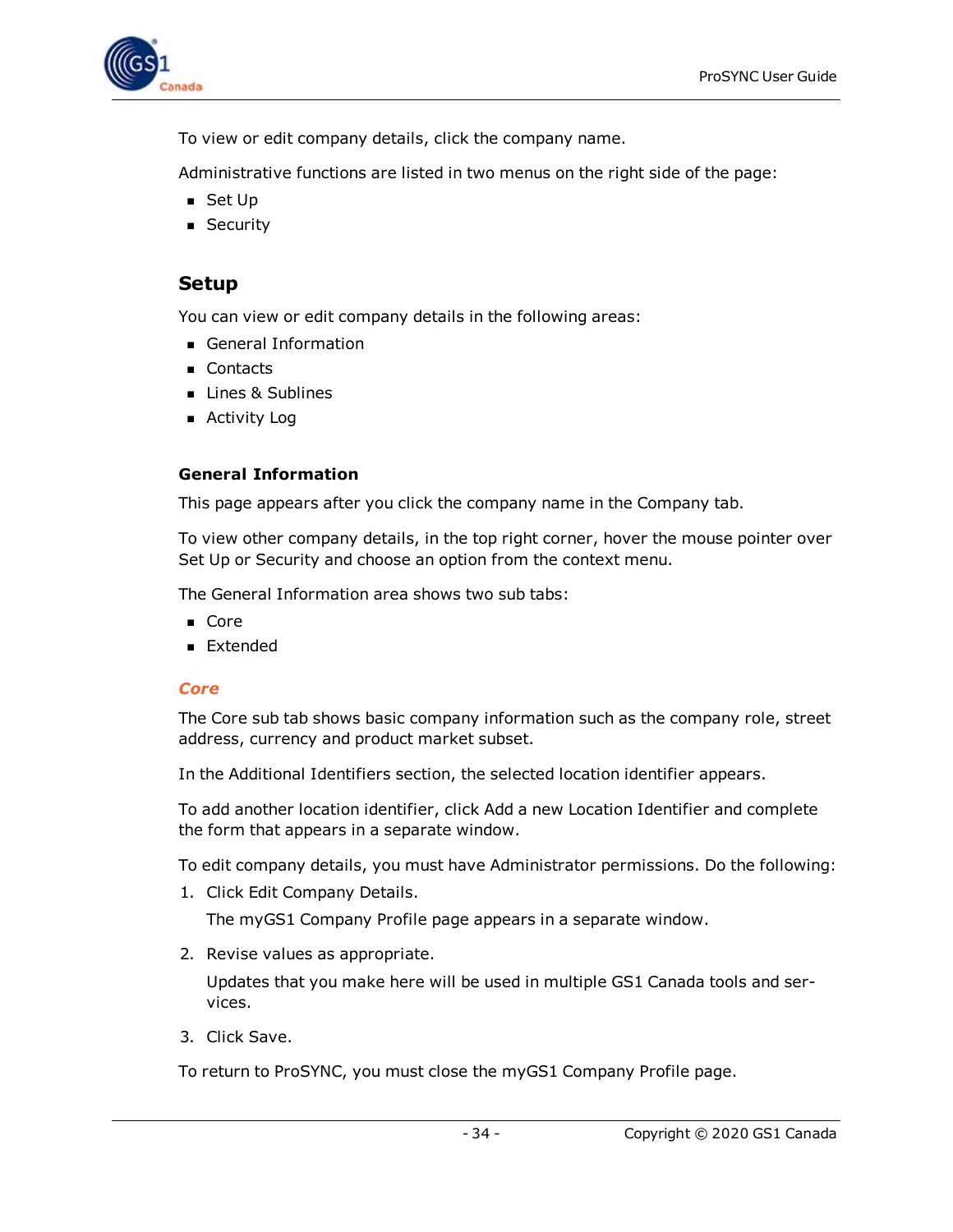

### <span id="page-34-0"></span>**Contacts**

To open this page, in the Company tab, click the company name and select Set Up > Contacts.

The Contacts area shows a list of contacts for your company.

To add a contact, click Add and complete the Contact Update form.

To edit contact information, click the contact name and revise field values in the Contact Update form.

### <span id="page-34-1"></span>**Lines & Sublines**

To open this page, in the Company tab, click the company name and select Set Up > Lines & Sublines.

Product Lines & Sublines information appears, showing a list of product lines.

To edit a product line description, click the product line description and revise the Selection Code Description field in the Selection Code Update form.

To add a line, click Add Lines and specify the selection code and the selection description.

To add a sub line, click Add Sublines and specify details in the Selection Code Update form.

### <span id="page-34-2"></span>**Activity Log**

To open this page, in the Company tab, click the company name and select Set Up > Activity Log Report.

To view this report as a PDF document, click PDF.

## <span id="page-34-3"></span>**Security**

Through the self-registration process you define your company's information and that of your users. During this initial process any existing information on your company and users on file with GS1 Canada is located and used to initially populate your records. As an administrator, any updates that you make to your company and user information on myGS1 Company Profile and User Management pages will subsequently update company and user records in ProSYNC.

Through the ProSYNC user setup pages, you can configure users and authorize them to view/change specific information.

Note: Users of the ProSYNC Basic Service can define at most one user to enter and maintain product data. Additional Users are available at a minor charge.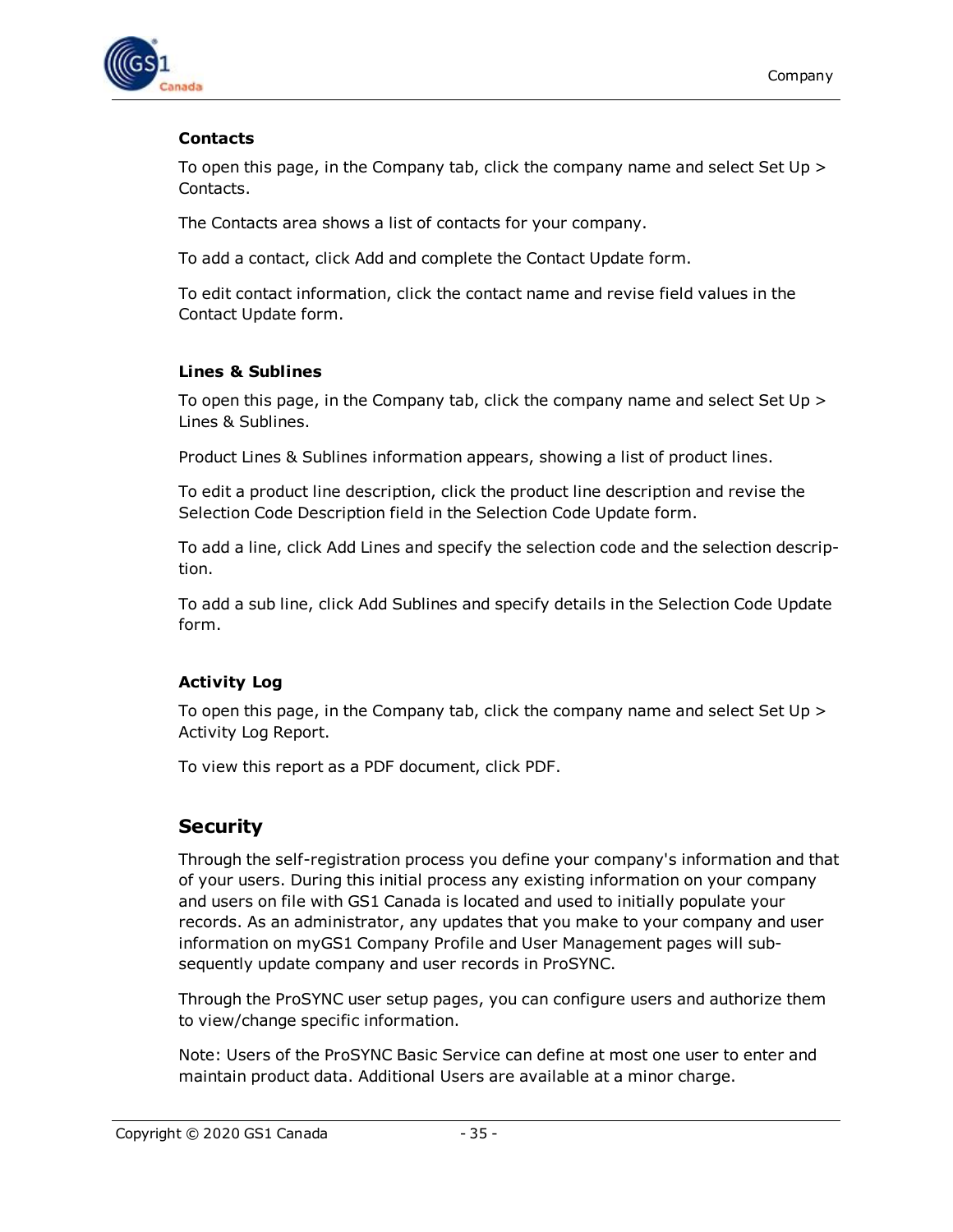

You can revise security settings under the following commands:

- Users
- <span id="page-35-0"></span>**D** User Groups

## **Users**

To open this page, you must have administrator permissions. In the Company tab, click the company name and select Security > Users. A list of users appears.

To quickly send an email to a user, in the Email column, click the email link for that user.

To add a user, click Add and complete the form in the pop-up window. Users that you add here will have access to myGS1 and, optionally, can be used for other GS1 Canada tools and services.

Instructions for user management appear in the myGS1 Administrator Guide, which can be found on the ECCnet Registry Technical [Documents](http://www.gs1ca.org/apps/eccnet/documents.asp) page.

To view details for a user, in the User Name column, click the link for that user. User information is presented in two tabs:

- <sup>n</sup> User Info Basic information about the user: phone number, language preference. To revise these values, click Edit User Details and make revisions on the pop-up form. Changes that you make here will affect this user in multiple GS1 Canada tools and services.
- User Rights A list of permissions appears with a check mark for each permission assigned to the user. To filter the list and view only those permissions around registry functions, click Registry. To filter the list and view only those permissions around public browser, click Public Browse. To change assigned permissions, click the link at the resource name and make revisions on the pop-up form.

### <span id="page-35-1"></span>**User Groups**

To open this page, in the Company tab, click the company name and select Security > User Groups.

To add a group name and description, click Add and specify the name and description. The name appears in the list.

To edit group details, click the group name. Group details appear under three tabs:

**n** Group Info – The group name and description. To revise these values, click Edit and make revisions on the pop-up form.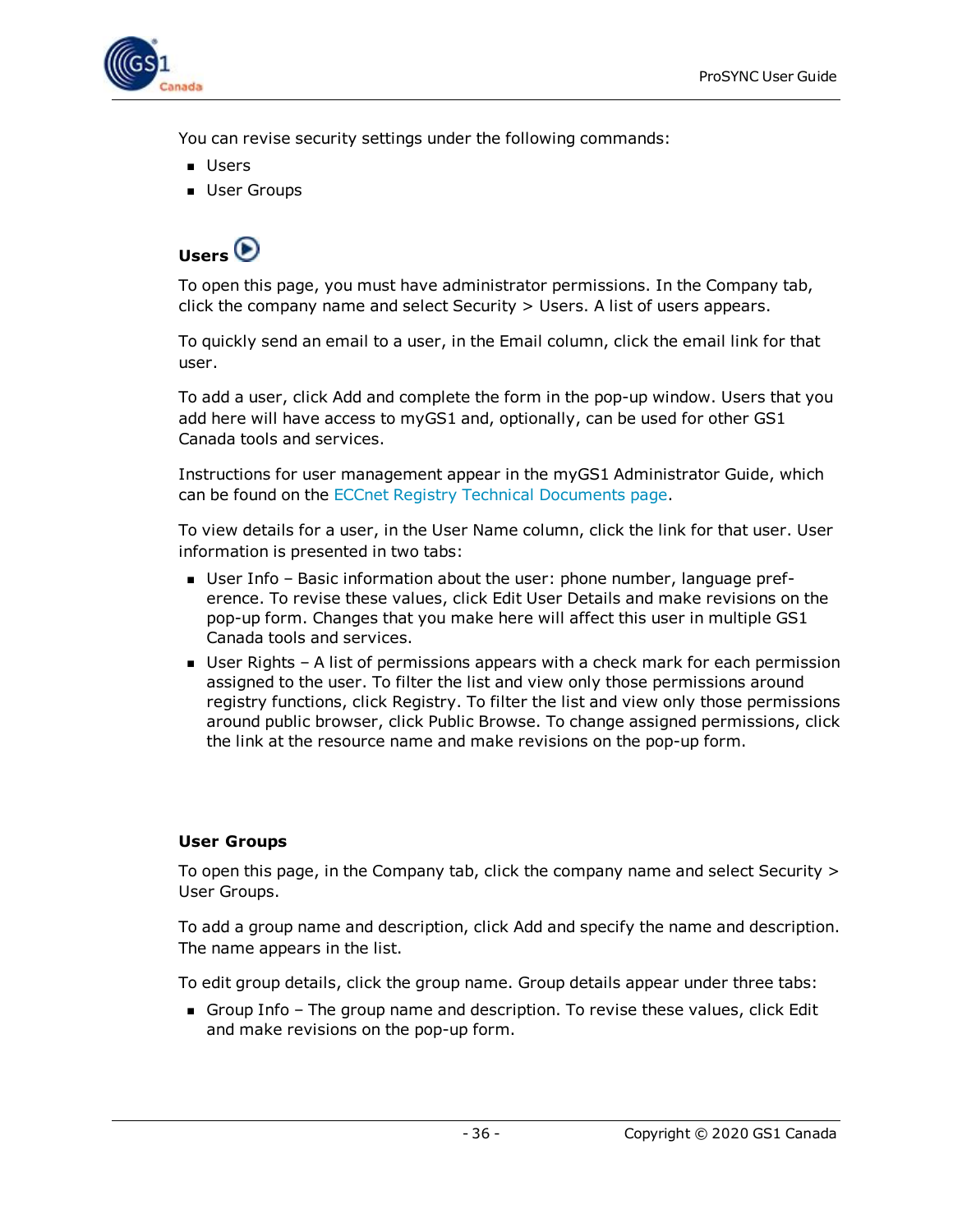

- Group Rights A list of permissions appears with a check mark for each permission assigned to the user. To filter the list and view only those permissions around registry functions, click Registry. To filter the list and view only those permissions around public browser, click Public Browse. To change assigned permissions, click the link at the resource name and make revisions on the pop-up form.
- Group Members A list of group members appears. To change this list, click Edit and add members to the list or remove members from the list.

## <span id="page-36-0"></span>**Trading Partners**

To publish product data to your customer, ensure that the customer is set up as your trading partner in ECCnet Registry.

To view a list of trading partners, select the Trading Partners tab.

You can perform the following tasks:

- Add Relationship
- Delete Relationship
- Manage Market Groups

### <span id="page-36-1"></span>**Add Relationship**

In the context of ECCnet Registry, a trading partner with a relationship is a company with whom you plan to synchronize product data.

Steps:

1. Click Add Relationship.

The Add Trading Partner Relationship page appears, showing a list of companies with whom you do not have a trading partner relationship.

- 2. To help you find a specific company, you can use a filter to reduce the size of the list.
	- $\circ$  In Partner Name, specify a trading partner name and click Go. You can use wildcard characters (for example asterisk (\*)) to specify a pattern.
	- $\circ$  Optionally, in Unique ID, specify a trading partner unique ID number and click Go.

After you click Go, the list shows all trading partners that match the specified name or ID number.

- 3. Select a company from the list.
- 4. Click Add Relationship.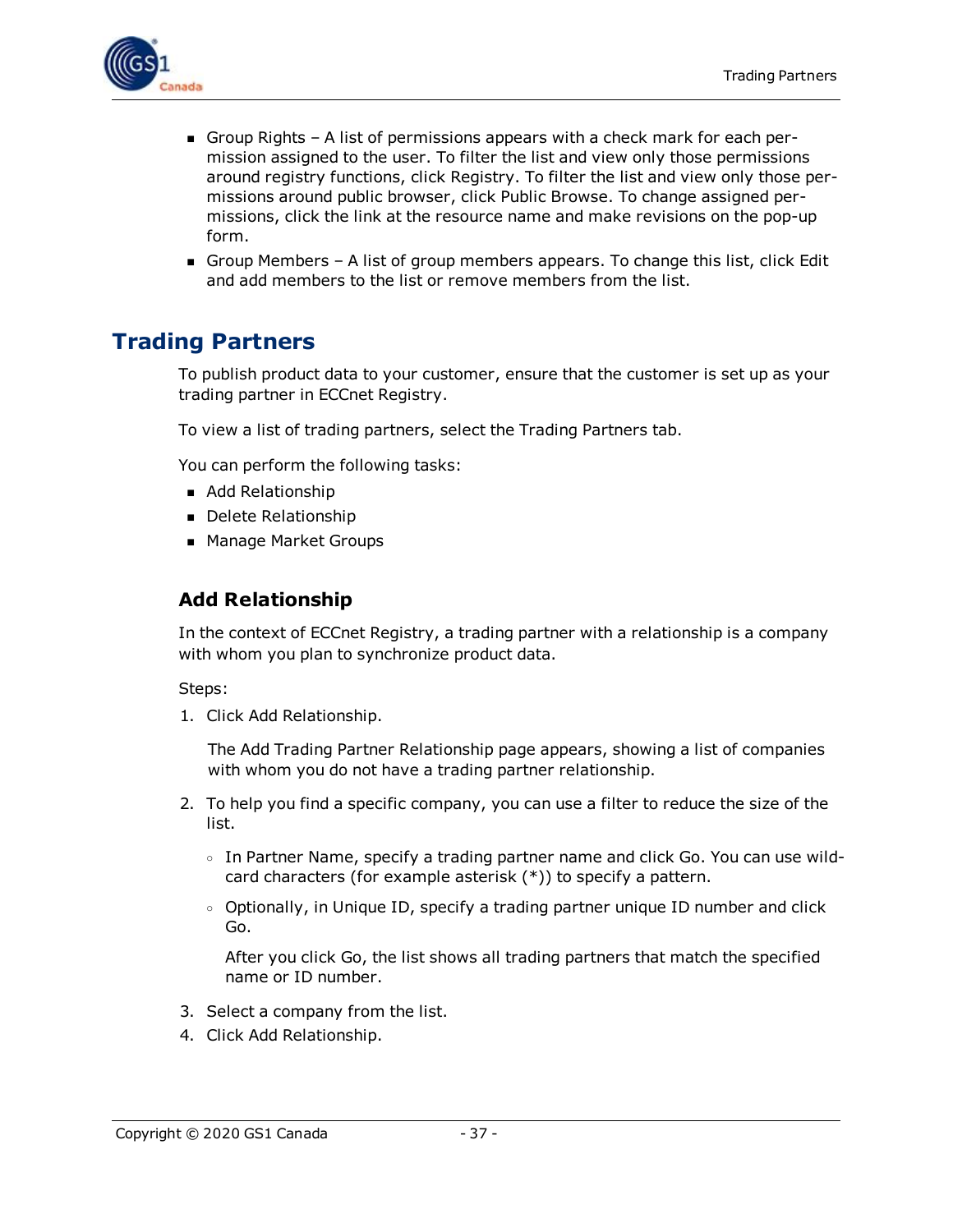

A success message appears.

- 5. To add another relationship, repeat steps 3 and 4.
- 6. Click Go to Trading Partner Summary.

The added company names appear in the list of trading partners.

### <span id="page-37-0"></span>**Delete Relationship**

Caution: You cannot undo this action.

Steps:

1. Click Delete Relationship.

The Delete Trading Partner Relationship page appears, showing a list of companies with whom you have a trading partner relationship.

- 2. Select a company.
- 3. Click Delete Relationship. A success message appears.
- 4. To delete another relationship, repeat steps 2 and 3.
- 5. Click Go to Trading Partner Summary.

The company name is removed from the list of trading partners.

### <span id="page-37-1"></span>**Manage Market Groups**

You can group trading partners together and publish products to the group, accelerating the publication process.

To open the Market Group List, in the Trading Partners tab click Manage Market Groups.

To return to the Trading Partners page at any time, click Manage Trading Partners .

### <span id="page-37-2"></span>**Add Market Group**

Note: You cannot add a company that is a "Third Party Data Recipient" or "GDSN Data Recipient" to a market group.

Steps:

1. Click Add Market Group.

The Market Group Publication page appears. The company names that appear here are companies with whom you have a trading partner relationship.

2. In Market Group Name, create a descriptive name. Accented French characters are allowed here.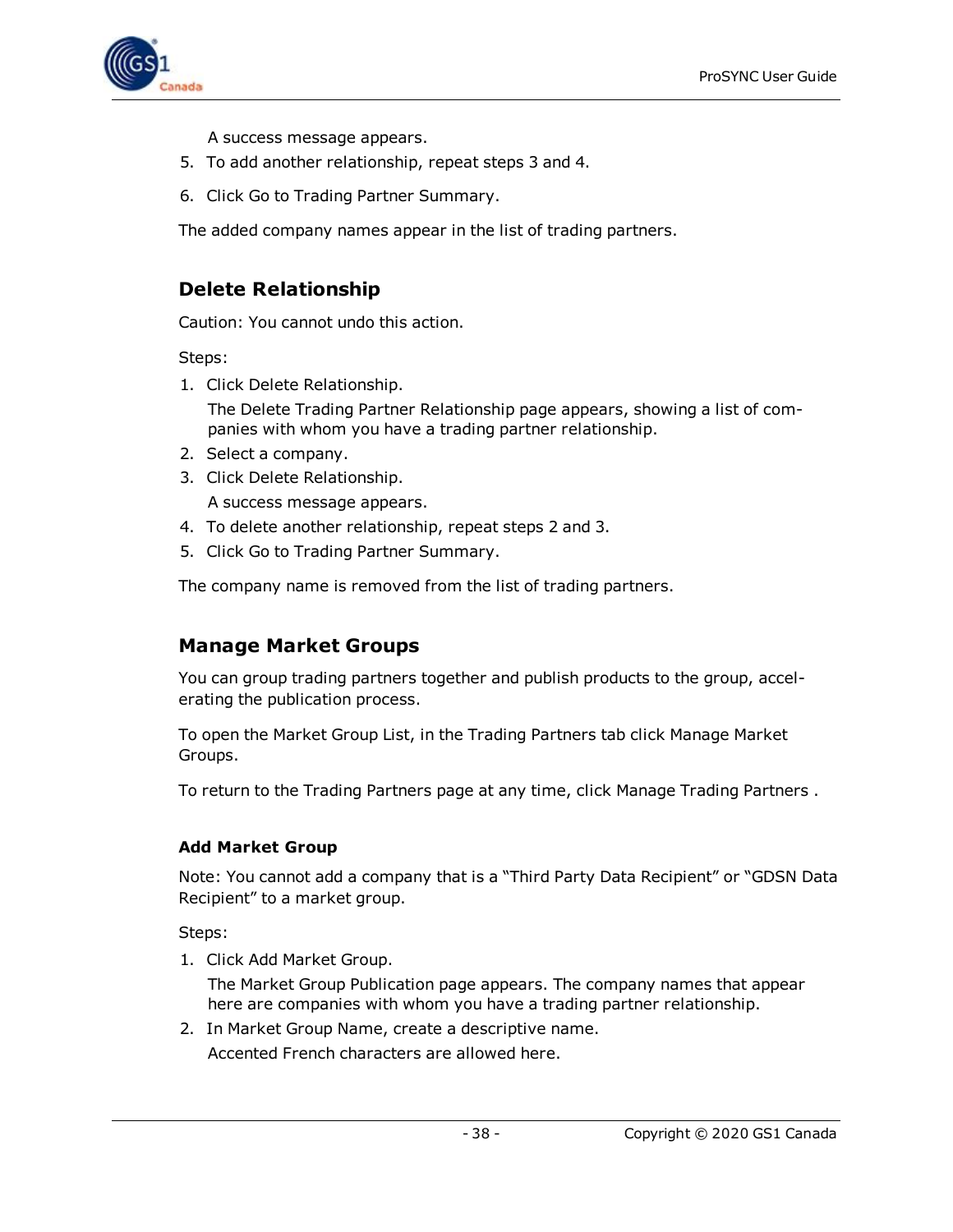

3. To add company names to the selected trading partners list, in the list of unselected trading partners, click a company name to select it.

To select multiple company names in series, hold down the SHIFT key while you select another company name.

To select multiple company names not in series, hold down the CTRL key while you select each company name.

4. Click Add.

Selected company names appear in the selected trading partners list.

5. To remove company names from the selected trading partners list, in the selected trading partners list click a company name to select it.

To select multiple company names in series, hold down the SHIFT key while you select another company name.

To select multiple company names not in series, hold down the CTRL key while you select each company name.

6. Click Remove.

Company names are removed from the selected trading partners list.

7. Click Add.

A success message appears.

The added market group name appears in the list of market groups.

For information on how to set up a company as your trading partner, see "Add Relationship" ([page](#page-36-1) 37).

For information about publishing to a company that is a "Third Party Data Recipient", see "Publishing a GTIN to a GDSN Data Recipient" [\(page](#page-43-1) 44).

### <span id="page-38-0"></span>**Edit a Market Group**

You can remove existing or add new trading partners to your market groups.

To view a list of companies contained in a market group, click the plus sign (+) next to the market group name.

Steps:

- 1. Next to a market group name, click Edit. The Market Group Publication page appears.
- 2. Make revisions as required.

For instructions on how to add or remove company names from a list, see Add Market Group.

- 3. To update revised content, click Update.
- 4. A success message appears.

The added market group name appears in the list of market groups.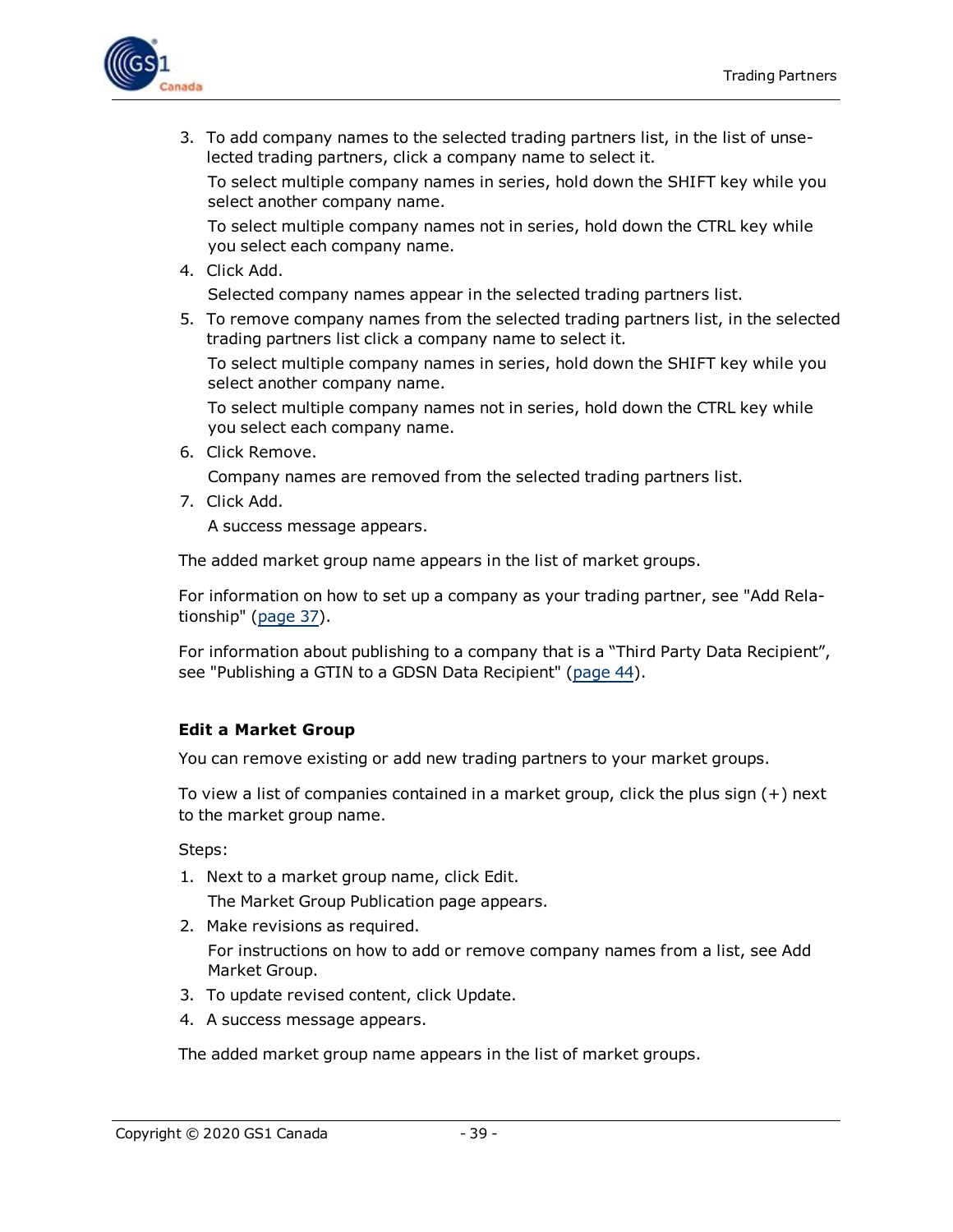

### <span id="page-39-0"></span>**Delete a Market Group**

When you delete a market group, you are ungrouping a group of trading partners. You do not remove the company from your list of trading partners. Similarly, you do not remove any existing publications that you share with these trading partners.

Caution: You cannot undo this action.

Steps:

1. Next to a market group name, click Edit.

The Market Group Publication page appears.

- 2. To delete this market group, click Delete. A confirming message appears.
- 3. Click OK.

The market group is removed from the list of market groups.

## <span id="page-39-1"></span>**Reports**

You have access to multiple reports for your company.

When you select the Reports tab, your company name appears. To open the Reports work area, click your company name.

## <span id="page-39-2"></span>**Audit Trail Report**

The Reports work area shows fields for the Audit Trail report. In From Date and To Date, specify the start and end dates for a range of dates. For each report, you can show results with different status values. In Status select one of the following:

- **success**
- **ERRORS**
- Incomplete
- **n** Failure

In Report Type, choose one of the following reports:

- **n** Marketing and Nutrition Export for internal ECCnet Registry data flow monitoring
- Audit GDSN Export for internal ECCnet Registry data flow monitoring
- Batch Processor Response Manager for internal ECCnet Registry data flow monitoring
- Batch Processor DLSR monitor data loading process
- Web service session process monitor data loading process
- Mass Upload Report Results of a Mass Upload monitor data loading process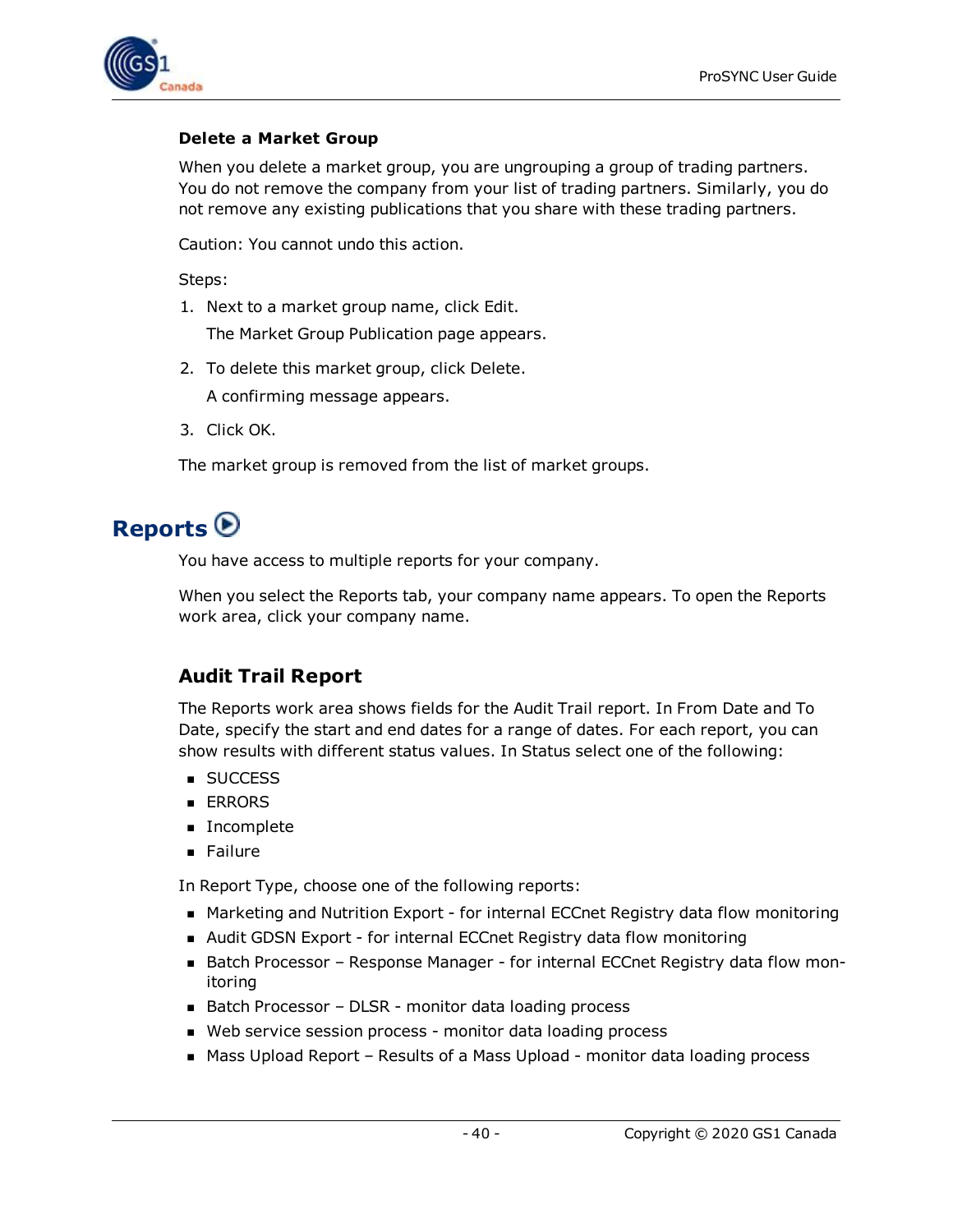

To run the report, click Go. The results of the report appear on your screen.

### <span id="page-40-0"></span>**Other Reports**

The following reports are available from drop-down menus in the top right corner:

- Log & Error
- **n** Company
- **D** User Rights

### <span id="page-40-1"></span>**Log & Error**

Audit Trail – View the success status of processes that have been run.

Communication Logs – View a record of communications.

Import Activity – Identifies user ID and status of import activities.

Export Activity – Shows export type and identifies user ID and status of export activities.

Export Validation – Shows a list of GTINs and the status of export validation for each.

Purge Logs – Perform a purge of audit trail and error logs.

#### <span id="page-40-2"></span>**Company Reports**

Trading Partners

Lines/Sublines

#### <span id="page-40-3"></span>**User Rights**

Group Rights

User Rights

User Exceptions

## <span id="page-40-4"></span>**Synchronizing Data with the Global Data Synchronization Network**

Read this chapter to learn about using ProSYNC to load product information for trading partners using the GS1 Global Data Synchronization Network (GDSN).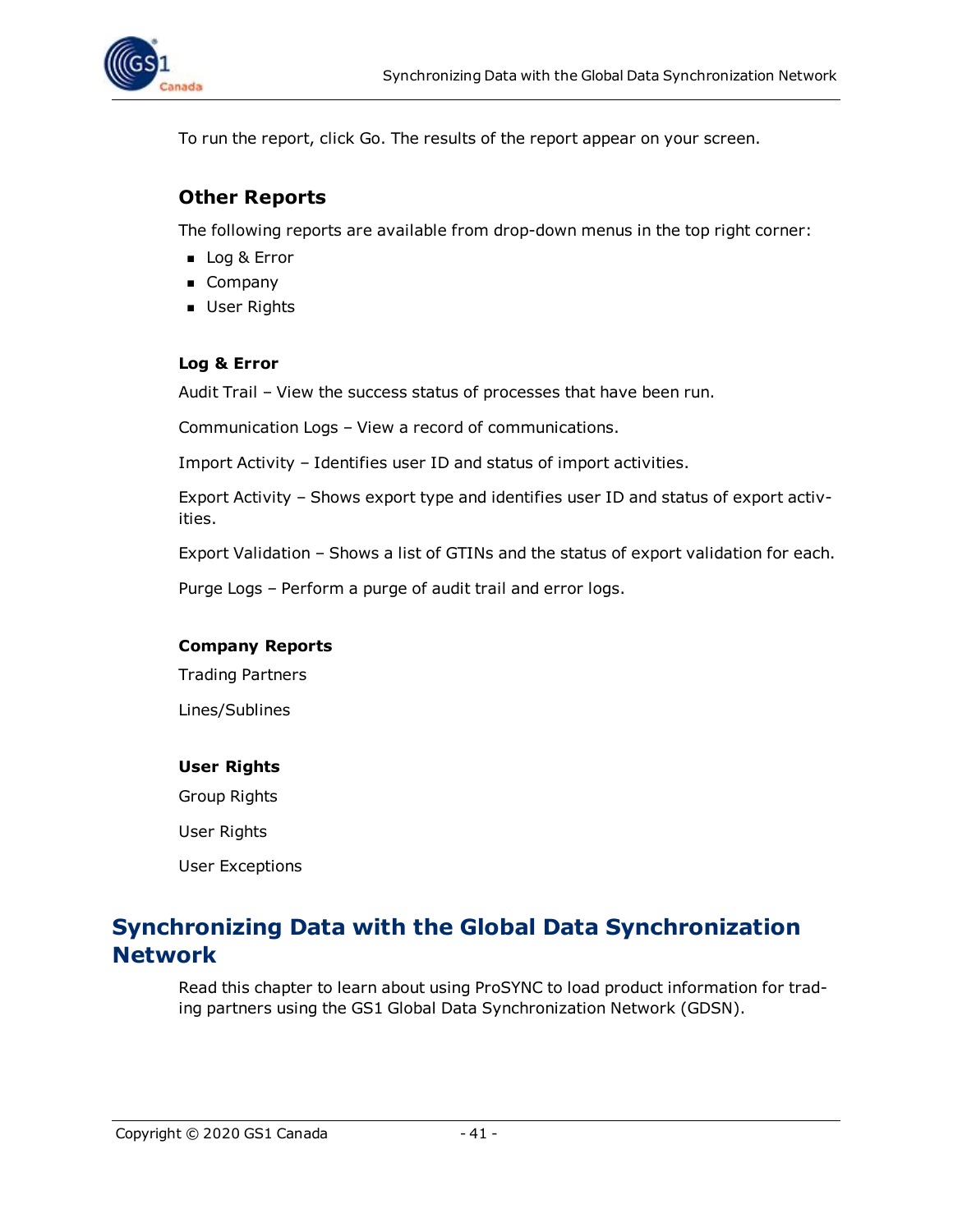

GDSN is an internet-based, interconnected network of interoperable data pools and a Global Registry that enables companies around the world to exchange standardized and synchronized supply chain data with their trading partners.

The GDSN assures that data exchanged between trading partners is accurate and compliant with universally supported standards. The GDSN consists of:

- Data suppliers (data providers)
- Retailers (data recipients)
- Data pools (services that hold and process the information)
- **GS1 Global Registry (a worldwide directory to help the GDSN community locate** data sources and manage ongoing synchronization relationships between information providers and trading partners)

## <span id="page-41-0"></span>**GDSN Data Supplier Checklist**

The following steps are required to successfully synchronize your data with your GDSN trading partners:

- 1. Add GTINs to ProSYNC for your GDSN trading partners, if not already present.
- 2. For GTINs that are already loaded in ProSYNC and sold to GDSN trading partners, select the General Merchandise (GM) or Hardlines (HL) Channel of Distribution, and select Save. This will cause additional fields to appear.
- 3. Provide information based on your trading partner's requirements.
- 4. Ensure that your GTINs are compliant and that they have been Saved and Approved.
- 5. For each GTIN that is being synchronized with a GDSN data recipient, to register the GTIN, click Register.

The GTIN is registered at the GS1 Global Registry.

- 6. Publish these GTINs to your GDSN trading partner (for example Walmart Canada or Lowes).
- 7. Occasionally search for GDSN trading partner responses within ProSYNC. GDSN trading partners may or may not choose to send responses to their Data Suppliers.
- 8. You can maintain GTINs that are published to GSDN data recipients within ProSYNC, including:
	- a. Updating product data.
	- b. Discontinuing products, if applicable.

Data is synchronized.

## <span id="page-41-1"></span>**Adding a Product for a GDSN Data Recipient**

The Add New button appears on both the Product Search page and on the Search Results/GTIN Publication page.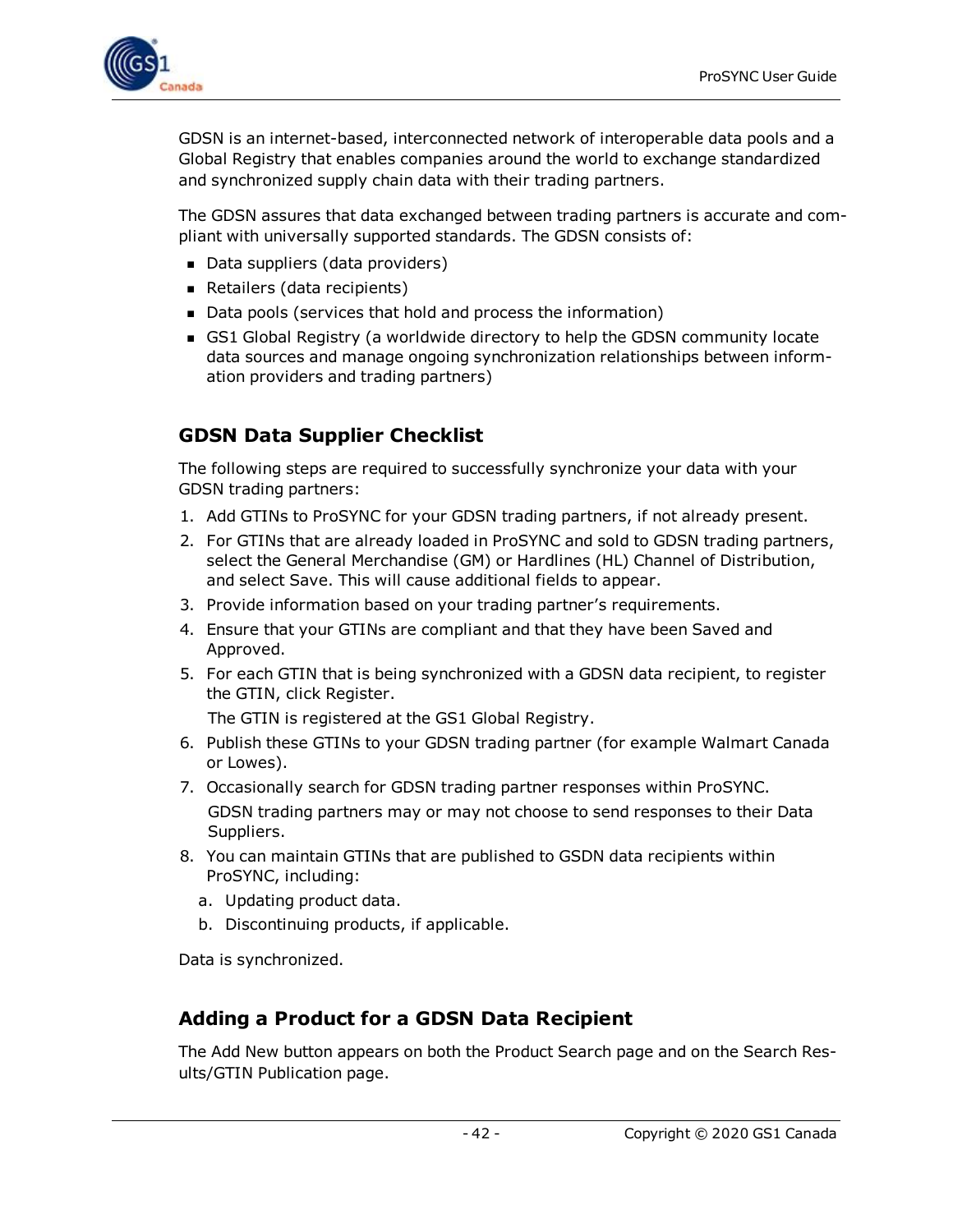

After you click Add New, in the following page, select "I want to enter a new product" and click Continue. A page appears with four questions about the product you are adding.

When answering questions about product packaging (Question 3), you should select the Bar Code Assigned check box for each packaging level that you have specified. The GDSN standard dictates that each product must have a GTIN and the standard does not support the concept of unmarked inners.

For examples of packaging configurations, see "Adding Hierarchies - Examples" [\(page](#page-22-0) 23).

In Question 4, for GTINs that are synchronized with GDSN data recipients, select either GM (General Merchandise) or HL (Hardlines) or both. For example, if you are selling to Walmart – or if you plan to sell to Walmart – select the Gen Merchandise channel of distribution.

For a description of any field, click the field label. A description appears in a pop-up window.

For more information on how to add a product, see "Add Product" ([page](#page-14-0) 15).

### <span id="page-42-0"></span>**Registering a GTIN to GS1 Global Registry**

Before you can publish a GTIN to your GDSN-enabled trading partners, the GTIN must be registered.

When you register a GTIN in ProSYNC, it is also registered in the GS1 Global Registry.

You can register a GTIN from the following pages:

- **Register From the Product Details Page**
- Register From the Search Results/GTIN Publication Page

#### <span id="page-42-1"></span>**Register From the Product Details Page**

In the product detail page, click Register.

A message appears showing detail of the GTINs that have been sent for registration.

#### <span id="page-42-2"></span>**Register From the Search Results/GTIN Publication Page**

In the Search Results/GTIN Publication page, type in the GTIN that you would like to register in the Search for box and click Search. The GTIN that you specified appears on the page.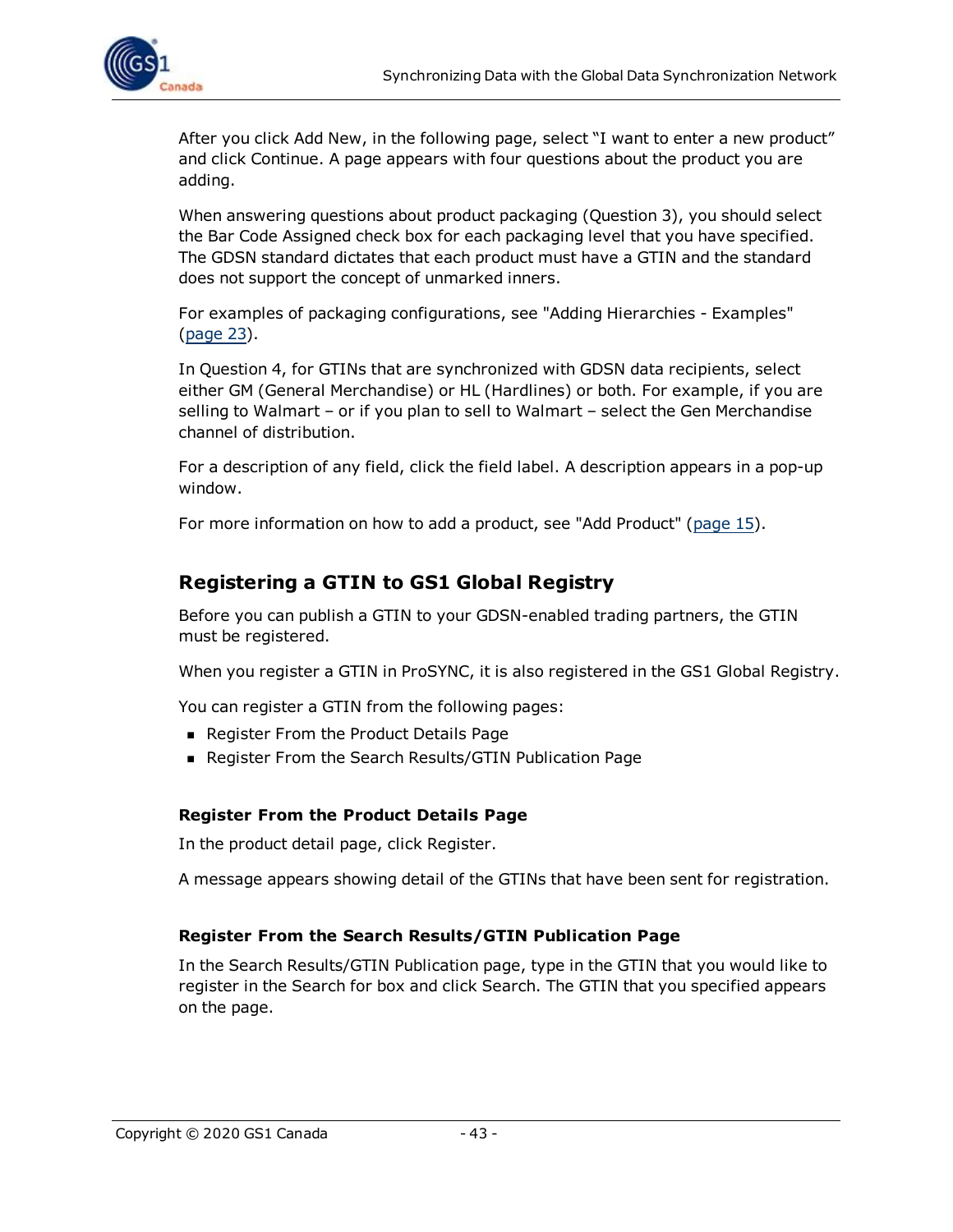

Steps:

- 1. Select the text box next to the GTIN description.
- 2. Click Register.

The GTIN status changes to "Registration Pending".

After the registration request has been exported to the GDSN a registration response comes back. If successful, the GTIN status changes to "Registered".

### <span id="page-43-0"></span>*Registering Multiple GTINs Using Search Criteria*

You can register multiple GTINs at the same time.

To open the search page, select the Product tab.

In this description, we are searching for all GTINs with Status: Compliant – Approved and GTINs that are sold in either a General Merchandise or Hardlines channel. To reduce the number of results in the list, use the Registry Status field and search for "Not Registered" status. If you are registering GTINs for the first time, you might want to use these search criteria.

Steps:

- 1. In the Search page, in Status, select Compliant Approved.
- 2. Click the Detail bar to expand the panel.
- 3. In Channel of Distribution, select GM or HL or both. This will locate all GTINs with these channels.
- 4. Click Search.

The Search Results/GTIN Publication page appears, showing the results of your search.

- 5. Select the check box next to multiple GTINs.
- 6. Click Register.

The status of the selected GTINs changes to "Registration Pending".

After the registration request has been exported to the GDSN a registration response comes back. If successful, the GTIN status changes to "Registered".

### <span id="page-43-1"></span>**Publishing a GTIN to a GDSN Data Recipient or to a Broker-Distributor Data Recipient**

This section describes how to publish a GTIN or multiple GTINs, from the Product > Search Results/GTIN Publication page.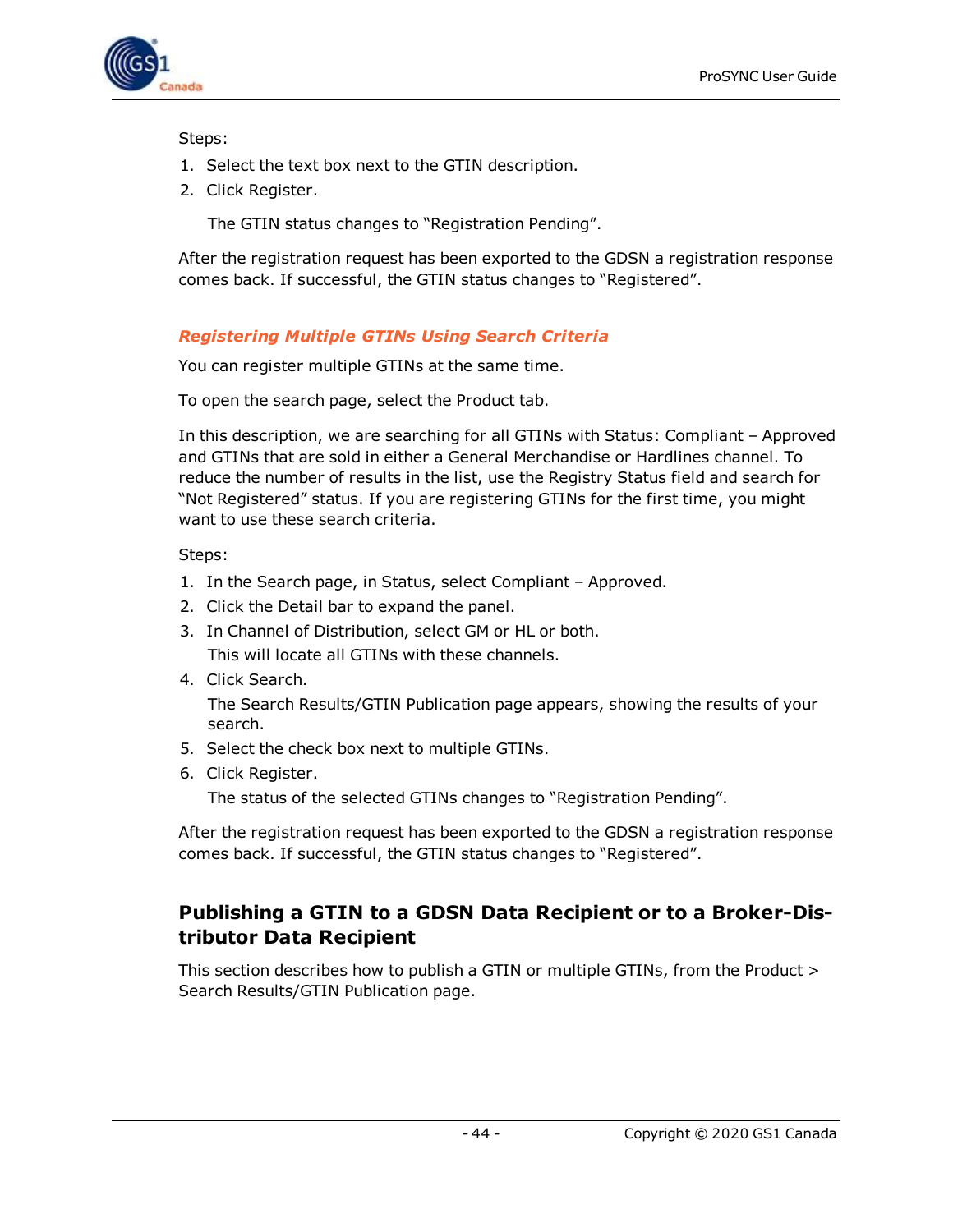

### <span id="page-44-0"></span>**Published Nodes/Dependent Publications**

When publishing to GDSN trading partners (such as Walmart), or to a Broker-Distributor (such as UNFI), publish only the highest level GTIN in a hierarchy. This highest level GTIN is referred to as the Published Node (or parent-level). Any lowerlevel GTIN in the hierarchy is called a Dependent Publication. This publication structure is a GDSN requirement.

Consider the following search criteria when finding GDSN GTINs for publication. To find the highest level GTINs within your hierarchies (Published Nodes):

- In Product Type, select Pallet or Case.
- In Details > Channel of Distribution select GM or HL.
- In Details > Publication, select Not Published.

After you have indicated your search criteria and clicked Search, the Search Results/GTIN Publication page appears.

Note: For publications to GDSN-enabled trading partners, do not use the Select All Results and Select All on Current Page publication options. Using these options can cause errors and the data will not be published to your GDSN trading partners.

### <span id="page-44-1"></span>**New Listing/Existing Listing**

For GTINs that need to be published to a GDSN trading partner, publish New Listing and Existing Listing GTINs separately:

- n New Listing is a GTIN that has not previously been listed with a given GDSN trading partner. It is the first time this GDSN trading partner will have this particular published node GTIN in their internal system.
- **Existing Listing is a GTIN that has already been listed with a given GDSN trading** partner.

To publish one hierarchy GTIN at a time:

1. In the Search Results/GTIN Publication list, select the highest level GTIN in a given hierarchy.

In this case, the Inner and the Consumer or Base should not be selected.

- 2. Click Trading Partner Publication. The Select Trading Partner page appears showing a list of trading partners.
- 3. Click a GDSN trading partner name in the list to select it. The Trading Partner Listing Status field appears.
- 4. In Trading Partner Listing Status select either "New Listing" or "Existing Listing". When publishing to a GDSN trading partner, the system will automatically select Include Lower Level Packaging for you.
- 5. Click Publish Items. A confirming message appears.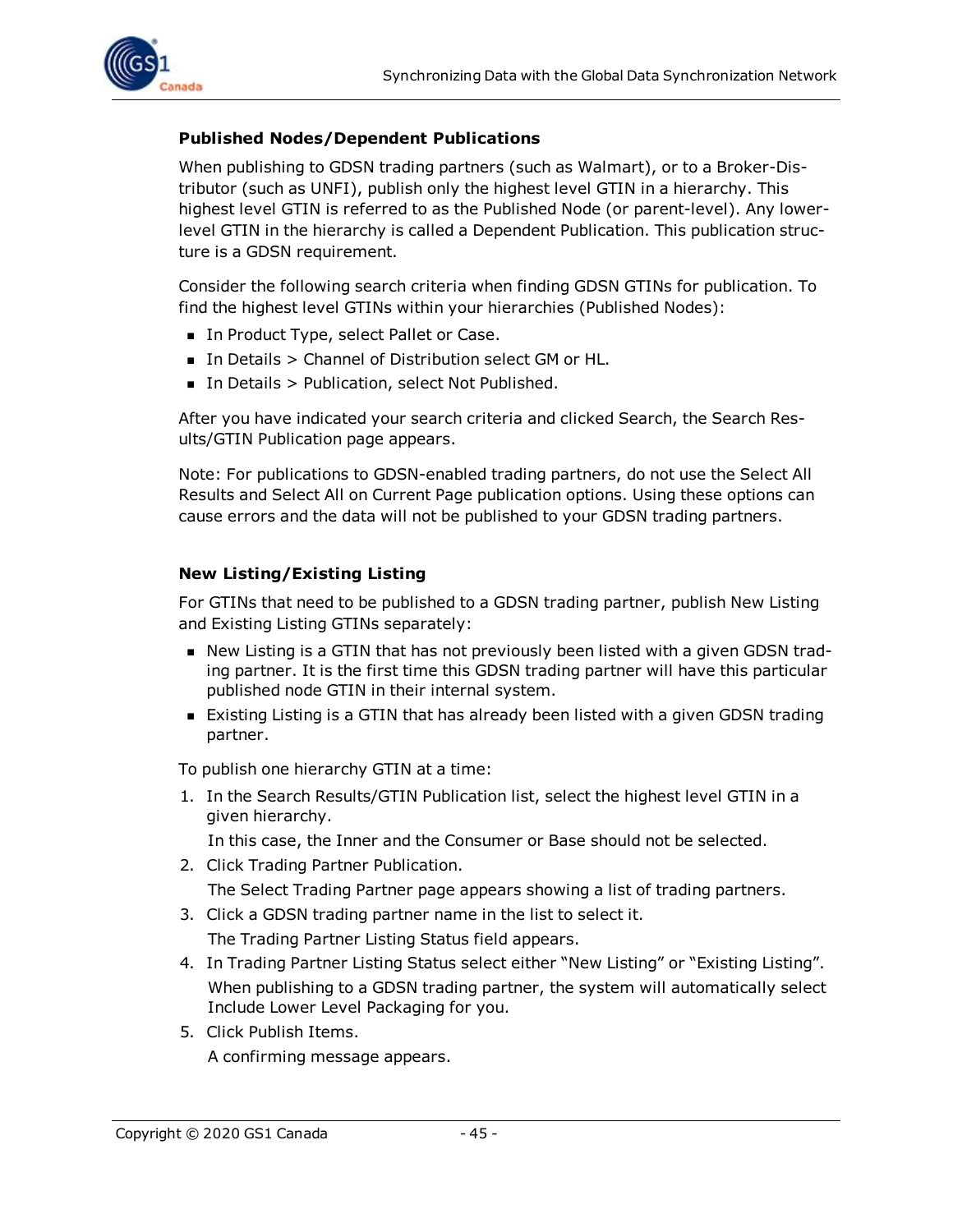

- 6. Verify the number of GTINs that you are publishing and the trading partners you have selected.
- 7. Click Confirm.

A success message appears.

The GTIN is published.

### <span id="page-45-0"></span>**Publication Validations**

After you have selected Publish Items, the published GTINs are checked for additional GDSN validations, including:

- **n** Compliant status.
- **Registration status.**
- n At least one GTIN within each published hierarchy must be indicated as an Orderable Unit.
- n At least one GTIN within each published hierarchy must indicated as Invoice Unit  $=$  Yes.
- $\blacksquare$  The base unit indicator must be set for the lowest level GTIN(s) in the hierarchy.
- n All GTINs in the hierarchy must have the same Brand Owner Global Location Number (GLN). For example, either all Brand Owner GLN field values must be blank, or they must have the same value for all GTINs in the hierarchy, including case, inner and consumer item. Brand Owner GLN is an optional field.

If the published GTINs do not meet the GDSN validations, error messages will appear. You must correct field values in the product details page. After you make corrections, repeat the publication process until you receive a confirmation that all your publications were successful.

### <span id="page-45-1"></span>**Publication Withdrawals**

The process for withdrawing a publication is similar to the process for publishing.

You should withdraw a publication at the same hierarchy level at which the GTIN was originally published.

For GTINs for GDSN data recipients, GTINs should be published or withdrawn only if they are the highest level GTIN in the hierarchy.

### <span id="page-45-2"></span>*Product Updates Requiring Withdrawal*

In the Global Data Synchronization Network, some GTIN field values can be changed only after the publication has been withdrawn.

Fields that require publication withdrawal prior to being changed are: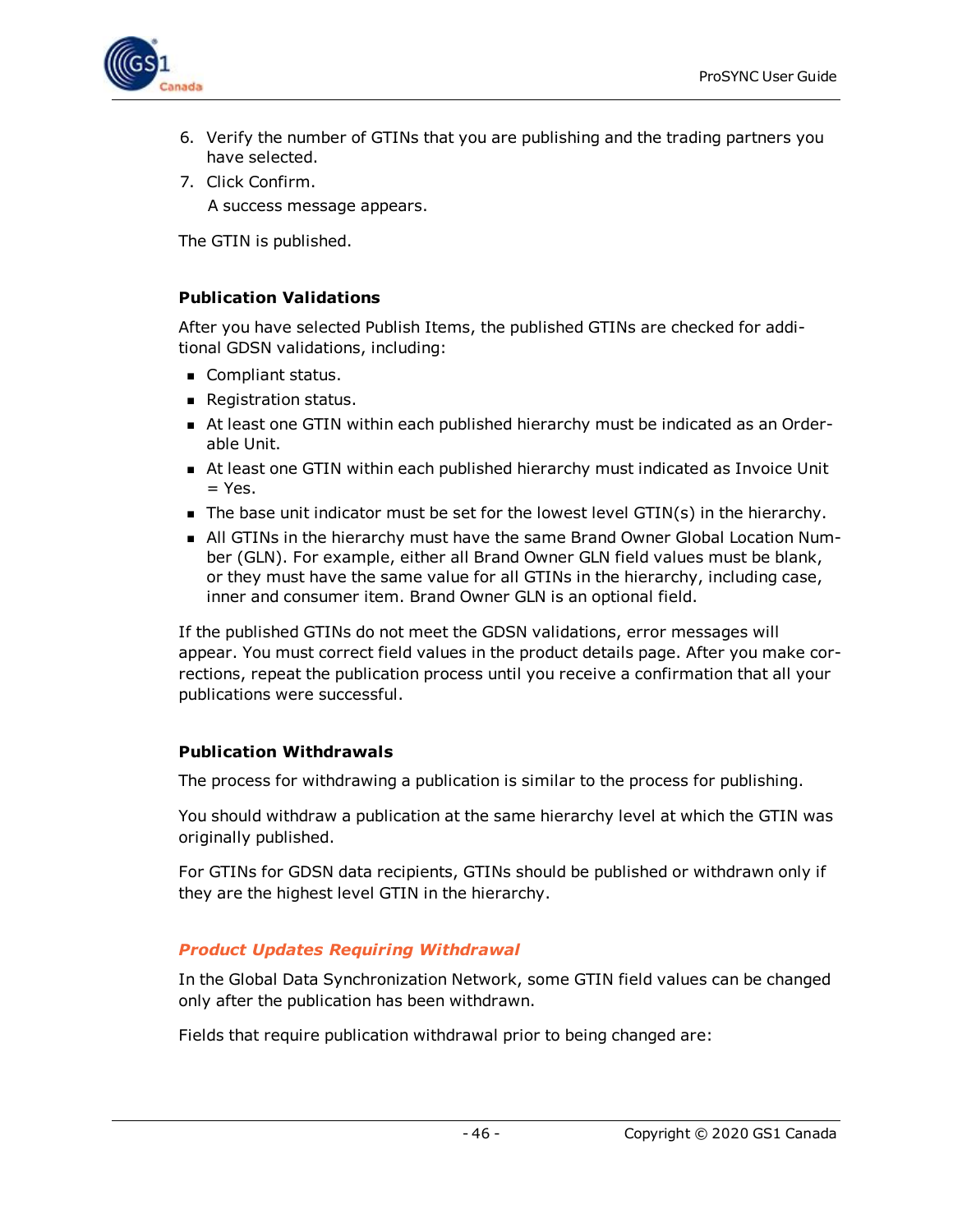

- **Base Unit Indicator**
- <sup>n</sup> Changes to a published hierarchy's structure, such as changes to the quantity of lower level GTINs (for example changing the quantity of items that are sold within an inner or a case).
- Linking a second consumer item GTIN to a case.

If you try to change a field value within the Contents section for a published item, the system will request that you withdraw the publication from the GDSN trading partner prior to making any changes.

After performing a withdrawal, allow one or two days for the withdrawal to be processed. After that time, you can make changes, save and approve the appropriate GTINs and then publish them to your trading partners.

### <span id="page-46-0"></span>**Trading Partner Responses**

When you publish GTINs to your GSDN trading partners, a trading partner has the option of responding with a message to you. These responses are referred to as Catalog Item Confirmations (CICs).

We recommend that you occasionally check for responses from your GDSN trading partners. You can review these messages in ProSYNC.

### <span id="page-46-1"></span>**Locating Responses**

To view responses:

- 1. Select the Product tab.
- 2. In Search, click the Details bar.
- 3. In Trading Partner Confirmation, select one of the following:
	- Rejected Discrepancies GDSN errors
- 4. Click Search.

Products with trading partner communications appear in the Search Results/GTIN Publication list.

5. Click a GTIN.

The product details page appears.

6. Select the Publication sub tab.

A list of trading partners appears, showing publication status and response message in each case.

Note: Trading partners have an option to not send a response.

The following response messages might appear: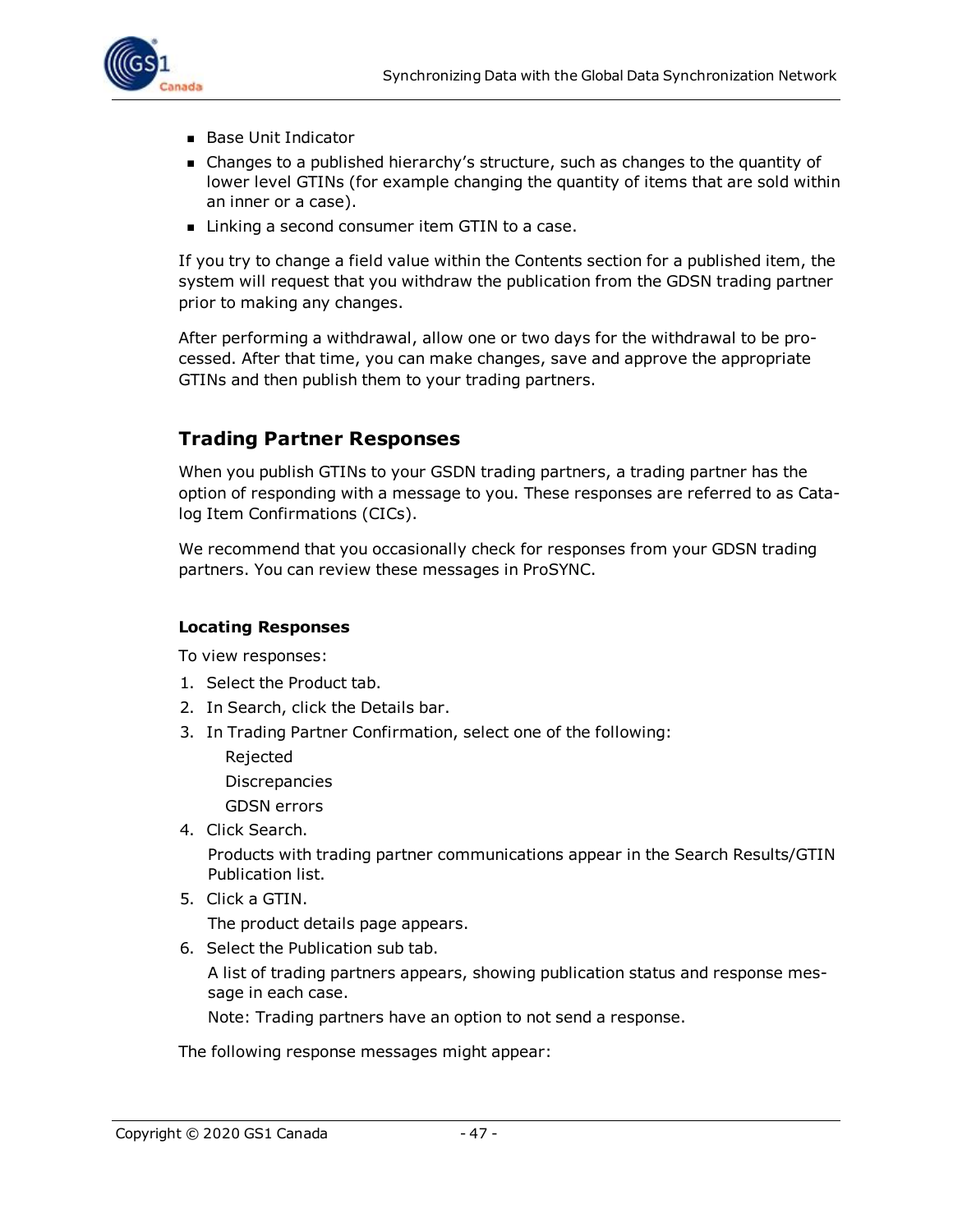

- **Synchronized** The data is integrated, synchronized and added to your trading partner's synchronization list.
- **Accepted** The published data has been accepted by your GDSN trading partner.
- **Rejected** Your GDSN trading partner has rejected the published data.
- **Discrepancies** Your data does not meet your GDSN trading partner's compliancy. Changes to your data are required.
- **No Response** Your GDSN trading partner has opted to not send a response in relation to your publication.
- **GDSN Error** An error has occurred within the GDSN for this particular GTIN.

### <span id="page-47-0"></span>**Discontinue or Cancel Products for GDSN Data Recipients**

You cannot delete products after the product has been registered at the Global Registry.

- <sup>n</sup> GM registered products can only be discontinued or cancelled. A discontinued GTIN communicates that the GTIN will no longer be manufactured. You cannot use a discontinued GTIN until 48 months after the discontinuation date.
- <sup>n</sup> A cancelled GTIN communicates the withdrawal of the launch of a GTIN that was never – and never will be – manufactured, but may have been presented to trading partners. You cannot use a cancelled GTIN again until 12 months after the cancellation date.

## <span id="page-47-1"></span>**Listing Forms**

Use listing forms to manually record product data outside of the ProSYNC system.

### <span id="page-47-2"></span>**View GTIN Listing Form**

To open the Retailer Listing Sheet list, on any product details page, click Display Listing Form.

The Retailer Listing Sheet appears in a separate window.

To view a listing sheet as a Microsoft Excel spreadsheet, click a listing sheet name.

All core product information and extended product information (for example shipping & handling and point-of-sale tax information, etc.) are included within the product listing form.

Certain trading partners have customized product listing forms within the product registry. To open a customized form, click the trading partner name.

## <span id="page-47-3"></span>**Printing and Saving a Listing Form**

To print or save a listing form, in the spreadsheet select the ECCnetData worksheet.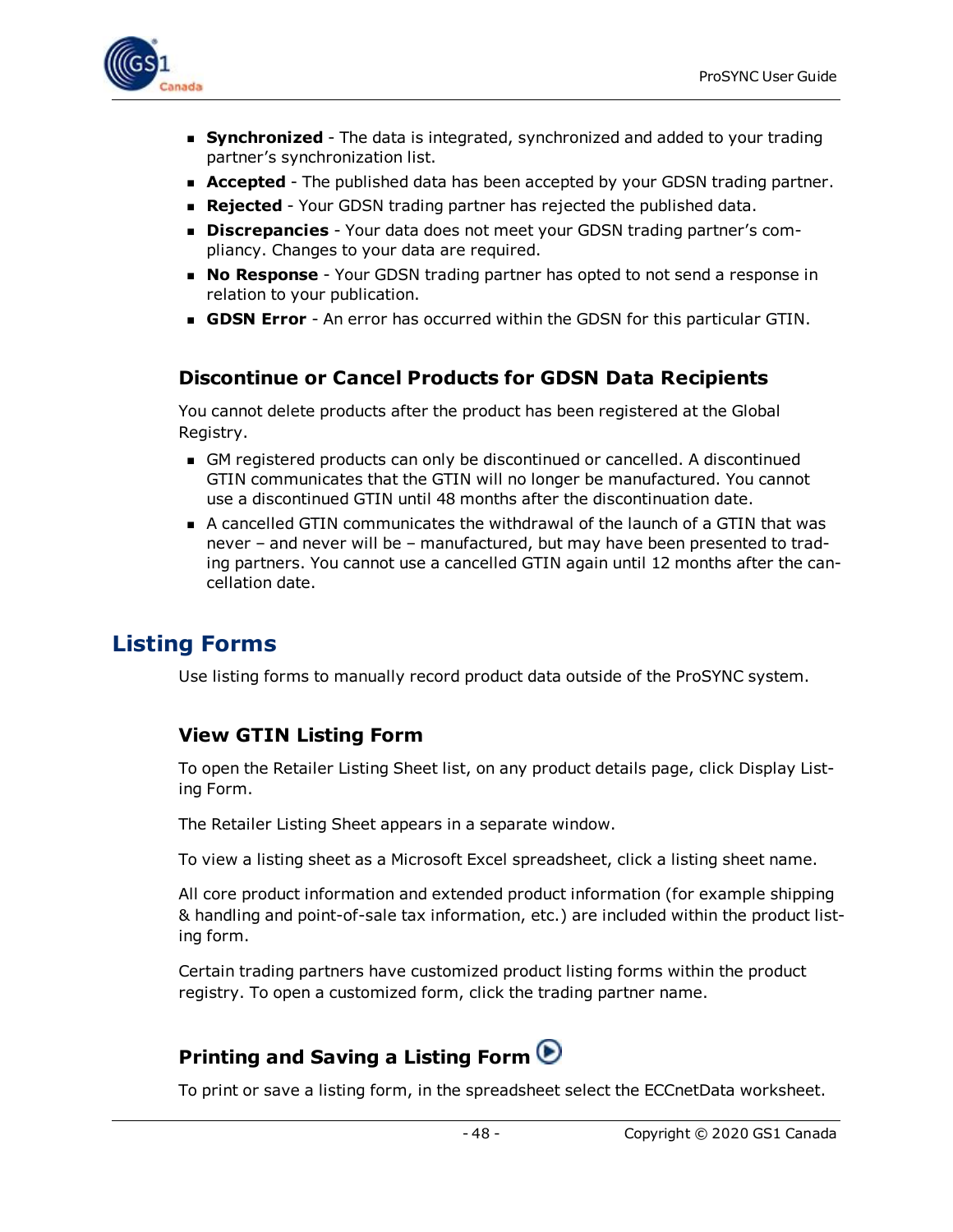

In ECCnetData, select the Print Listing Forms button or the Save Listing Forms button to either print or save the data in the full listing form format.

## <span id="page-48-0"></span>**Providing Feedback**

To send an email to the GS1 Canada ProSYNC support team, click the information icon and choose Contact Us.

To call the ProSYNC support team, call 1.800.567.7084.

## <span id="page-48-1"></span>**More Information**

If you require assistance with using ProSYNC, contact GS1 Canada at [ECCnetSup](mailto:ECCnetSupport@gs1ca.org)[port@gs1ca.org](mailto:ECCnetSupport@gs1ca.org) or 1.800.567.7084.

GS1 Canada also offers free, online ProSYNC courses that explain how to update your ProSYNC product catalogue. Follow the steps below to register:

- 1. Open the GS1 [Learning](https://learning.gs1ca.org/login/index.php) Zone.
- 2. In the Not yet registered box, click Register. The Registration page appears.
- 3. Complete the form by adding personal and contact information. Fields marked with an asterisk (\*) are mandatory.
- 4. In Select an application, select the Learning Zone check box.
- 5. After you have completed the form, click Register.

Registration administration takes about one business day.

## <span id="page-48-2"></span>**Removing Lower-Level GTINs**

Steps:

- 1. In the Search Results/GTIN Publication list, click a product GTIN. The product detail page appears showing the packaging hierarchy.
- 2. In the upper level GTIN, scroll down to the Contents panel.
- 3. In Contents, remove GTIN Code values and code type values.
- 4. Click Save.

A success message appears at the top of the product details page. If there are any data errors, fix them now.

5. Click Save and Approve.

A success message appears.

Lower-level GTINs are removed.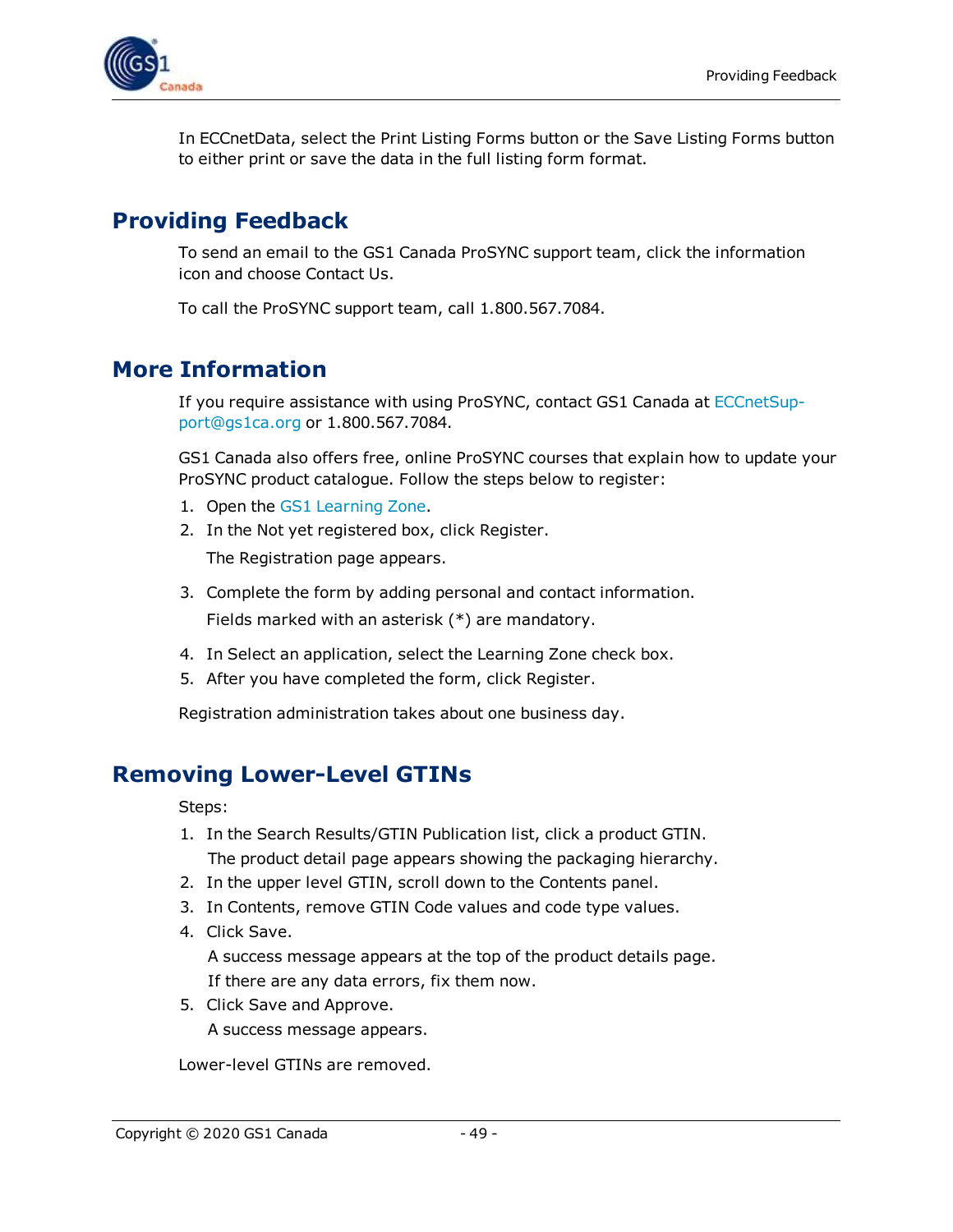## **Index**

### **A**

about data entry [7](#page-6-1) about this document [7](#page-6-4) activity log viewing report [35](#page-34-2) assistance [49](#page-48-1) audit trail report [40](#page-39-2)

### **C**

checklists

GDSN data supplier for synchronizing data [42](#page-41-0)

company

overview of setup [33](#page-32-2)

setting up contacts [35](#page-34-0)

setting up general info [34](#page-33-1)

setting up product lines and sublines [35](#page-34-1)

setting up security [35](#page-34-3)

setup [34](#page-33-0)

viewing activity log report [35](#page-34-2)

company reports [41](#page-40-2)

complex hierarchies [23](#page-22-0)

contacts

setting up in company [35](#page-34-0)

courses from GS1 Canada [49](#page-48-1)

### **D**

loading with file upload [33](#page-32-0) saving for products [22](#page-21-1)

### **E**

education [49](#page-48-1)

data

### **F**

feedback to GS1 Canada [49](#page-48-0) file upload overview [33](#page-32-0) viewing results [33](#page-32-1)

### **G**

**GDSN** 

adding a product for a data recipient [42](#page-41-1)

#### CIC [47](#page-46-0)

data supplier checklist for synchronizing data [42](#page-41-0)

discontinuing or canceling products for data recipients [48](#page-47-0)

new listing or existing listing for data recipients [45](#page-44-1)

product updates requiring withdrawal for GDSN data recipient [46](#page-45-2)

published nodes and dependent publications [45](#page-44-0)

publishing a GTIN to a data recipient [44](#page-43-1)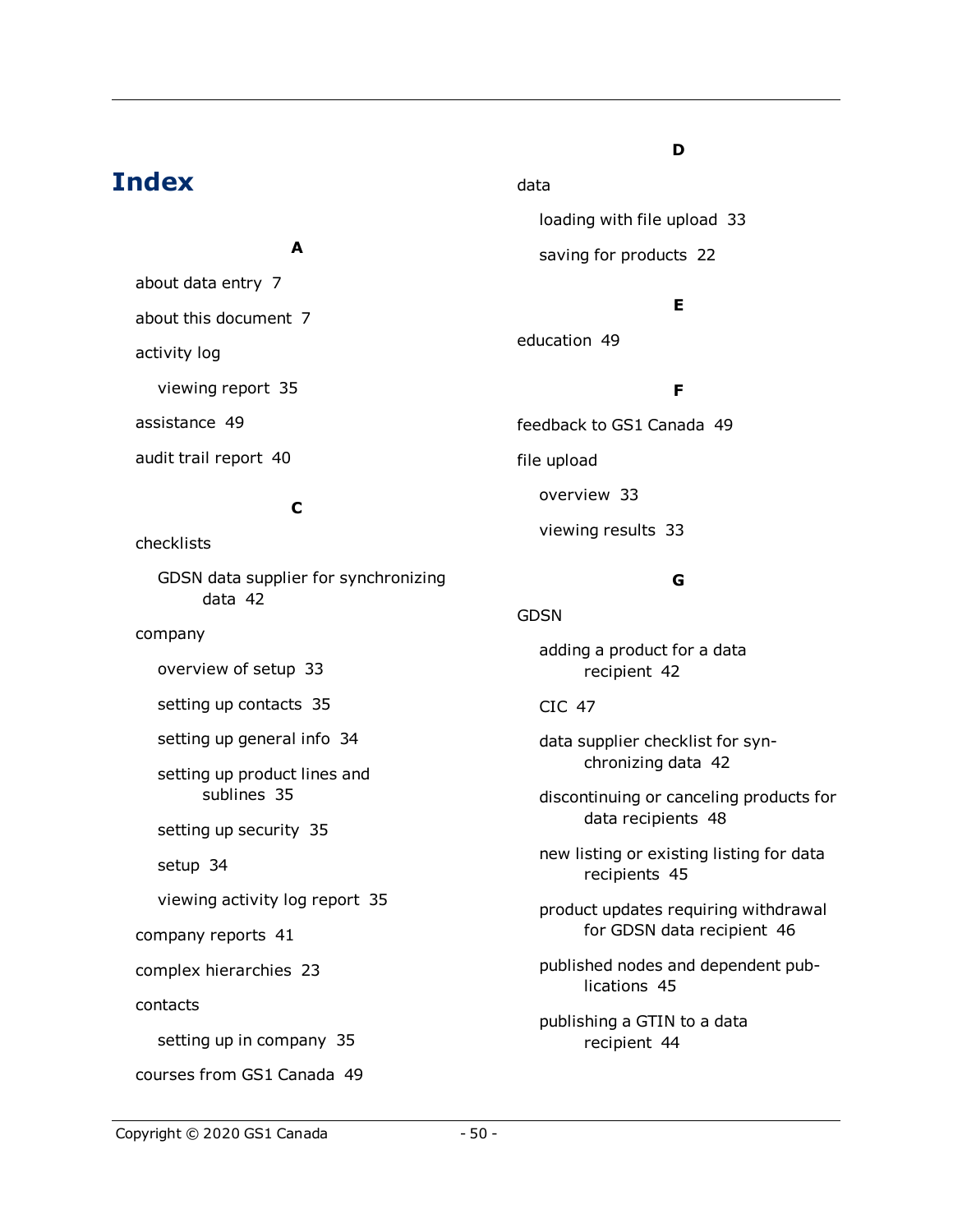| synchronizing data with 41                                             | н                                               |  |
|------------------------------------------------------------------------|-------------------------------------------------|--|
| withdrawing publications for data recip-                               | help 49                                         |  |
| ient 46                                                                | hierarchies                                     |  |
| general info                                                           | basic 23                                        |  |
| setting up in company 34                                               | complex 23                                      |  |
| getting started 7                                                      | examples for packaging 23                       |  |
| GS1 global registry                                                    | mixed case 23                                   |  |
| registering a GTIN for synchronizing<br>data with GDSN 43              | <b>HST</b>                                      |  |
| registering multiple GTINs using<br>search criteria 44                 | including in product information 21             |  |
| <b>GST</b>                                                             | L                                               |  |
| including in product information 21                                    | lines                                           |  |
| GTIN publication 14                                                    | setting up in company 35                        |  |
| <b>GTINS</b>                                                           | listing forms                                   |  |
| adding 18                                                              | about 48                                        |  |
| adding lower-level 22                                                  | displaying 18                                   |  |
| printing and saving on a listing                                       | printing 48                                     |  |
| form 48                                                                | saving 48                                       |  |
| publishing to a GDSN data recipent 44                                  | viewing for GTINs 48                            |  |
| registering a product from the product                                 | listings                                        |  |
| details page 43<br>registering a product from the Search               | new or existing for GDSN data recip-<br>ient 45 |  |
| Results/GTIN Publication<br>page 43                                    | log & error report 41                           |  |
| registering multiple to GS1 global                                     | logging in 7                                    |  |
| registry using search criteria 44                                      | logging out 8                                   |  |
| registering to GS1 global registry for<br>synchronization with GDSN 43 | lower-level                                     |  |
| removing lower-level 49                                                | removing GTINs 49                               |  |
| viewing listing form 48                                                |                                                 |  |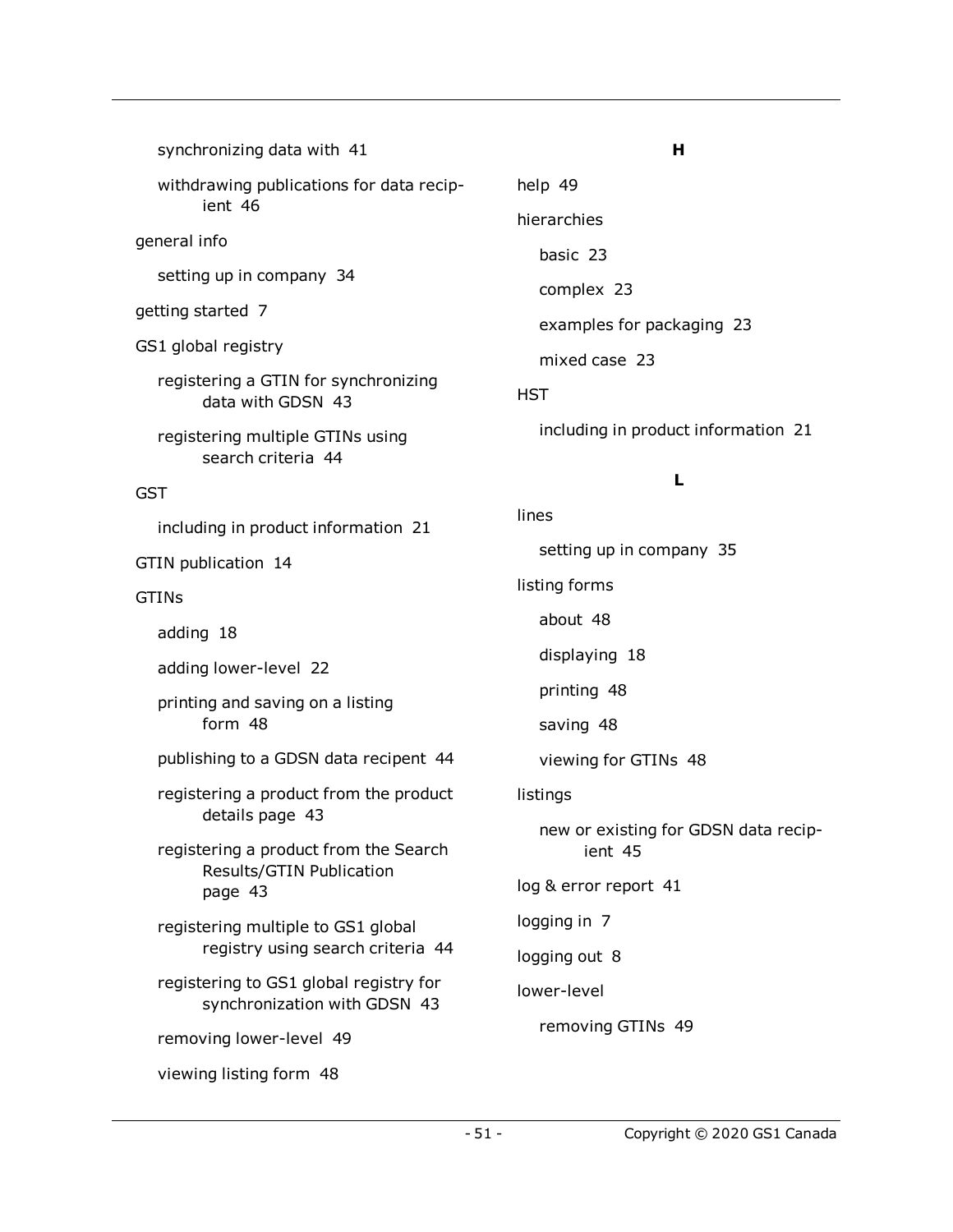#### **M**

market groups adding [38](#page-37-2) deleting [40](#page-39-0) editing [39](#page-38-0) managing [38](#page-37-1) publishing to or withdrawing from [30](#page-29-0) mixed case hierarchy [23](#page-22-0)

#### **O**

orientation product details page [16](#page-15-1)

#### **P**

packaging examples of hierarchies [23](#page-22-0) point-of-sale including tax information [21](#page-20-0) product commands adding [9](#page-8-1) additional reports [9](#page-8-4) status [9](#page-8-2) viewing wildcard search characters [9](#page-8-3) product details page orientation [16](#page-15-1) registering a GTIN to GS1 global registry [43](#page-42-1) sub tabs description [16](#page-15-1)

product lines setting up in company [35](#page-34-1) products adding [9,](#page-8-1) [18](#page-17-1) adding for a GDSN data recipient [42](#page-41-1) adding lower-level GTINs [22](#page-21-2) adding manually [18](#page-17-2) additional reports [9](#page-8-4) canceling for GDSN data recipients [48](#page-47-0) cloning [20](#page-19-0) commands [9](#page-8-0) detailed search [11](#page-10-0) discontinuing [25](#page-24-0) discontinuing for GDSN data recipients [48](#page-47-0) editing details [17](#page-16-0) including tax information [21](#page-20-0) lines in a company [35](#page-34-1) managing a search profile [11](#page-10-1) managing information [16](#page-15-0) managing publication information [27](#page-26-0) overview of actions [8](#page-7-1) packaging hierarchies examples [23](#page-22-0) publishing to market group [30](#page-29-0) publishing to trading partner [28](#page-27-0) saving data [22](#page-21-1) search fields [12](#page-11-0) search profiles [12](#page-11-1)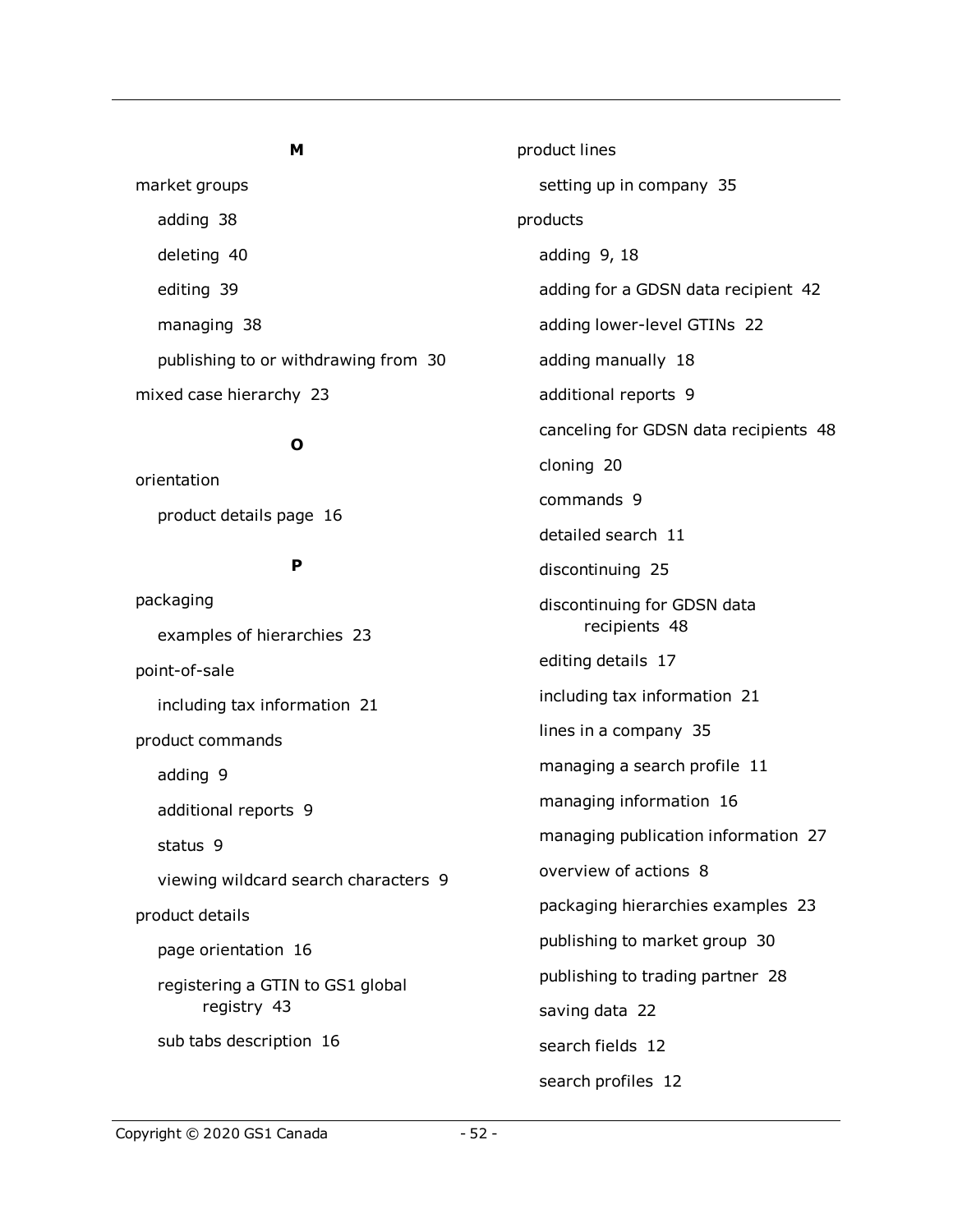search results [14](#page-13-1) selecting [10](#page-9-1) selecting in search results [15](#page-14-1) setting up product lines in company [35](#page-34-1) status [9](#page-8-2) stewardship data management [26](#page-25-0) updates requiring withdrawal for GDSN data recipient [46](#page-45-2) viewing by trading partner [32](#page-31-0) viewing details [17](#page-16-0) wildcard search characters [9,](#page-8-3) [14](#page-13-0) withdrawing from market group [30](#page-29-0) withdrawing from trading partner [28](#page-27-0) **PST** including in product information [21](#page-20-0) publications GTIN publication search results [14](#page-13-1) managing information [27](#page-26-0) selecting products in search results [15](#page-14-1) to market group [30](#page-29-0) to trading partner [28](#page-27-0) withdrawals for GDSN data recipient [46](#page-45-1) publishing new listing or existing listing for GDSN data recipient [45](#page-44-1) publication withdrawals for GDSN data recipient [46](#page-45-1)

published nodes and dependent publications for GDSN data recipients [45](#page-44-0)

updates requireing withdrawal for GDSN data recipient [46](#page-45-2)

validations for GDSN data recipient [46](#page-45-0)

## **Q**

QST

including in product information [21](#page-20-0)

### **R**

relationships adding to trading partners [37](#page-36-1) deleting from trading partners [38](#page-37-0) reports audit trail [40](#page-39-2) company [41](#page-40-2) downloading [10](#page-9-0) file upload results [33](#page-32-1) log & error [41](#page-40-1) other [41](#page-40-0) overview [40](#page-39-1) product [9](#page-8-4) synchronizing data with GDSN [41](#page-40-4) user rights [41](#page-40-3) responses locating for trading partners [47](#page-46-1)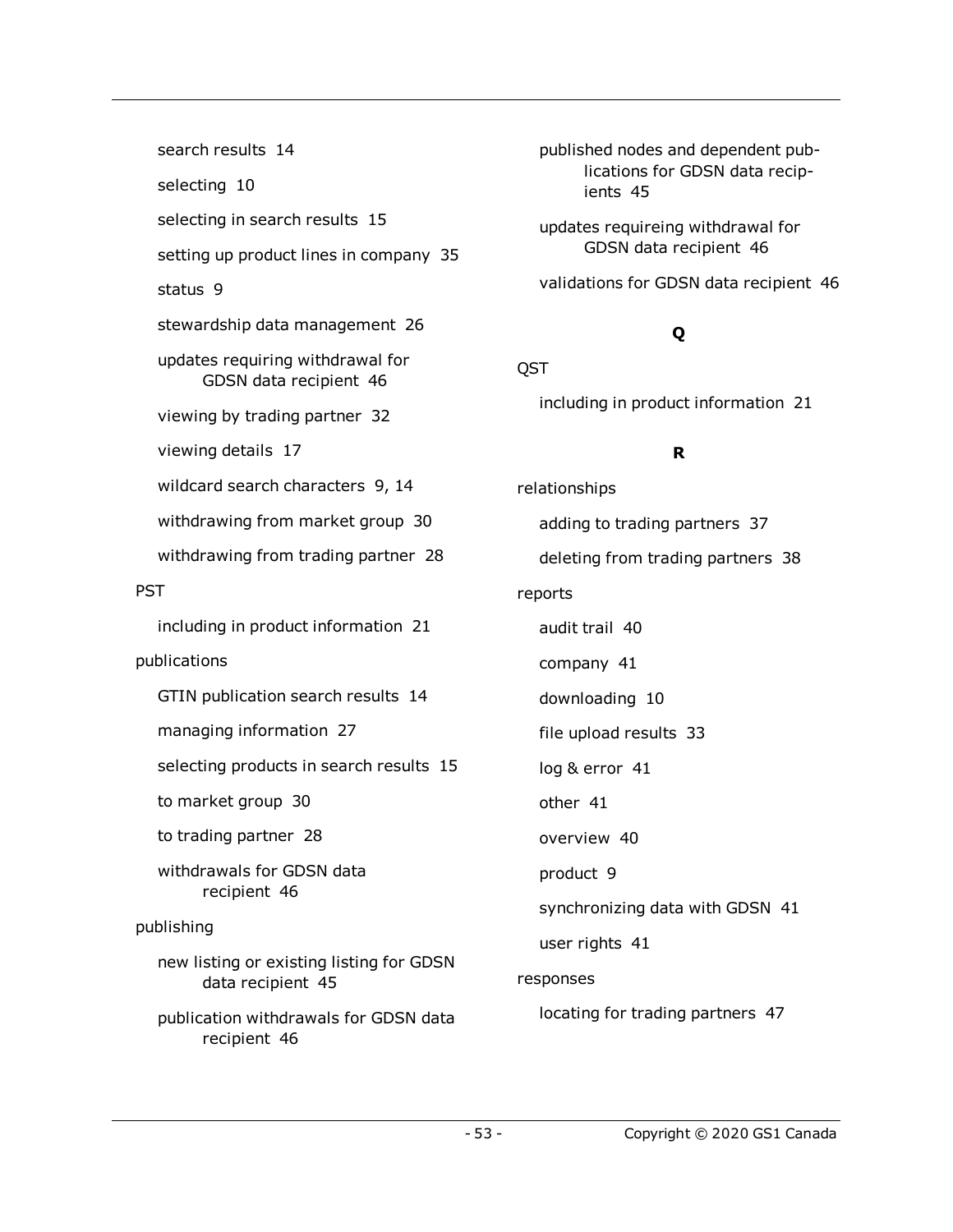### **S**

search field descriptions [12](#page-11-0) managing a profile [11](#page-10-1) managing profiles [12](#page-11-1) product details [11](#page-10-0) selecting products [10](#page-9-1) selecting products in search results [15](#page-14-1) using wildcard characters [14](#page-13-0) viewing results [14](#page-13-1) search profiles managing [11](#page-10-1) Search Results/GTIN Publication [14](#page-13-1) registering a GTIN to GS1 global registry [43](#page-42-2) security setting up in company [35](#page-34-3) setting up user groups [36](#page-35-1) setting up users [36](#page-35-0) selection codes adding [22](#page-21-0) setup security [35](#page-34-3) status viewing of products [9](#page-8-2) Stewardship (Packaging) panel [26](#page-25-2) tax

stewardship data management [26](#page-25-0) existing product [26](#page-25-3) sublines setting up in company [35](#page-34-1) synchronizing data adding a product for a GDSN data recipient [42](#page-41-1) canceling products for GDSN data recipients [48](#page-47-0) discontinuing products for GDSN data recipients [48](#page-47-0) GDSN data supplier checklist [42](#page-41-0) publishing a GTIN to a GDSN data recipient [44](#page-43-1) registering a GTIN to GS1 global registry [43](#page-42-0) trading partner responses [47](#page-46-0) synchronizing data with GDSN [41](#page-40-4)

### **T**

including in product information [21](#page-20-0) trading partners adding a relationship [37](#page-36-1) deleting a relationship [38](#page-37-0) locating responses [47](#page-46-1) management [37](#page-36-0) managing market groups [38](#page-37-1) publishing to or withdrawing from [28](#page-27-0)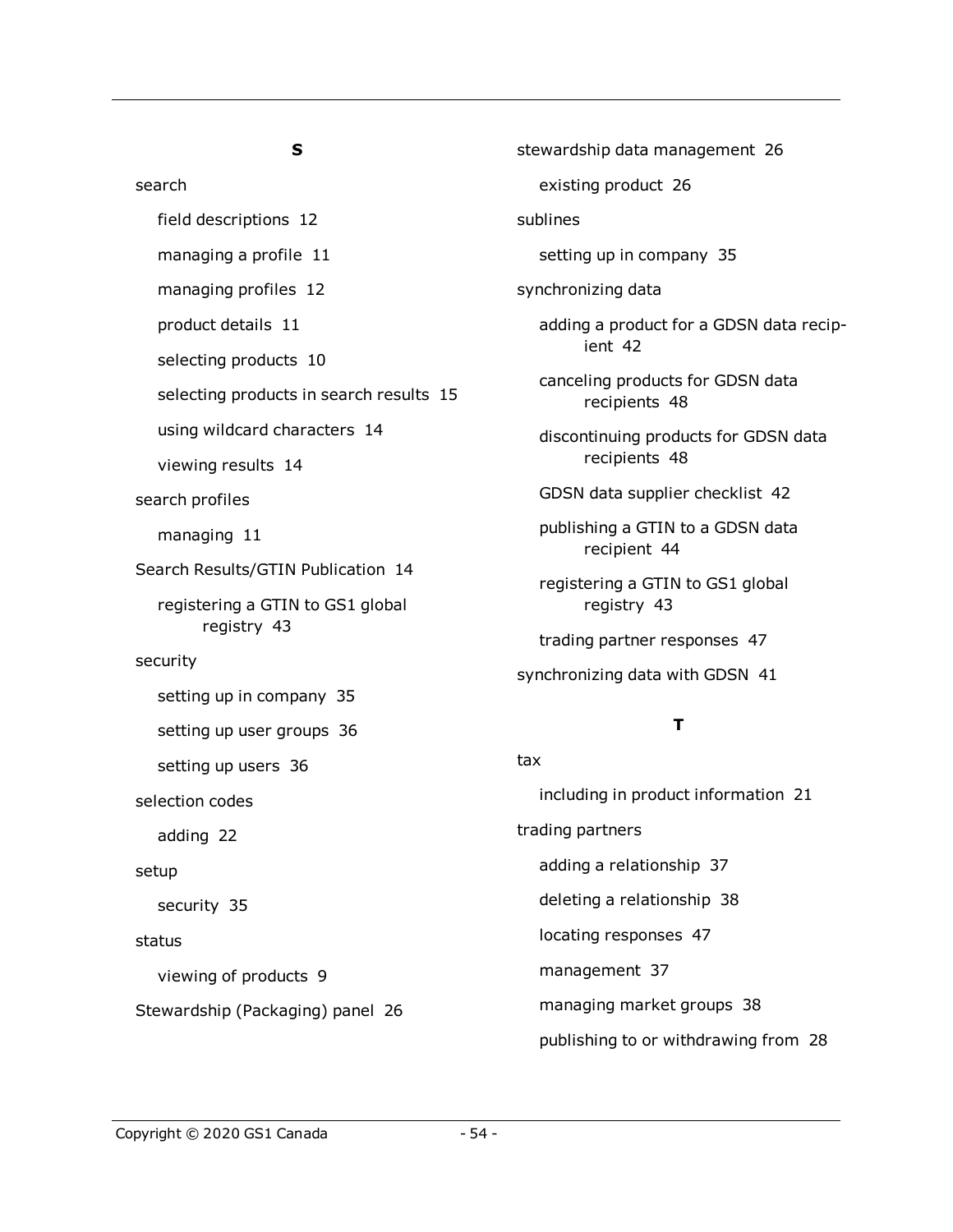responses when synchronizing data with GDSN [47](#page-46-0)

viewing published product [32](#page-31-0)

### **U**

user rights report [41](#page-40-3)

users

adding [36](#page-35-0)

groups in security [36](#page-35-1)

viewing rights [36](#page-35-0)

### **V**

validations

when publishing for GDSN data recipient [46](#page-45-0)

vendors

education [49](#page-48-1)

### **W**

wildcard characters used in search [9](#page-8-3)

withdrawal

from market group [30](#page-29-0)

from trading partner [28](#page-27-0)